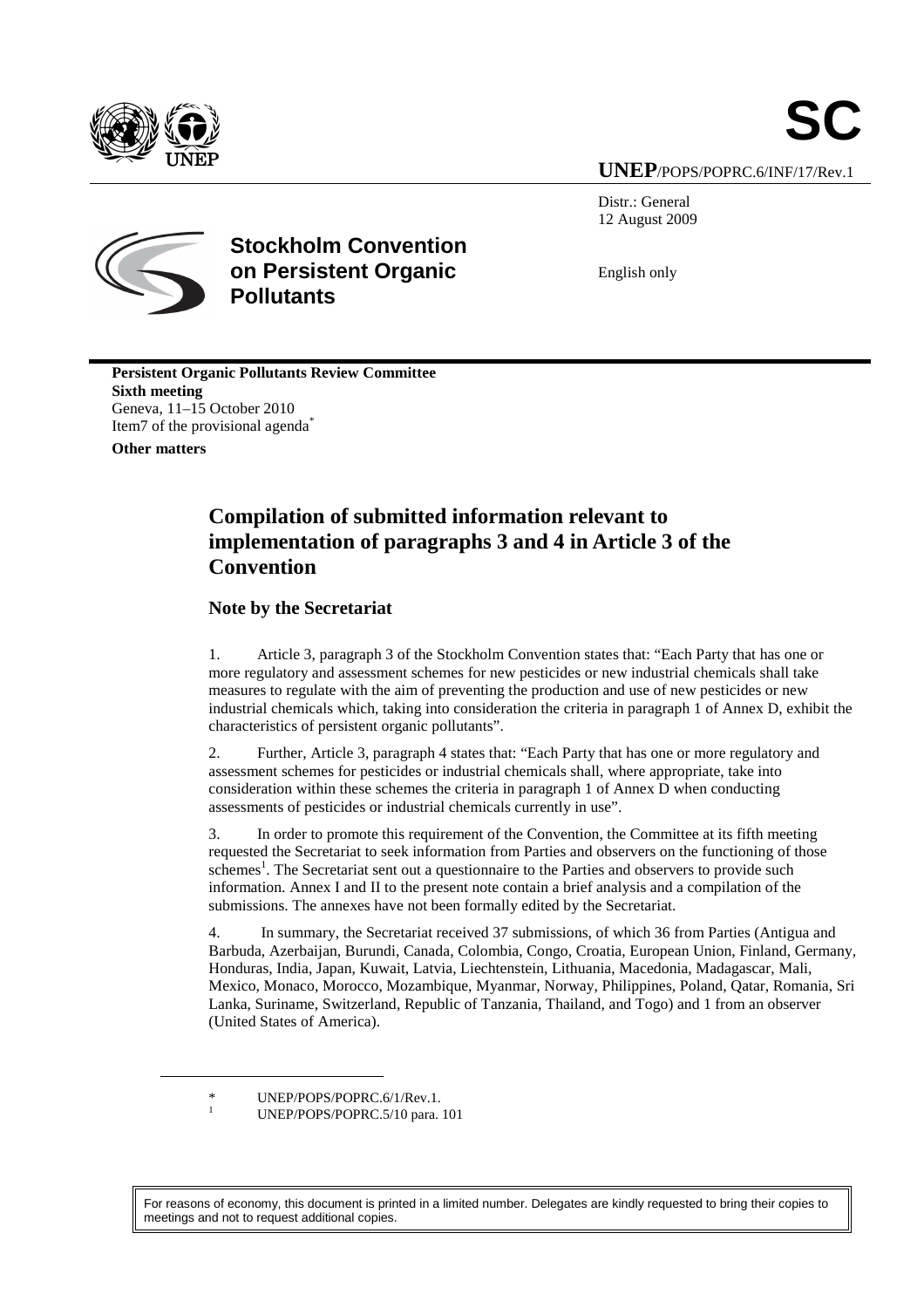### **Annex I**

## **Summary of information relevant to implementation of paragraphs 3 and 4 in Article 3 of the Convention submitted by Parties and observers**

The table below summarizes information relevant to implementation of paragraphs 3 and 4 in Article 3 of the Convention submitted by Parties and observers. Among the 37 submissions, 14 respondents had no regulatory framework for chemicals with characteristics of persistent organic pollutants (POPs). With reference to chemicals with characteristics of POPs, 19 respondents had regulatory systems for new pesticides, and 17 for new chemicals. Similarly, 18 respondents have regulation for existing pesticides and 16 for existing industrial chemicals in place respectively. Furthermore, 11 respondents have regulatory systems in place for all of the abovementioned four categories, of which all are Parties to the Convention.

|                        | Reg. scheme for newly<br>introduced chemicals<br>addressing POPs<br>characteristics |                          | Reg. scheme for<br>existing chemicals<br>addressing POPs<br>characteristics |                                | <b>Names</b> and<br>number of<br><b>POPs</b><br>identified | Names and number of POPs<br>identified from regulatory<br>scheme for existing chemicals                                                                                                                                                                                                                                                                                                                                                                                                                                                                                                                                                                                                                                                                                                                                                              |
|------------------------|-------------------------------------------------------------------------------------|--------------------------|-----------------------------------------------------------------------------|--------------------------------|------------------------------------------------------------|------------------------------------------------------------------------------------------------------------------------------------------------------------------------------------------------------------------------------------------------------------------------------------------------------------------------------------------------------------------------------------------------------------------------------------------------------------------------------------------------------------------------------------------------------------------------------------------------------------------------------------------------------------------------------------------------------------------------------------------------------------------------------------------------------------------------------------------------------|
|                        | <b>New</b><br>pesticides                                                            | <b>New</b><br>industrial | <b>Pesticides</b><br>in use                                                 | <b>Industrial</b><br>chemicals | from reg.<br>scheme for                                    |                                                                                                                                                                                                                                                                                                                                                                                                                                                                                                                                                                                                                                                                                                                                                                                                                                                      |
|                        |                                                                                     | chemicals                |                                                                             | in use                         | new<br>chemicals                                           |                                                                                                                                                                                                                                                                                                                                                                                                                                                                                                                                                                                                                                                                                                                                                                                                                                                      |
| Antigua and<br>Barbuda | exists                                                                              | exists                   | $\overline{a}$                                                              |                                | $\overline{a}$                                             | $\overline{a}$                                                                                                                                                                                                                                                                                                                                                                                                                                                                                                                                                                                                                                                                                                                                                                                                                                       |
| Azerbaijan             | ÷,                                                                                  | $\overline{\phantom{a}}$ | $\blacksquare$                                                              | $\overline{\phantom{a}}$       | $\blacksquare$                                             | $\overline{a}$                                                                                                                                                                                                                                                                                                                                                                                                                                                                                                                                                                                                                                                                                                                                                                                                                                       |
| Burundi                |                                                                                     | $\overline{\phantom{0}}$ |                                                                             |                                | $\blacksquare$                                             |                                                                                                                                                                                                                                                                                                                                                                                                                                                                                                                                                                                                                                                                                                                                                                                                                                                      |
| Canada                 | exists                                                                              | exists                   | exists                                                                      | exists                         |                                                            | Hexane, 1,6-diisocyanato-,<br>homopolymer, reaction products<br>with alpha-fluoro-omega-2-<br>hydroxyethyl-<br>poly(difluoromethylene), C16-20-<br>branched alcohols and 1-<br>octadecanol;<br>2-propenoic acid, 2-methyl-,<br>hexadecyl ester, polymers with 2-<br>hydroxyethyl methacrylate,<br>gamma-omega-perfluoro-C10-16-<br>alkyl acrylate and stearyl<br>methacrylate CAS # 203743-03-7;<br>2-propenoic acid, 2-methyl-, 2-<br>methylpropyl ester, polymer with<br>butyl 2-propenoate and 2,5<br>furandione, gamma-omega-<br>perfluoro-C8-14 alkyl esters, tert-<br>Bubenzenecarbo-peroxoate-<br>initiated CAS #459415-06-6<br>2-propen-1-ol, reaction products<br>with pentafluoroiodoethane<br>tetrafluoroethylene telomer,<br>dehydroiodinated, reaction<br>products with epichlorohydrin and<br>triethylenetetramine CAS#<br>464178-90-3 |
| Colombia               | exists                                                                              | $\overline{\phantom{a}}$ | exists                                                                      |                                |                                                            |                                                                                                                                                                                                                                                                                                                                                                                                                                                                                                                                                                                                                                                                                                                                                                                                                                                      |
| Congo                  | L,                                                                                  | ÷,                       | $\overline{a}$                                                              |                                |                                                            |                                                                                                                                                                                                                                                                                                                                                                                                                                                                                                                                                                                                                                                                                                                                                                                                                                                      |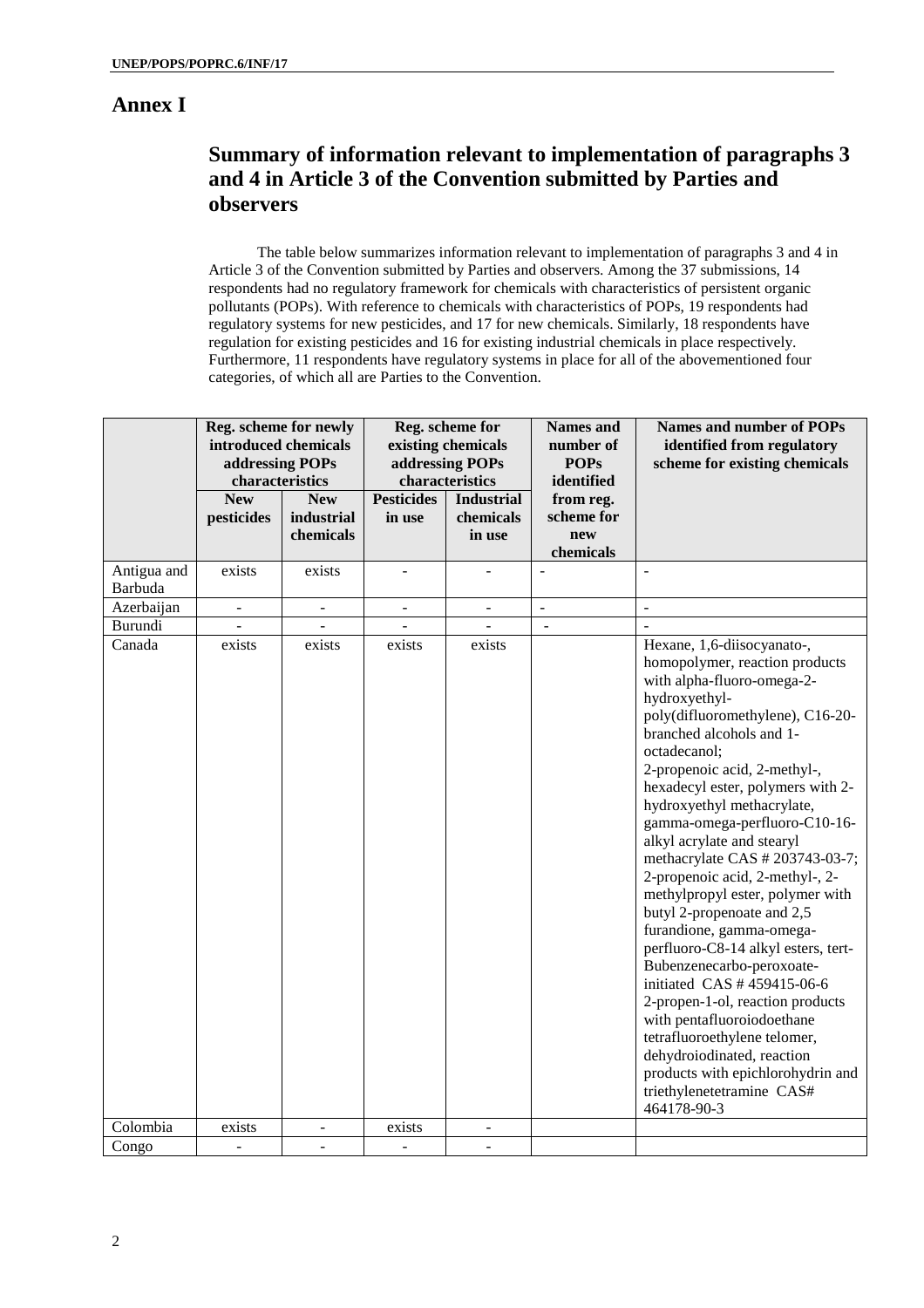|                                    |                              | Reg. scheme for newly<br>introduced chemicals<br>addressing POPs<br>characteristics |                              | Reg. scheme for<br>existing chemicals<br>addressing POPs<br>characteristics | <b>Names</b> and<br>number of<br>POPs identi-<br>fied from | <b>Names and number of POPs</b><br>identified from reg. scheme<br>for new chemicals                                                                                                       |
|------------------------------------|------------------------------|-------------------------------------------------------------------------------------|------------------------------|-----------------------------------------------------------------------------|------------------------------------------------------------|-------------------------------------------------------------------------------------------------------------------------------------------------------------------------------------------|
|                                    | <b>New</b>                   | <b>New</b>                                                                          | <b>Pesticides</b>            | <b>Industrial</b>                                                           | reg. scheme                                                |                                                                                                                                                                                           |
|                                    | pesticides                   | industrial                                                                          | in use                       | chemicals                                                                   | for new                                                    |                                                                                                                                                                                           |
|                                    |                              | chemicals                                                                           |                              | in use                                                                      | chemicals                                                  |                                                                                                                                                                                           |
| Croatia                            |                              |                                                                                     | $\overline{\phantom{a}}$     | exists                                                                      |                                                            | Penta-bromo diphenyl ether**,<br>pentabromo derivatives,<br>octabromo diphenyl ether**<br>and derivatives (restricted use)                                                                |
| European<br>Union                  | exists                       | exists                                                                              | exists                       | exists                                                                      |                                                            | $UNECE-POPs + SCC + EU$<br>candidate list*                                                                                                                                                |
| Finland                            | exists                       | exists                                                                              | exists                       | exists                                                                      |                                                            | REACH, EU candidate list*                                                                                                                                                                 |
| Germany                            | exists                       | exists                                                                              | exists                       | exists                                                                      |                                                            |                                                                                                                                                                                           |
| Honduras                           |                              |                                                                                     | exists                       | exists                                                                      |                                                            |                                                                                                                                                                                           |
| India                              | exists                       | exists                                                                              | exists                       | exists                                                                      |                                                            |                                                                                                                                                                                           |
| Japan                              | $\overline{\phantom{a}}$     | exists                                                                              | exists                       | exists                                                                      |                                                            |                                                                                                                                                                                           |
| Kuwait                             | $\blacksquare$               |                                                                                     |                              |                                                                             |                                                            |                                                                                                                                                                                           |
| Latvia                             | exists                       | exists                                                                              | exists                       | exists                                                                      | ref. REACH                                                 |                                                                                                                                                                                           |
| Liechtenstein                      | exists                       | exists                                                                              |                              |                                                                             | ref. Swiss, EU                                             |                                                                                                                                                                                           |
| Lithuania                          |                              |                                                                                     |                              |                                                                             | ref. REACH                                                 |                                                                                                                                                                                           |
| Macedonia                          | $\overline{\phantom{a}}$     | $\overline{\phantom{a}}$                                                            |                              | $\overline{\phantom{a}}$                                                    |                                                            |                                                                                                                                                                                           |
|                                    |                              | $\qquad \qquad \blacksquare$                                                        | $\overline{\phantom{a}}$     | $\blacksquare$                                                              |                                                            | 9 new SCC POPs considered**                                                                                                                                                               |
| Madagascar                         | $\blacksquare$               | $\blacksquare$                                                                      | $\overline{\phantom{a}}$     | $\blacksquare$                                                              |                                                            |                                                                                                                                                                                           |
| Mali                               | exists                       | $\overline{\phantom{a}}$                                                            | exists                       | $\overline{\phantom{a}}$                                                    |                                                            | 12 Stockholm POPs**                                                                                                                                                                       |
| Mexico                             | $\qquad \qquad \blacksquare$ |                                                                                     | $\overline{\phantom{a}}$     | $\overline{\phantom{a}}$                                                    |                                                            |                                                                                                                                                                                           |
| Monaco                             | $\overline{\phantom{a}}$     | $\overline{\phantom{a}}$                                                            | $\overline{\phantom{a}}$     | $\blacksquare$                                                              |                                                            |                                                                                                                                                                                           |
| Morocco                            | $\blacksquare$               | $\blacksquare$                                                                      | $\overline{\phantom{a}}$     | $\blacksquare$                                                              |                                                            |                                                                                                                                                                                           |
| Mozambique                         | exists                       | $\blacksquare$                                                                      | $\overline{\phantom{a}}$     | $\blacksquare$                                                              |                                                            |                                                                                                                                                                                           |
| Myanmar                            | $\overline{a}$               | $\qquad \qquad \blacksquare$                                                        | $\overline{\phantom{a}}$     |                                                                             |                                                            |                                                                                                                                                                                           |
| Norway                             | exists                       | exists                                                                              | exists                       | exists                                                                      |                                                            | ref. REACH                                                                                                                                                                                |
| Philippines                        | exists                       | exists                                                                              | exists                       | exists                                                                      |                                                            | PCBs** (CAS 1336-36-3),<br>Perfluorooctane Sulfonate**<br>$(CAS 1763-23-1)$                                                                                                               |
| Poland                             | exists                       | exists                                                                              | exists                       | exists                                                                      |                                                            | REACH, Aldrin**, Chlordane,<br>DDT (and difocol), Dieldrien,<br>Endrin, technical HCH, Hexa-<br>chlorobenzene (HCB), Hepta-<br>chlor, Mirex, Pentachloro-<br>benzene (PeCB) and Toxaphene |
| Qatar                              | $\overline{\phantom{a}}$     | $\blacksquare$                                                                      | $\blacksquare$               |                                                                             |                                                            |                                                                                                                                                                                           |
| Romania                            | exists                       | exists                                                                              | exists                       | exists                                                                      | ref. div. EU                                               | ref. div. EU, Alkanes (C10-<br>C13, chloro (short-chain<br>chlorinated parafffins - SCCPs)<br>(CAS 85535-84-8)                                                                            |
| Sri Lanka                          |                              | $\overline{\phantom{a}}$                                                            | $\qquad \qquad \blacksquare$ | $\blacksquare$                                                              |                                                            |                                                                                                                                                                                           |
| Suriname                           | exists                       |                                                                                     | exists                       |                                                                             |                                                            | ref. FAO negative list, Lindane<br>(CAS 58-89-9), Endrin (CAS<br>$72-20-8$                                                                                                                |
| Switzerland                        |                              | exists                                                                              |                              | exists                                                                      |                                                            | ref. REACH                                                                                                                                                                                |
| Tanzania,<br>United<br>Republic of | exists                       | exists                                                                              | exists                       |                                                                             |                                                            |                                                                                                                                                                                           |
| Thailand                           | exists                       | exists                                                                              | exists                       | exists                                                                      |                                                            |                                                                                                                                                                                           |
| Togo                               |                              |                                                                                     |                              |                                                                             |                                                            |                                                                                                                                                                                           |
| <b>United States</b><br>of America | exists                       | exists                                                                              | exists                       | exists                                                                      |                                                            |                                                                                                                                                                                           |

\* not all of the chemicals in the EU candidate list have POPs characteristics in accordance with Annex D, Stockholm Convention

\*\* Chemicals listed in italics are listed as POPs in the Stockholm Convention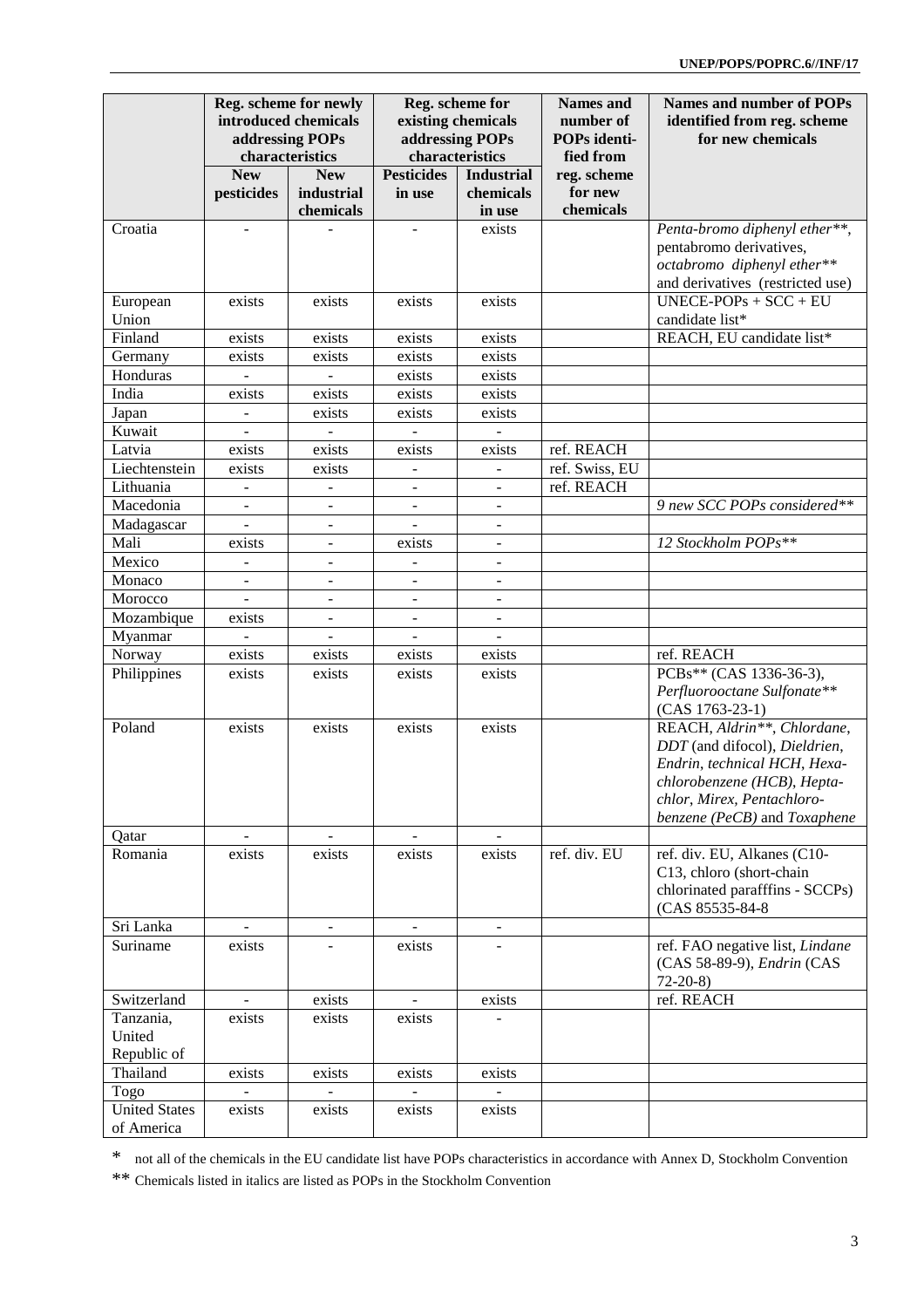#### **Annex II**

# **Compilation of submitted information relevant to implementation of paragraphs 3 and 4 in Article 3 of the Convention**

The table below compiles information relevant to implementation of paragraphs 3 and 4 in Article 3 of the Convention submitted by Parties and observers.

| <b>Country</b>         | <b>Information</b>                                                                                                                                                                                                                                                                                                                                                                                                                                                                                                                                                                                                                                                                                                                                                                                                                                                |
|------------------------|-------------------------------------------------------------------------------------------------------------------------------------------------------------------------------------------------------------------------------------------------------------------------------------------------------------------------------------------------------------------------------------------------------------------------------------------------------------------------------------------------------------------------------------------------------------------------------------------------------------------------------------------------------------------------------------------------------------------------------------------------------------------------------------------------------------------------------------------------------------------|
| Antigua and<br>Barbuda | Regulatory framework for new pesticides and industrial chemicals and for pesticides and<br>industrial chemicals currently in use with POPs characteristics:                                                                                                                                                                                                                                                                                                                                                                                                                                                                                                                                                                                                                                                                                                       |
|                        | Pesticides and Toxic Chemicals Act 2008<br>No. 12 of 2008<br>An Act to regulate the importation, storage, manufacture, sale, transportation, use and<br>disposal of pesticides and Toxic Chemicals, and for incidental and connected purposes.                                                                                                                                                                                                                                                                                                                                                                                                                                                                                                                                                                                                                    |
|                        | Registration<br>New pesticides and new industrial chemicals are first assessed to determine what<br>regulatory action has been taken under the various international Conventions and<br>agreements. The decisions of these conventions/agreements are generally adhered to, i.e.<br>pesticides and Toxic Chemicals that are banned or severely restricted are not registered<br>for use in Antigua and Barbuda. Also applicants for registration are required to supply<br>detailed information on various aspects of the product. The information is assessed by a<br>technical review committee and only those pesticides and toxic chemicals that are deemed<br>not to pose undue risk to human health and the environment, are registered for entry into<br>the country.<br>Registration lasts for a period of 3 years. Pesticides and toxic Chemicals can be |
|                        | deregistered at anytime if new information deems them to present unacceptable risks.                                                                                                                                                                                                                                                                                                                                                                                                                                                                                                                                                                                                                                                                                                                                                                              |
| Azerbaiijan<br>Burundi | No framework<br>No framework                                                                                                                                                                                                                                                                                                                                                                                                                                                                                                                                                                                                                                                                                                                                                                                                                                      |
| Canada                 |                                                                                                                                                                                                                                                                                                                                                                                                                                                                                                                                                                                                                                                                                                                                                                                                                                                                   |
|                        | Regulatory and assessment schemes for new pesticides and/or new industrial<br>chemicals                                                                                                                                                                                                                                                                                                                                                                                                                                                                                                                                                                                                                                                                                                                                                                           |
|                        | The Canadian Environmental Protection Act, 1999 (CEPA 1999) is Canada's legislation<br>that serves to protect the environment and the health of Canadians from industrial<br>chemicals. A major thrust of the Act is to sustainably prevent pollution and address the<br>potentially dangerous chemical substances to which we might be exposed.                                                                                                                                                                                                                                                                                                                                                                                                                                                                                                                  |
|                        | Environment Canada and Health Canada administer the New Substances Notification<br>Regulations (Chemicals and Polymers) of CEPA 1999. As part of the federal<br>government's national pollution prevention strategy and the "cradle to grave" management<br>approach for toxic substances laid out in the Act, the Regulations ensure that no new<br>substances are introduced into the Canadian marketplace before an assessment of whether<br>they are potentially toxic has been completed, and any appropriate or required control<br>measures have been taken.                                                                                                                                                                                                                                                                                               |
|                        | Any company or individual who plans to import or manufacture a substance subject to<br>notification under the Regulations must provide Environment Canada with a New<br>Substances Notification (NSN) package containing all information prescribed in the<br>Regulations prior to import or manufacture. The type of information required and the<br>timing of the notification will depend on such factors as the type of substance, the<br>quantity that will be imported or manufactured, the intended use of the substance, and the<br>circumstances associated with its introduction.                                                                                                                                                                                                                                                                       |
|                        | When an NSN Package is received, an assessment is carried out by Environment Canada<br>and Health Canada to determine whether there is a potential for adverse effects of the<br>substance on the environment and human health. When this process identifies a new<br>substance that may pose a risk to human health or the environment, CEPA 1999<br>empowers Environment Canada to intervene prior to or during the earliest stages of its<br>introduction into Canada.                                                                                                                                                                                                                                                                                                                                                                                         |
|                        | Additional detail may be found be referencing the following:                                                                                                                                                                                                                                                                                                                                                                                                                                                                                                                                                                                                                                                                                                                                                                                                      |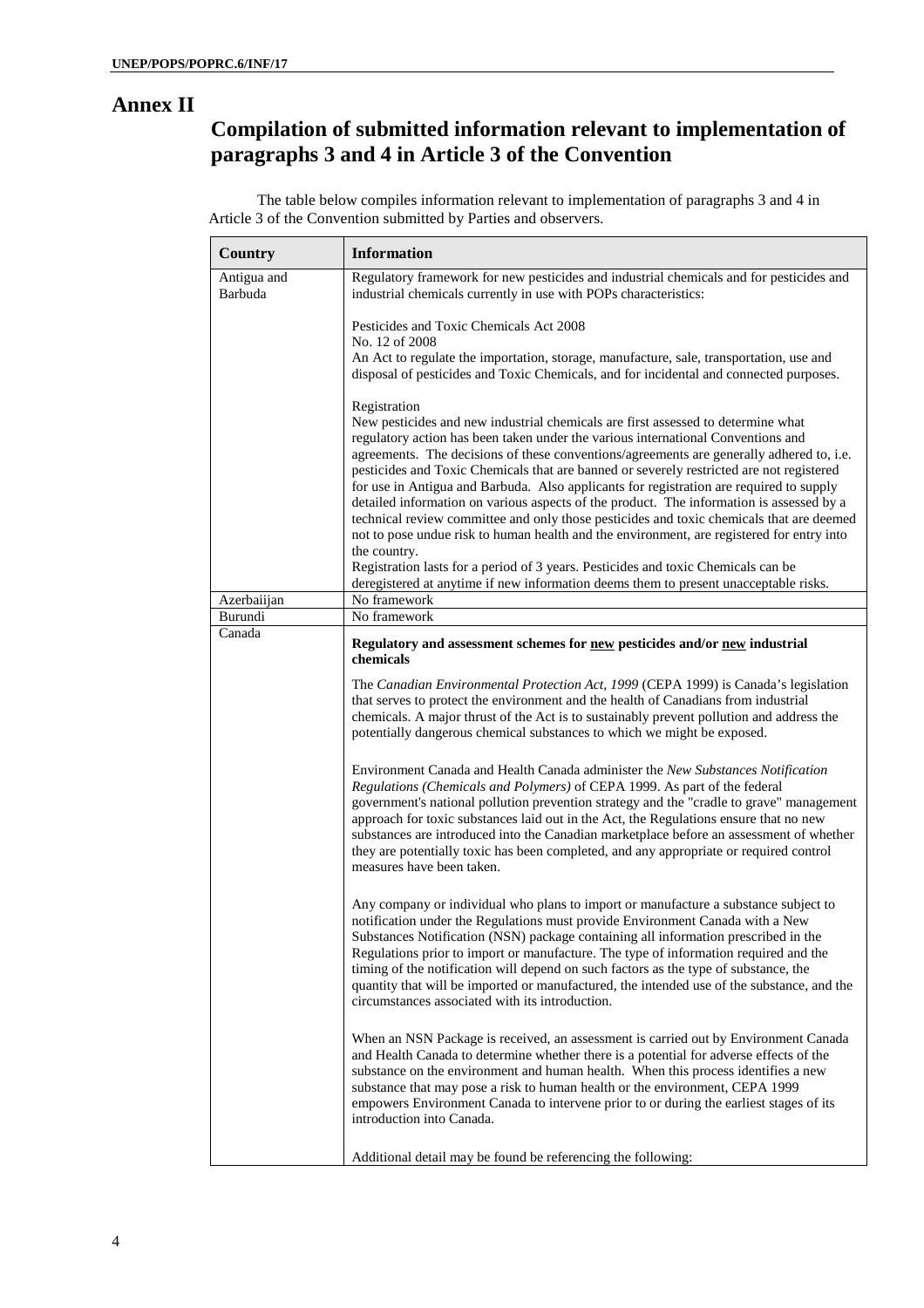| Country | <b>Information</b>                                                                                                                                                                                                                                                                                                                                                                                                                                                                                                                                                                                                                                                                                                                                                                                                                                                                                                                                                                                                                  |
|---------|-------------------------------------------------------------------------------------------------------------------------------------------------------------------------------------------------------------------------------------------------------------------------------------------------------------------------------------------------------------------------------------------------------------------------------------------------------------------------------------------------------------------------------------------------------------------------------------------------------------------------------------------------------------------------------------------------------------------------------------------------------------------------------------------------------------------------------------------------------------------------------------------------------------------------------------------------------------------------------------------------------------------------------------|
|         | http://www.ec.gc.ca/subsnouvelles-newsubs                                                                                                                                                                                                                                                                                                                                                                                                                                                                                                                                                                                                                                                                                                                                                                                                                                                                                                                                                                                           |
|         | Legislation:                                                                                                                                                                                                                                                                                                                                                                                                                                                                                                                                                                                                                                                                                                                                                                                                                                                                                                                                                                                                                        |
|         | Pesticides are subject to federal regulation in Canada under the Pest Control Products Act<br>(PCPA) administered by Health Canada Pest Management Regulatory Agency (PMRA).                                                                                                                                                                                                                                                                                                                                                                                                                                                                                                                                                                                                                                                                                                                                                                                                                                                        |
|         | The PCPA mandate is to protect human health and safety and the environment by<br>regulating pest control products. A "pest control product" includes active ingredients,<br>formulants and contaminants.                                                                                                                                                                                                                                                                                                                                                                                                                                                                                                                                                                                                                                                                                                                                                                                                                            |
|         | In addition to PCPA, there are a number of other policies and regulations that are used for<br>assessment of pest control products, such as the Federal Toxic Substances Management<br>Policy (TSMP) and Formulants Policy.                                                                                                                                                                                                                                                                                                                                                                                                                                                                                                                                                                                                                                                                                                                                                                                                         |
|         | The TSMP is founded on a preventive and precautionary approach to deal with all<br>substances that enter the environment and could harm the environment and/or human<br>health. The TSMP calls for the virtual elimination of Track 1 substances (those that are<br>toxic, predominantly anthropogenic, persistent and bioaccumulative - Screening criteria)<br>and full life cycle management to prevent or minimize releases of Track 2 substances<br>(those that do not meet all of the four Track 1 screening criteria).                                                                                                                                                                                                                                                                                                                                                                                                                                                                                                        |
|         | The PMRA policy on formulants in pest control products is described in the PMRA<br>Formulants Program Regulatory Directive DIR2004-01. The policy requires formulants<br>in pest control products to be accurately identified and assessed for human health and<br>environmental risks. Formulants that have been determined to be of significant concern<br>will be identified on the Formulants Policy List 1 and those that have been determined to<br>be potentially toxic based on either structural similarity to List 1 formulants or data<br>suggestive of toxicity, identified on the Formulant Policy List 2. Formulants on List 2 will<br>be re-assessed in the light of new scientific information and if determined to be of<br>toxicological concern will be reclassified and listed under List 1 (http://www.hc-<br>sc.gc.ca/cps-spc/pest/part/consultations/ noi2005-01/index-eng.php and http://www.hc-<br>sc.gc.ca/cps-spc/alt_formats/pacrb-dgapcr/pdf/pest/part/consultations/noi-ai/noi2005-01-<br>$eng.pdf$ . |
|         | Assessment Scheme of new proposed pesticides:                                                                                                                                                                                                                                                                                                                                                                                                                                                                                                                                                                                                                                                                                                                                                                                                                                                                                                                                                                                       |
|         | Before making a registration decision regarding a new pesticide, the PMRA conducts a<br>comprehensive assessment of the risk and value specific to the proposed use, using<br>modern scientific assessment techniques. The risk assessment considers the inherent<br>toxicity, persistence and bioaccumulative nature of the pest control product. Through this<br>assessment and the criteria established in the TSMP, the PMRA determines whether<br>active ingredients in new pesticides are likely to be considered candidates for Track 1 or<br>Track 2 classifications.                                                                                                                                                                                                                                                                                                                                                                                                                                                       |
|         | Pesticides will only be registered if their assessment indicates that the product has merit<br>and value, and the human health and environmental risks associated with the proposed use<br>are acceptable. New pesticides identified as Track 1 would not be registered.                                                                                                                                                                                                                                                                                                                                                                                                                                                                                                                                                                                                                                                                                                                                                            |
|         | Track 1 substances in proposed new pest control products may be identified in the<br>following ways:                                                                                                                                                                                                                                                                                                                                                                                                                                                                                                                                                                                                                                                                                                                                                                                                                                                                                                                                |
|         | Comparing active ingredients, formulants and contaminants against the<br>$\bullet$<br>federal government's List of Track 1 substances;                                                                                                                                                                                                                                                                                                                                                                                                                                                                                                                                                                                                                                                                                                                                                                                                                                                                                              |
|         | Evaluating new active ingredient against the TSMP criteria for Track 1<br>$\bullet$<br>designation                                                                                                                                                                                                                                                                                                                                                                                                                                                                                                                                                                                                                                                                                                                                                                                                                                                                                                                                  |
|         | References:                                                                                                                                                                                                                                                                                                                                                                                                                                                                                                                                                                                                                                                                                                                                                                                                                                                                                                                                                                                                                         |
|         | Pest Control Products Act, 2002 (http://laws.justice.gc.ca/en/P-9.01/index.html)                                                                                                                                                                                                                                                                                                                                                                                                                                                                                                                                                                                                                                                                                                                                                                                                                                                                                                                                                    |
|         | The Pest Management regulatory Agency's Strategy for Implementing the Toxic<br>Substances Management Policy, Regulatory Directive, DIR99-03, March 12, 1999;<br>http://www.hc-sc.gc.ca/cps-spc/alt_formats/pacrb-dgapcr/pdf/pubs/pest/pol-<br>guide/dir/dir9903-eng.pdf                                                                                                                                                                                                                                                                                                                                                                                                                                                                                                                                                                                                                                                                                                                                                             |
|         | Chemical names, CAS numbers and purpose of use of new pesticides that have been<br>regulated:                                                                                                                                                                                                                                                                                                                                                                                                                                                                                                                                                                                                                                                                                                                                                                                                                                                                                                                                       |
|         | As examples, in 2004 the New Substances Program assessed four new substances which<br>are considered sources of long chain perfluorinated carboxylic acids (PFCAs). These                                                                                                                                                                                                                                                                                                                                                                                                                                                                                                                                                                                                                                                                                                                                                                                                                                                           |

ł.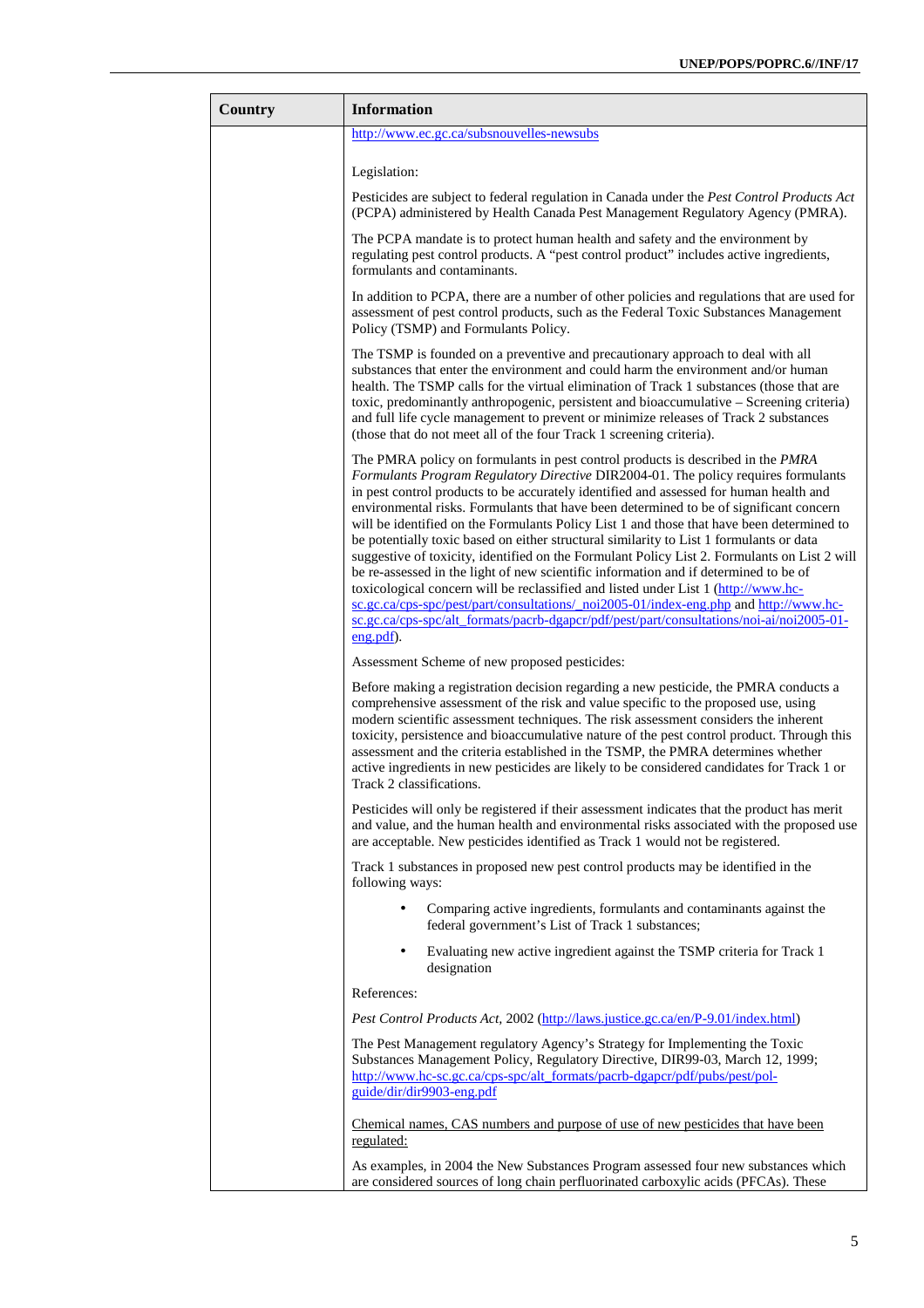÷

| Country | <b>Information</b>                                                                                                                                                                                                                                                                                                                                                                                                                                                                                                                                                                                                                                                                                                                                                                                                                                                                                                                                                                                                                                                                                                                                                                                                                                                                                                                                                                                              |
|---------|-----------------------------------------------------------------------------------------------------------------------------------------------------------------------------------------------------------------------------------------------------------------------------------------------------------------------------------------------------------------------------------------------------------------------------------------------------------------------------------------------------------------------------------------------------------------------------------------------------------------------------------------------------------------------------------------------------------------------------------------------------------------------------------------------------------------------------------------------------------------------------------------------------------------------------------------------------------------------------------------------------------------------------------------------------------------------------------------------------------------------------------------------------------------------------------------------------------------------------------------------------------------------------------------------------------------------------------------------------------------------------------------------------------------|
|         | substances are all fluorotelomer-based polymers. Fluorotelomers are used to add<br>fluorinated carbon chains to more complex materials. Various reactive functional groups<br>are used to attach these moieties, e.g. alcohols, epoxides, olefins. These fluorotelomer<br>substances can be released from these complex materials. Fluorotelomer alcohols have<br>been shown to form PFCAs in the environment, and a similar fate is expected for the<br>olefins and epoxides. Empirical evidence has demonstrated that some PFCAs are<br>bioaccumulative, persistent, subject to long-range transport (via a precursor), widespread<br>in Arctic wildlife and associated with adverse effects in laboratory animals. Evidence<br>shows a trend of increasing concentrations of long chain PFCAs in wildlife based on<br>tissue samples archived over the last 30 years.                                                                                                                                                                                                                                                                                                                                                                                                                                                                                                                                        |
|         | Names: Hexane, 1,6-diisocyanato-, homopolymer, reaction products with alpha-fluoro-<br>omega-2-hydroxyethyl-poly(difluoromethylene), C16-20-branched alcohols and 1-<br>octadecanol CAS# not assigned                                                                                                                                                                                                                                                                                                                                                                                                                                                                                                                                                                                                                                                                                                                                                                                                                                                                                                                                                                                                                                                                                                                                                                                                           |
|         | 2-propenoic acid, 2-methyl-, hexadecyl ester, polymers with 2-hydroxyethyl methacrylate,<br>gamma-omega-perfluoro-C10-16-alkyl acrylate and stearyl methacrylate CAS # 203743-<br>$03-7$                                                                                                                                                                                                                                                                                                                                                                                                                                                                                                                                                                                                                                                                                                                                                                                                                                                                                                                                                                                                                                                                                                                                                                                                                        |
|         | 2-propenoic acid, 2-methyl-, 2-methylpropyl ester, polymer with butyl 2-propenoate and<br>2,5 furandione, gamma-omega-perfluoro-C8-14 alkyl esters, tert-Bu<br>benzenecarboperoxoate-initiated CAS #459415-06-6                                                                                                                                                                                                                                                                                                                                                                                                                                                                                                                                                                                                                                                                                                                                                                                                                                                                                                                                                                                                                                                                                                                                                                                                 |
|         | 2-propen-1-ol, reaction products with pentafluoroiodoethane tetrafluoroethylene telomer,<br>dehydroiodinated, reaction products with epichlorohydrin and triethylenetetramine CAS#<br>464178-90-3                                                                                                                                                                                                                                                                                                                                                                                                                                                                                                                                                                                                                                                                                                                                                                                                                                                                                                                                                                                                                                                                                                                                                                                                               |
|         | $Use(s)$ : Fluorotelomer-based substances are commonly used as water and grease<br>repellents for materials such as paper, textiles, carpet and leather.                                                                                                                                                                                                                                                                                                                                                                                                                                                                                                                                                                                                                                                                                                                                                                                                                                                                                                                                                                                                                                                                                                                                                                                                                                                        |
|         | Regulatory measure: Temporary prohibition under the New Substances provisions of<br>CEPA, 1999, with a proposed Regulations Amending the Prohibition of Certain Toxic<br>Substances Regulations, 2005 (Four New Fluorotelomer-based Substances) to make the<br>prohibitions permanent.                                                                                                                                                                                                                                                                                                                                                                                                                                                                                                                                                                                                                                                                                                                                                                                                                                                                                                                                                                                                                                                                                                                          |
|         | Regulatory and assessment schemes for the pesticides and/or industrial chemicals<br>currently in use                                                                                                                                                                                                                                                                                                                                                                                                                                                                                                                                                                                                                                                                                                                                                                                                                                                                                                                                                                                                                                                                                                                                                                                                                                                                                                            |
|         | The Canadian Environmental Protection Act, 1999 is Canada's legislation that serves to<br>protect the environment, and the health and well-being of Canadians. A major part of the<br>Act is to sustainably prevent pollution and address the potentially dangerous chemical<br>substances to which we might be exposed.<br>The Act provides authorities for the assessment and management of chemical substances<br>to prevent, reduce or control environmental and human health impacts of: new and<br>existing substances (including products of biotechnology), marine pollution, emissions<br>from vehicles, engines and equipment, fuels, hazardous wastes and environmental<br>emergencies, including accidental spills.                                                                                                                                                                                                                                                                                                                                                                                                                                                                                                                                                                                                                                                                                 |
|         | Under Canada's New Substances Notification Program, any company or individual who<br>plans to import or manufacture a substance is subject to notification under the Regulations<br>must provide Environment Canada with a New Substances Notification package<br>containing all information prescribed in the Regulations prior to import or manufacture.<br>The type of information required and the timing of the notification will depend on such<br>factors as the type of substance, the quantity that will be imported or manufactured, the<br>intended use of the substance and the circumstances associated with its introduction. Since<br>1994, Canada has assessed all new substances manufactured in Canada or imported from<br>other countries.<br>Canada's Chemicals Management Plan is science-based and takes immediate action on<br>chemical substances of high concern, based on their potential to cause harm. Health<br>Canada and Environment Canada scientists research and assess chemical substances and<br>products containing these substances to determine if they pose a risk to our health and/or<br>the environment. For substances which meet the "toxic" criteria under section 64 of the<br>Canadian Environmental Protection Act, 1999, the Government develops and implements<br>controls to protect human health and the environment using a variety of tools. These range |
|         | from providing information about proper use and disposal, to regulations that restrict or<br>even ban use.<br>Currently in use pesticides:<br>Health Canada PMRA systematically screens currently registered pest control products<br>and sets priorities for re-evaluation or special review of those that contain substances of<br>concern under the Pest Control Products Act (PCPA), using modern science and TSMP                                                                                                                                                                                                                                                                                                                                                                                                                                                                                                                                                                                                                                                                                                                                                                                                                                                                                                                                                                                          |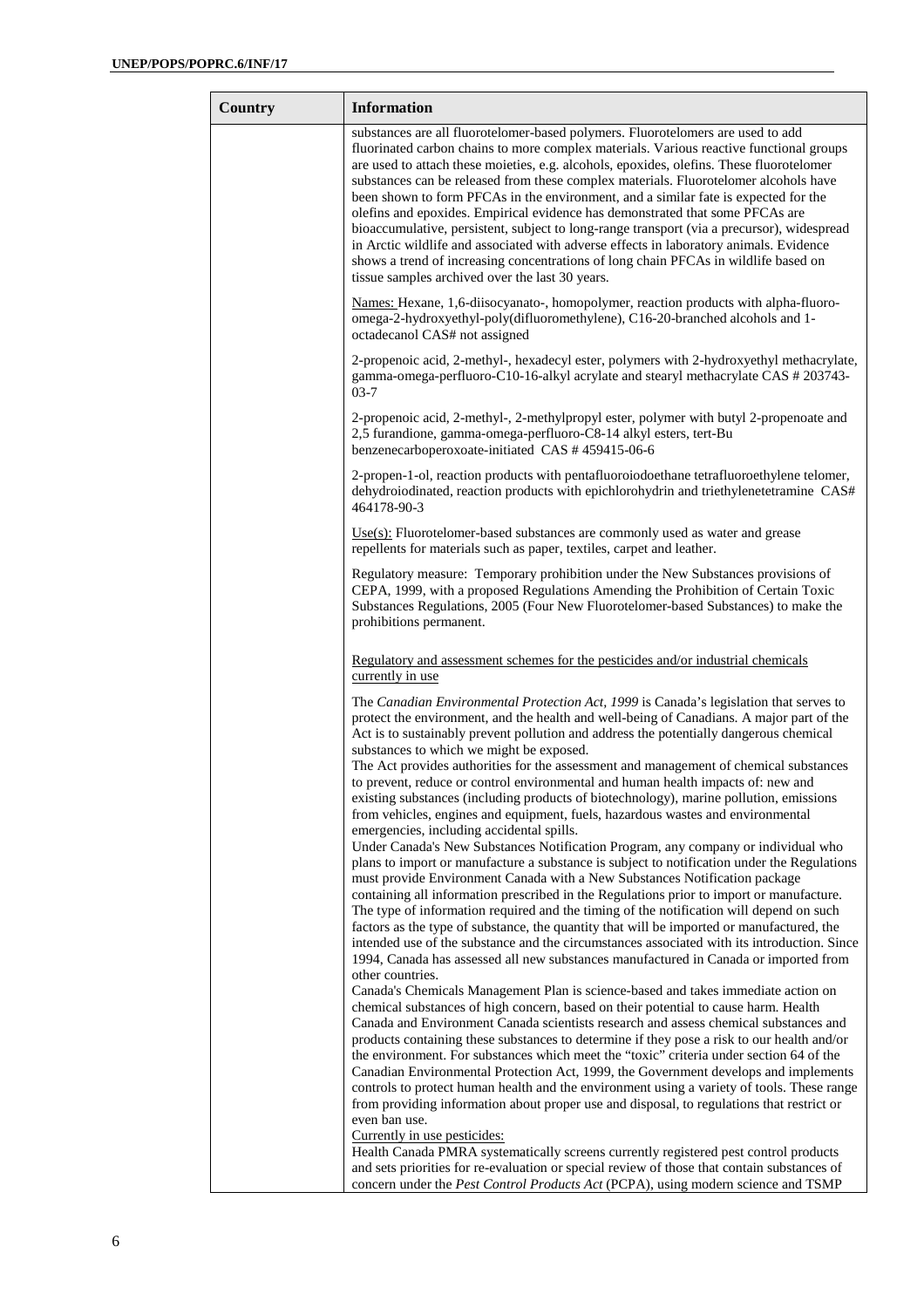| <b>Country</b> | <b>Information</b>                                                                                                                                                                                                                                                                                                                                                                                                                                                                                                                                                                                                                                                               |
|----------------|----------------------------------------------------------------------------------------------------------------------------------------------------------------------------------------------------------------------------------------------------------------------------------------------------------------------------------------------------------------------------------------------------------------------------------------------------------------------------------------------------------------------------------------------------------------------------------------------------------------------------------------------------------------------------------|
|                | criteria. Under the PCPA, a pesticide can only be registered for use in Canada if there is<br>reasonable certainty that no harm to human health, future generations or the environment<br>will result when a product is used according to label directions.                                                                                                                                                                                                                                                                                                                                                                                                                      |
|                | Working towards the goal of virtual elimination, PMRA in cooperation with registrants,<br>strengthen the existing program to replace/reduce/eliminate formulants of concern,<br>including Track 1 substances and strengthened current regulatory activities to accelerate<br>the registration of new and safer pesticide products.                                                                                                                                                                                                                                                                                                                                               |
|                | References:<br>Pest Control Products Act, 2002 (http://laws.justice.gc.ca/en/P-9.01/index.html)<br>The Pest Management regulatory Agency's Strategy for Implementing the Toxic<br>Substances Management Policy, Regulatory Directive, DIR99-03, March 12, 1999;<br>http://www.hc-sc.gc.ca/cps-spc/alt_formats/pacrb-dgapcr/pdf/pubs/pest/pol-<br>guide/dir/dir9903-eng.pdf                                                                                                                                                                                                                                                                                                       |
|                | Chemical names, CAS numbers, and the purpose of use for all the pesticides and/or<br>industrial chemicals currently in use                                                                                                                                                                                                                                                                                                                                                                                                                                                                                                                                                       |
|                | Please see the following link for a list of industrial chemicals that Environment Canada<br>and Health Canada are responsible for developing and implementing regulations or other<br>instruments that work to prevent or control their use and/or release.<br>http://www.ec.gc.ca/toxiques-toxics/Default.asp?lang=En&n=98E80CC6-1<br>Please also see below a link to Health Canada's Public Registry of non-confidential<br>information on pesticides and the pesticide regulatory system. All publicly available<br>information on currently registered pesticides is available here.<br>http://www.hc-sc.gc.ca/cps-spc/pest/part/protect-proteger/publi-regist/index-eng.php |
| Colombia       | Regulatory framework for new pesticides or industrial chemicals with POPs<br>characteristics and pesticides or industrial chemicals currently in use with POPs                                                                                                                                                                                                                                                                                                                                                                                                                                                                                                                   |
|                | characteristics                                                                                                                                                                                                                                                                                                                                                                                                                                                                                                                                                                                                                                                                  |
|                | <b>Regulatory framework for new pesticides:</b><br>The regulatory framework for new pesticides addresses chemicals that exhibit the POPs<br>characteristics defined in paragraph 1 of Annex D of the Stockholm Convention into<br>account as follows:<br>The registration and control of chemical pesticides for agricultural use is regulated in<br>conformity with the national laws 822 of 2003, the Decree 502 of March 2003 and<br>Resolution 03759 of December 2003 by Decision 436 of 1998 of the Andean Community<br>"Andean Norm for the Registration and Control of Chemical Pesticides for Agricultural                                                               |
|                | Use" and Resolution 630 for 2002, which adopted the Technical Manual for the<br>Registration and Control of Chemical Pesticides for Agricultural Use.                                                                                                                                                                                                                                                                                                                                                                                                                                                                                                                            |
|                | The evaluation of pesticides is based on a toxicological concept determined by the<br>Ministry of Social Protection, an environmental technical report from the Ministry of the<br>Environment, Housing and Regional Development and a visit from the register by the<br>Colombian Agricultural Institute.                                                                                                                                                                                                                                                                                                                                                                       |
|                | The technical report is related to the function assigned though law 99 of 1993 to the<br>Ministry of Environment, to restrict the production and import of pesticides and<br>substances, material and products subject to control under international conventions y<br>protocols.                                                                                                                                                                                                                                                                                                                                                                                                |
|                | In accordance with the manual, in order to carry out the environmental evaluation, the<br>identification of the pesticide, the physical, toxicological and ecotoxicological properties<br>of the active ingredient, as well as information on the environmental fate and half life in<br>oil and water, adsorption constant and data on the product formulation are required. An<br>environmental risk evaluation is furthermore required.                                                                                                                                                                                                                                       |
|                | Chemical names, CAS numbers and purpose of use of new pesticides that have been<br>regulated:<br>Name: Lindane                                                                                                                                                                                                                                                                                                                                                                                                                                                                                                                                                                   |
|                | CAS number: 58-89-9<br>Use(s): Agricultural use and ectoparasiticide                                                                                                                                                                                                                                                                                                                                                                                                                                                                                                                                                                                                             |
|                | Regulatory measure: Prohibition of import, fabrication, formulation, marketing and use of                                                                                                                                                                                                                                                                                                                                                                                                                                                                                                                                                                                        |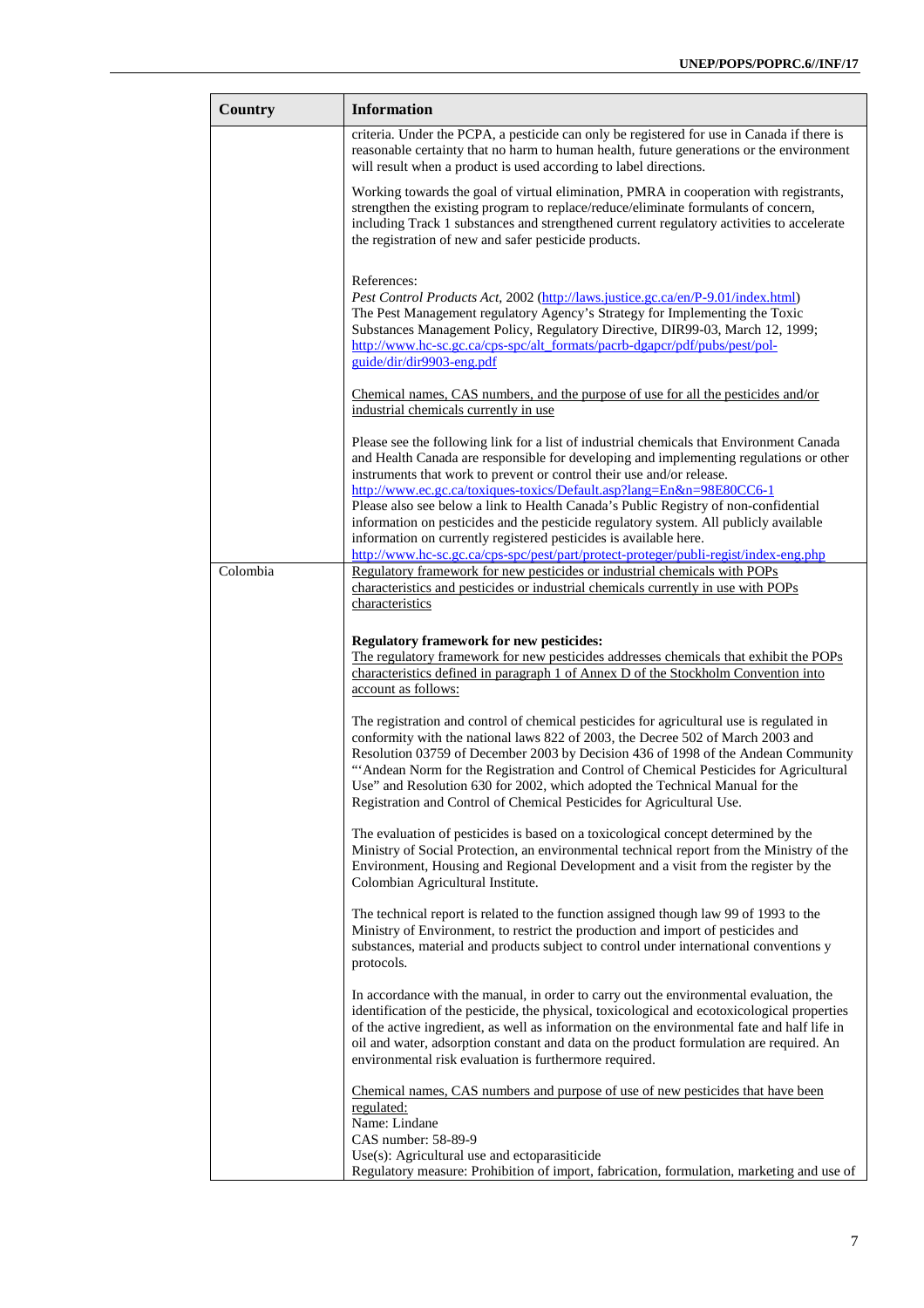| Country        | <b>Information</b>                                                                                                                                                                                                                                                                                                                                                                                                                                                                                                                                                                                                                                                                                                                                                                                                                                                                                                                                                                                                 |
|----------------|--------------------------------------------------------------------------------------------------------------------------------------------------------------------------------------------------------------------------------------------------------------------------------------------------------------------------------------------------------------------------------------------------------------------------------------------------------------------------------------------------------------------------------------------------------------------------------------------------------------------------------------------------------------------------------------------------------------------------------------------------------------------------------------------------------------------------------------------------------------------------------------------------------------------------------------------------------------------------------------------------------------------|
|                | lindane alone of in combination with other chemicals through the Ministry of Health<br>resolution 04166 of 1997                                                                                                                                                                                                                                                                                                                                                                                                                                                                                                                                                                                                                                                                                                                                                                                                                                                                                                    |
|                | Name: Endosulfan<br>CAS number: 115-29-7<br>Use $(s)$ : Agricultural use<br>Regulatory measure: Restriction of the use, only allowed to combat the coffee berry borer<br>according to the Ministry of Health (current Ministry of Social Protection) resolution<br>01669 of 27 may 1997. In March 2001, this use of endosulfan was also prohibited by the<br>State Council.                                                                                                                                                                                                                                                                                                                                                                                                                                                                                                                                                                                                                                        |
|                | Regulatory framework for pesticides currently in use:<br>The regulatory framework for pesticides address chemicals that exhibit the characteristics<br>of POPS as defined in paragraph 1 of Annex D of the Stockholm Convention as follows:                                                                                                                                                                                                                                                                                                                                                                                                                                                                                                                                                                                                                                                                                                                                                                        |
|                | Legislation:<br>"Andean Norm for the Registration and Control of Chemical Pesticides for<br>Agricultural Use", Decision 436 of 1998 of the Andean Community<br>Andean Technical Manual for the Registration and Control of Chemical Pesticides<br>for Agricultural Use<br>Resolution 3759 of 2003                                                                                                                                                                                                                                                                                                                                                                                                                                                                                                                                                                                                                                                                                                                  |
|                | Environmental evaluation according to the Andean Technical Manual:<br>Requires identification data for the chemical<br>$\bullet$<br>Persistence of the active ingredient: the reference for halflife is $t_{t1/2} > 21$ days. This<br>$\bullet$<br>criteria does not necessarily lead to restrictions or prohibitions.<br>For bioaccumulation the threshold value is $Log Kow > 3.0$ and for<br>bioboncentration $> 100$ . For chemicals with higher values, a detailed risk analysis<br>is required with toxicity data for bird and aquatic species. Pesticides whose active<br>ingredients and/or toxic metabolisms have a bioconcentration data of $>$ 2000 in<br>fish are considered unacceptable.<br>There are no criteria on large range transport in the environment.<br>$\bullet$                                                                                                                                                                                                                          |
|                | Regulatory framework for new and existing industrial chemicals:<br>There are no regulatory frameworks for new and existing industrial chemicals in<br>Colombia.                                                                                                                                                                                                                                                                                                                                                                                                                                                                                                                                                                                                                                                                                                                                                                                                                                                    |
| Congo          | No framework                                                                                                                                                                                                                                                                                                                                                                                                                                                                                                                                                                                                                                                                                                                                                                                                                                                                                                                                                                                                       |
| European Union | Regulatory framework for new pesticides or industrial chemicals with POPs<br>characteristics and pesticides or industrial chemicals currently in use with POPs<br>characteristics (note: the EU legislations of industrial substances and pesticides do not<br>differentiate between new and existing substances):<br>Article $3(3)$ of Regulation (EC) No $850/2004$ repeats the provision of the Stockholm<br>Convention but the practical implementation is left to be done in the framework of the<br>existing Community regulatory and assessment schemes for industrial chemicals, plant<br>protection products and biocides.                                                                                                                                                                                                                                                                                                                                                                                |
|                | Provisions to prevent the production, placing on the market and use of new substances<br>exhibiting POP characteristics were incorporated into the new regulatory framework for<br>chemicals, plant protection products and biocides.                                                                                                                                                                                                                                                                                                                                                                                                                                                                                                                                                                                                                                                                                                                                                                              |
|                | New industrial chemicals: Pursuant to REACH, substances which are persistent,<br>bioaccumulative and toxic (PBTs) or very persistent and very bioaccumulative (vPvBs)<br>can be subject to authorisation. For substances manufactured or imported in quantities of<br>10 tonnes or more, a chemical safety assessment must be performed which includes<br>assessment of PBT and vPvB properties. In quantities higher than 100 tonnes, the<br>registration requires specific tests for PBT/vPvB assessment.<br>Plant protection products: Pursuant to Regulation (EC) No 1107/2009 concerning the<br>placing of plant protection products on the market, an active substance, safener or<br>synergist can only be approved if it is not a POP, PBT or vPvB substance. A substance<br>must be seen as a candidate for substitution if it meets two of the PBT criteria. Specific<br>criteria on persistency, bioaccumulation and toxicity are laid down when a substance shall<br>not be considered as of low risk. |
|                | Biocides: The Commission's proposal COM (2009)267 on biocidal products lists PBTs<br>among substances that should be substituted and not be allowed for use in low-risk<br>products. The Commission proposal is under discussion with Member States and the<br>European Parliament. The Regulation will be sent to the Secretariat of the Stockholm                                                                                                                                                                                                                                                                                                                                                                                                                                                                                                                                                                                                                                                                |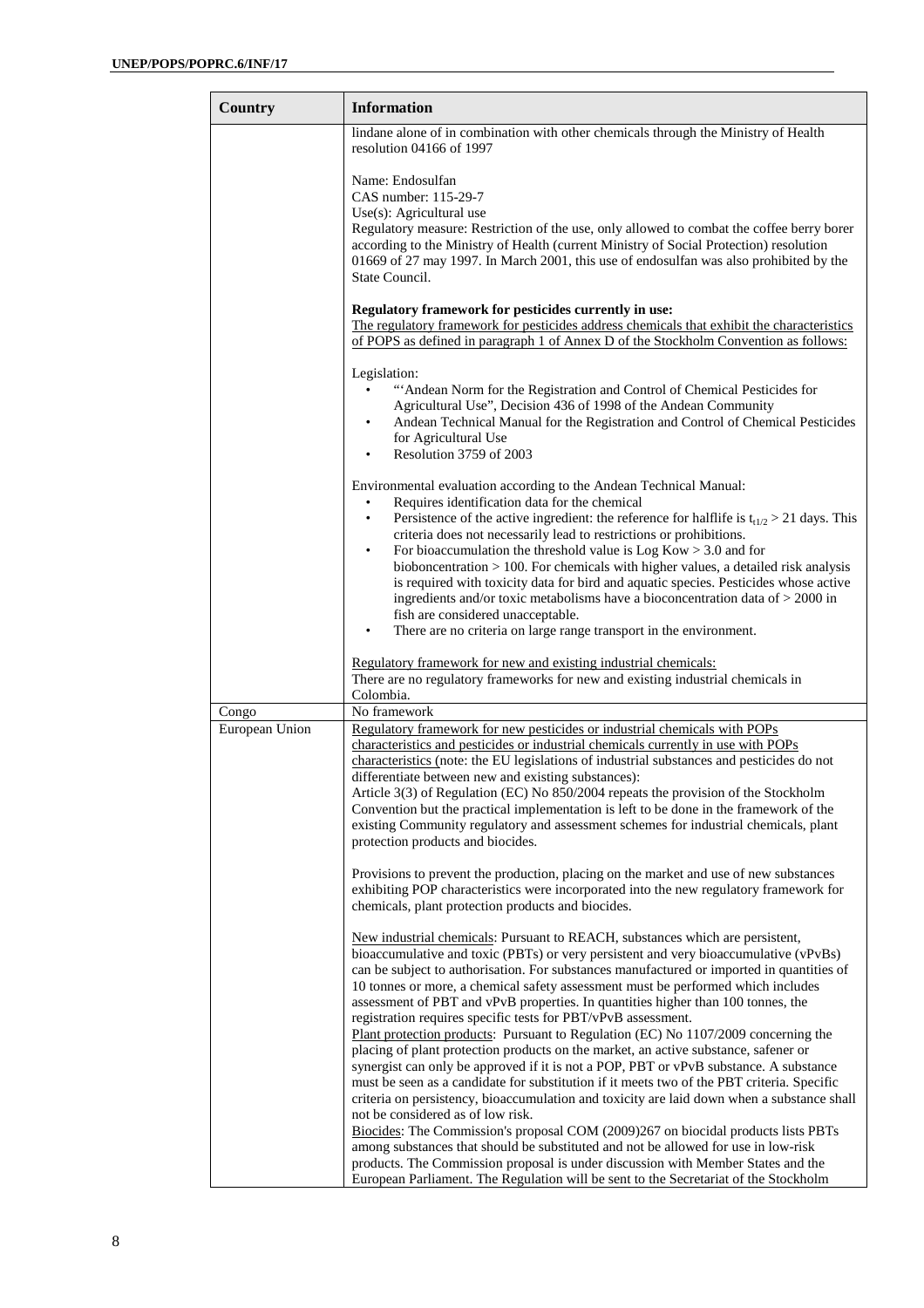| Country | <b>Information</b>                                                                                                                                                                                                                                                                                                                                                                                                                                                                                                                                                                                                                                                                                                                                                                                                                           |
|---------|----------------------------------------------------------------------------------------------------------------------------------------------------------------------------------------------------------------------------------------------------------------------------------------------------------------------------------------------------------------------------------------------------------------------------------------------------------------------------------------------------------------------------------------------------------------------------------------------------------------------------------------------------------------------------------------------------------------------------------------------------------------------------------------------------------------------------------------------|
|         | Convention when adopted.                                                                                                                                                                                                                                                                                                                                                                                                                                                                                                                                                                                                                                                                                                                                                                                                                     |
|         | Chemical names, CAS numbers, and the purpose of use for all the (new) pesticides and/or                                                                                                                                                                                                                                                                                                                                                                                                                                                                                                                                                                                                                                                                                                                                                      |
|         | (new) industrial chemicals with POPs properties that have been regulated:                                                                                                                                                                                                                                                                                                                                                                                                                                                                                                                                                                                                                                                                                                                                                                    |
|         | The strict rules for authorisation for substances having PBT/vPvB properties should                                                                                                                                                                                                                                                                                                                                                                                                                                                                                                                                                                                                                                                                                                                                                          |
|         | prevent industry to develop new substances having such properties.                                                                                                                                                                                                                                                                                                                                                                                                                                                                                                                                                                                                                                                                                                                                                                           |
|         | Chemical names, CAS numbers, and the purpose of use for all the pesticides and/or<br>industrial chemicals currently in use with POPs properties that have been regulated:                                                                                                                                                                                                                                                                                                                                                                                                                                                                                                                                                                                                                                                                    |
|         | In addition to the substances listed in the Stockholm Convention and/or the UNECE POP<br>Protocol (aldrin, chlordane, dieldrin, endrin, heptachlor, hexachlorobenezene, mirex,<br>toxaphene, PCBs, SCCPs, PFOS compounds, lindane, hexachlorocyclohexanes,<br>chlordecone, hexabromobiphenyl, pentaBDE, octaBDE, pentachlorobenzene,<br>hexachlorobutadiene, polychloronaphthalenes) and nominated for inclusion in the annexes<br>of these two legal instruments (endosulfan, SCCPs, hexabromocyclododecane, trifluralin,<br>pentachlorophenol, dicofol), there is a candidate list of substances that are identified as<br>PBT and vPvB that could be submitted to the authorisation procedure under REACH.<br>The candidate list can be found<br>in:http://echa.europa.eu/chem_data/authorisation_process/candidate_list_table_en.asp?sor |
|         | tby=Nameℴ=ascending.                                                                                                                                                                                                                                                                                                                                                                                                                                                                                                                                                                                                                                                                                                                                                                                                                         |
|         | This list is updated regularly.                                                                                                                                                                                                                                                                                                                                                                                                                                                                                                                                                                                                                                                                                                                                                                                                              |
|         | The current list of candidate substances contains the following PBT/vPvB :<br>- 5-tert-butyl-2,4,6-trinitro-m-xylene (musk xylene), CAS number: 81-15-2                                                                                                                                                                                                                                                                                                                                                                                                                                                                                                                                                                                                                                                                                      |
|         | - Anthracene, CAS number: 120-12-7                                                                                                                                                                                                                                                                                                                                                                                                                                                                                                                                                                                                                                                                                                                                                                                                           |
|         | - Anthracene oil, CAS number: 90640-80-5                                                                                                                                                                                                                                                                                                                                                                                                                                                                                                                                                                                                                                                                                                                                                                                                     |
|         | - Anthracene oil, anthracene paste, CAS number: 90640-81-6                                                                                                                                                                                                                                                                                                                                                                                                                                                                                                                                                                                                                                                                                                                                                                                   |
|         | - Anthracene oil, anthracene paste, anthracene fraction, CAS number: 91995-15-2                                                                                                                                                                                                                                                                                                                                                                                                                                                                                                                                                                                                                                                                                                                                                              |
|         | - Anthracene oil, anthracene paste, distn. Lights, CAS number: 91995-17-4<br>- Anthracene oil, anthracene-low, CAS number: 90640-82-7                                                                                                                                                                                                                                                                                                                                                                                                                                                                                                                                                                                                                                                                                                        |
|         | - Bis(tributyltin) oxide (TBTO), CAS number: 56-35-9                                                                                                                                                                                                                                                                                                                                                                                                                                                                                                                                                                                                                                                                                                                                                                                         |
|         | - Pitch, coal tar, high temp, CAS number: 65996-93-2                                                                                                                                                                                                                                                                                                                                                                                                                                                                                                                                                                                                                                                                                                                                                                                         |
| Finland | Regulatory framework for new pesticides and industrial chemicals with POPs                                                                                                                                                                                                                                                                                                                                                                                                                                                                                                                                                                                                                                                                                                                                                                   |
|         | characteristics and pesticides and industrial chemicals currently in use with POPs                                                                                                                                                                                                                                                                                                                                                                                                                                                                                                                                                                                                                                                                                                                                                           |
|         | characteristics (the legislation does not make a difference between new and existing<br>chemicals. Hence the regulations are the same as for new substances):                                                                                                                                                                                                                                                                                                                                                                                                                                                                                                                                                                                                                                                                                |
|         | The obligation to take measures to regulate with the aim of preventing the production and                                                                                                                                                                                                                                                                                                                                                                                                                                                                                                                                                                                                                                                                                                                                                    |
|         | use of new pesticides of industrial chemicals which exhibit characteristics of persistent                                                                                                                                                                                                                                                                                                                                                                                                                                                                                                                                                                                                                                                                                                                                                    |
|         | organic pollutants has also been included in Article 3 of the European POPs Regulation                                                                                                                                                                                                                                                                                                                                                                                                                                                                                                                                                                                                                                                                                                                                                       |
|         | EC/850/2004, which is directly applicable in Finland. These regulations are in practice                                                                                                                                                                                                                                                                                                                                                                                                                                                                                                                                                                                                                                                                                                                                                      |
|         | implemented through European Community level legislation on chemicals. Please refer to                                                                                                                                                                                                                                                                                                                                                                                                                                                                                                                                                                                                                                                                                                                                                       |
|         | the submission of the EU for the Community legislation.<br>The key principle in the legislation are is that the national authorities responsible for the                                                                                                                                                                                                                                                                                                                                                                                                                                                                                                                                                                                                                                                                                     |
|         | approval of existing chemicals must take the POPs criteria specified in Annex D of the<br>Stockholm Convention into consideration whenever decisions have to be made on the<br>approval of new industrial chemicals and pesticides for use, marketing and production.                                                                                                                                                                                                                                                                                                                                                                                                                                                                                                                                                                        |
|         | EU member states must also initiate any other measures needed to prevent the production,<br>marketing and use of chemicals with similar characteristics to POPs. Legislation on<br>chemicals and pesticides needs to be developed with regard to taking into account POP<br>characteristics as set out in Annex D of the Convention. At present, the marketing of new<br>chemicals exhibiting POPs characteristics can be prohibited based on chemical properties<br>on authorization scheme set out in the Biocide Directive (98/8/EC, implemented in<br>Finland through amendment of Chemicals Act 1198/1999) and Regulation (EC)<br>1107/2009 concerning placing the plant protection products on the market. The biocidal<br>product legislation is currently being reviewed as described in the EU submission.                          |
|         | Chemical names, CAS numbers, and the purpose of use for all the pesticides and/or                                                                                                                                                                                                                                                                                                                                                                                                                                                                                                                                                                                                                                                                                                                                                            |
|         | industrial chemicals currently in use that have been regulated:                                                                                                                                                                                                                                                                                                                                                                                                                                                                                                                                                                                                                                                                                                                                                                              |
|         | The EU has submitted several new substances to the international POPs instruments with                                                                                                                                                                                                                                                                                                                                                                                                                                                                                                                                                                                                                                                                                                                                                       |
|         | the aim of preventing their production and use. The PBT and vPvB substances are<br>regulated under REACH. Please refer to the submission of the EU for details.                                                                                                                                                                                                                                                                                                                                                                                                                                                                                                                                                                                                                                                                              |
|         |                                                                                                                                                                                                                                                                                                                                                                                                                                                                                                                                                                                                                                                                                                                                                                                                                                              |
| Germany |                                                                                                                                                                                                                                                                                                                                                                                                                                                                                                                                                                                                                                                                                                                                                                                                                                              |
|         | Regulatory framework for new pesticides or new industrial chemicals with POPs<br>characteristics (did not send second part on pesticides and chemicals currently in use):                                                                                                                                                                                                                                                                                                                                                                                                                                                                                                                                                                                                                                                                    |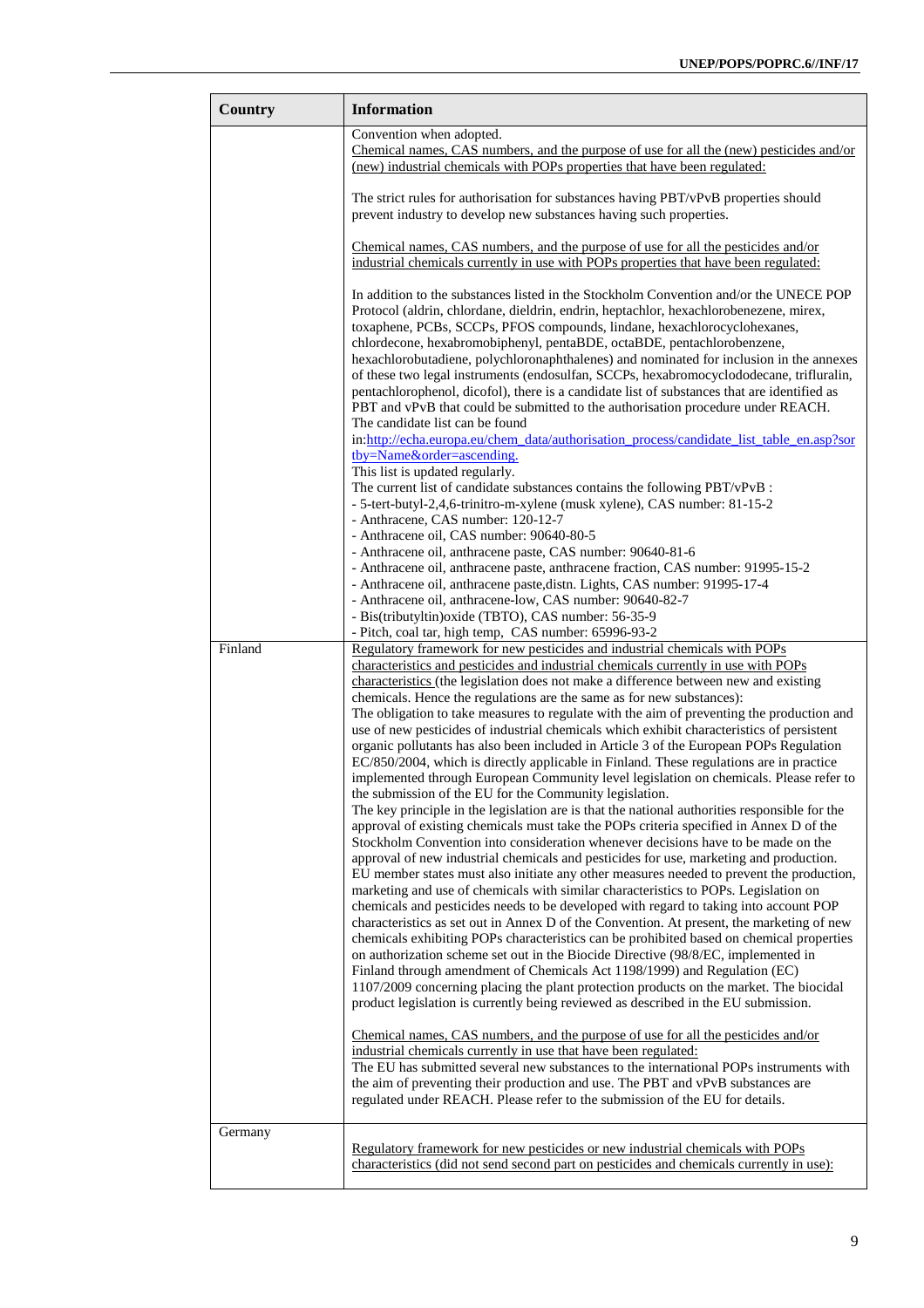| Country | <b>Information</b>                                                                                                                                                                                                                                                                                                                                                                                                                                                                                                                                                                                                                                                                                                                                                                                                                                                                         |
|---------|--------------------------------------------------------------------------------------------------------------------------------------------------------------------------------------------------------------------------------------------------------------------------------------------------------------------------------------------------------------------------------------------------------------------------------------------------------------------------------------------------------------------------------------------------------------------------------------------------------------------------------------------------------------------------------------------------------------------------------------------------------------------------------------------------------------------------------------------------------------------------------------------|
|         | <b>Plant protection products:</b><br>According to the new EU legislation for the authorisation of plant protection products,<br>POP substances must not be approved: Regulation (EC) 1107/2009:<br>"3.7.1 An active substance, safener or synergist shall only be approved where it is not<br>considered to be a persistent organic pollutant (POP). A substance that fulfils all three of<br>the criteria of the points below is a POP.<br>3.7.1.1. Persistence                                                                                                                                                                                                                                                                                                                                                                                                                           |
|         | An active substance, safener or synergist fulfils the persistence criterion where there is<br>evidence that the time it takes for a degradation of 50 % (DT50) in water is greater than 2<br>months, or that its DT50 in soil is greater than 6 months, or that its DT50 in sediment is<br>greater than 6 months.                                                                                                                                                                                                                                                                                                                                                                                                                                                                                                                                                                          |
|         | 3.7.1.2. Bioaccumulation<br>An active substance, safener or synergist fulfils the bioaccumulation criterion where there<br>is:<br>- evidence that its bio-concentration factor or bioaccumulation factor in aquatic species                                                                                                                                                                                                                                                                                                                                                                                                                                                                                                                                                                                                                                                                |
|         | is greater than 5 000 or, in the absence of such data, that the partition coefficient n-<br>octanol/water (log Ko/w) is greater than 5, or<br>- evidence that the active substance, safener or synergist present other reasons for                                                                                                                                                                                                                                                                                                                                                                                                                                                                                                                                                                                                                                                         |
|         | concern, such as high bioaccumulation in other non-target species, high toxicity or<br>ecotoxicity. EN L 309/42 Official Journal of the European Union 24.11.2009<br>3.7.1.3. Potential for long-range environmental transport:                                                                                                                                                                                                                                                                                                                                                                                                                                                                                                                                                                                                                                                            |
|         | An active substance, safener or synergist fulfils the potential for long-range environmental<br>transport criterion where:<br>- measured levels of the active substance, safener or synergist in locations distant from<br>the sources of its release are of potential concern,                                                                                                                                                                                                                                                                                                                                                                                                                                                                                                                                                                                                            |
|         | - monitoring data show that long-range environmental transport of the active substance,<br>safener or synergist, with the potential for transfer to a receiving environment, may have<br>occurred via air, water or migratory species, or<br>- environmental fate properties and/or model results demonstrate that the active<br>substance, safener or synergist has a potential for long-range environmental transport<br>through air, water or migratory species, with the potential for transfer to a receiving                                                                                                                                                                                                                                                                                                                                                                         |
|         | environment in locations distant from the sources of its release. For an active substance<br>safener or synergist that migrates significantly through the air, its DT50 in air is to be<br>greater than 2 days."<br>http://eur-<br>lex.europa.eu/LexUriServ/LexUriServ.do?uri=OJ:L:2009:309:0001:0050:EN:PDF                                                                                                                                                                                                                                                                                                                                                                                                                                                                                                                                                                               |
|         | <b>Biocidal products:</b><br>In the EU biocidal products must not be used, if they are not authorised. The authorisation<br>procedure is subdivided into two steps. The first step includes an assessment of the active<br>substance on EU level with the aim to decide about an inclusion in Annex I or IA of the<br>Directive 98/8 EG. Within the framework of this assessment, data for a representative<br>formulation and use of the distinct active substance have to be provided. The second step<br>includes an assessment of the biocidal product on national level by authorisation (active<br>substances in Annex I) or registration (active Substances in Annex IA) procedures.                                                                                                                                                                                                |
|         | The assessment of PBT properties as well as of the long range transport potential of a<br>substance and if it is a POP is done in the assessment of the active substance. The result of<br>the assessment is presented in a extra section of the competent authority report. The PBT<br>assessment follows the criteria of Annex XIII (REACh) and that of potential POPs<br>follows criteria of the Stockholm Convention in Annex D. The assessment itself is carried<br>out on the basis of technical guidelines like the Technical Notes for Guidance (TNsG) on<br>data requirements, the TNsG on Annex I inclusion, the Technical Guidance Document<br>(TGD) on Risk Assessment and REACh Guidance on information requirements and<br>chemical safety assessment (chapter R.11, PBT-Assessment). In addition, decisions of the<br>EU Biocides Technical Meeting are taken into account. |
|         | <b>Industrial chemicals:</b><br>1. PBT/vPvB - Assessment to identify "substances of very high concern" according<br>to REACH Legislation Regulation No. 1907/2006, Annex XIII<br>2. OECD Screening Tool for the Assessment of Environmental Overall Persistence<br>and Long-Range Transport. Using this tool substances can be identified which<br>show a similar environmental behaviour like the POPs already regulated under<br>the Stockholm Convention.                                                                                                                                                                                                                                                                                                                                                                                                                               |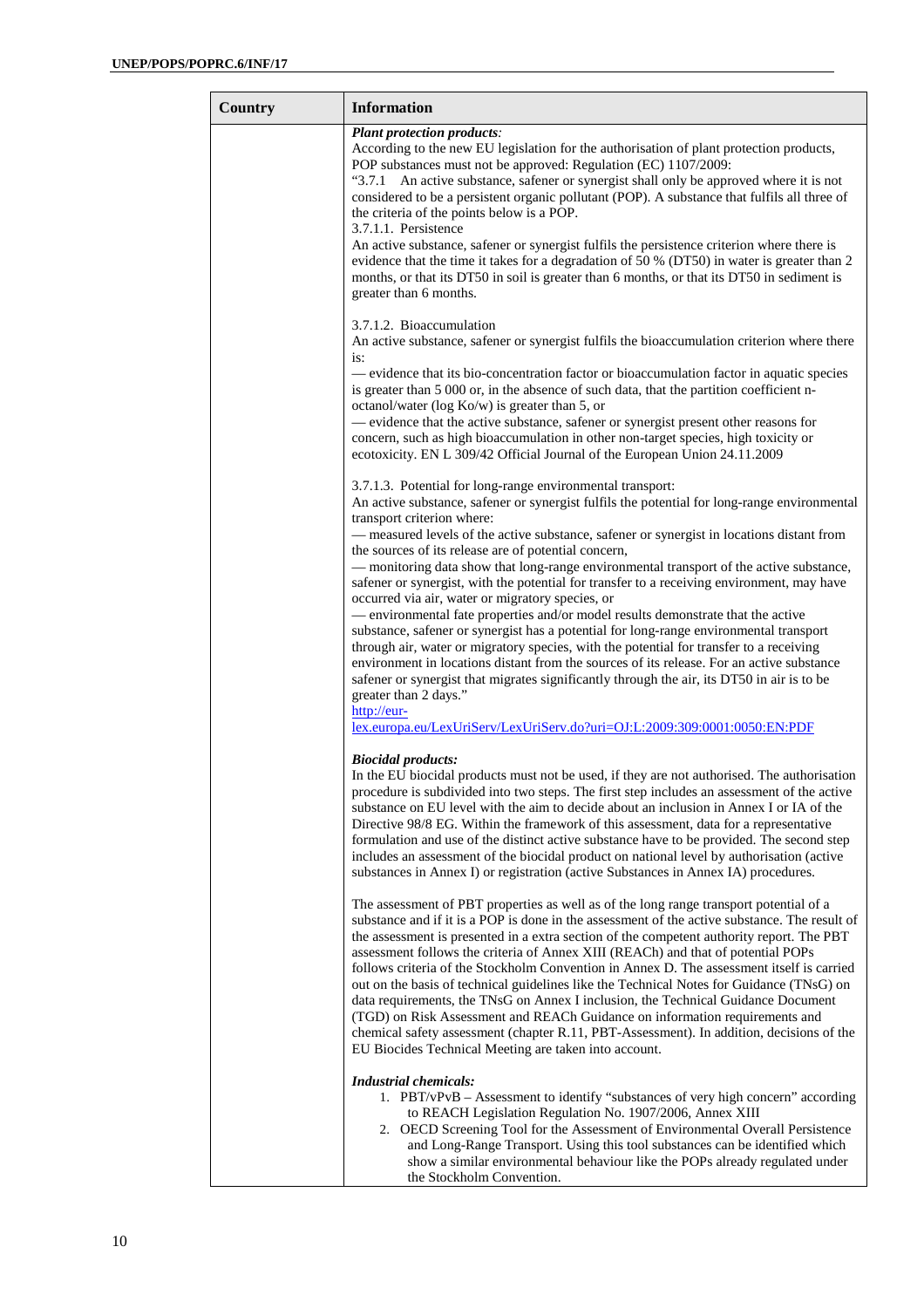| <b>Country</b> | <b>Information</b>                                                                                                                                                                                                                                                                                                                                                                                                                                                                                                                                                                                                                                                                                                                                                                                                                                                                                                                                                                                                                                     |
|----------------|--------------------------------------------------------------------------------------------------------------------------------------------------------------------------------------------------------------------------------------------------------------------------------------------------------------------------------------------------------------------------------------------------------------------------------------------------------------------------------------------------------------------------------------------------------------------------------------------------------------------------------------------------------------------------------------------------------------------------------------------------------------------------------------------------------------------------------------------------------------------------------------------------------------------------------------------------------------------------------------------------------------------------------------------------------|
|                | Chemical names, CAS numbers, and the purpose of use for all the (new) pesticides and/or<br>(new) industrial chemicals with POPs properties that have been regulated:                                                                                                                                                                                                                                                                                                                                                                                                                                                                                                                                                                                                                                                                                                                                                                                                                                                                                   |
|                | <b>Plant protection products:</b><br>None identified yet. Regulation (EC) 1107/2009 has not yet been become operative. In the<br>former Council Directive 91/414 EEC which has been replaced by the new regulation, no<br>POP assessment was provided.<br>The fungicidal active substance trifluralin is currently discussed to be a POP. If this<br>suspicion is confirmed, trifluralin could not be approved in the EU. However, this<br>substance has already not been approved in the active substances programme according to                                                                                                                                                                                                                                                                                                                                                                                                                                                                                                                     |
|                | Directive 91/414 because a safe use could not be demonstrated.<br><b>Biocidal products:</b>                                                                                                                                                                                                                                                                                                                                                                                                                                                                                                                                                                                                                                                                                                                                                                                                                                                                                                                                                            |
|                | Up to now, no POP could be identified.<br><b>Industrial products:</b><br>Up to now, industrial chemicals have not been identified and regulated as POPs.                                                                                                                                                                                                                                                                                                                                                                                                                                                                                                                                                                                                                                                                                                                                                                                                                                                                                               |
| Honduras       | Regulatory framework for new pesticides or new industrial chemicals with POPs<br>characteristics                                                                                                                                                                                                                                                                                                                                                                                                                                                                                                                                                                                                                                                                                                                                                                                                                                                                                                                                                       |
| India          | Regulatory framework for new pesticides or new industrial chemicals with POPs<br>characteristics:<br><b>Pesticide Regulations in India</b><br>The insecticide Act, 1968                                                                                                                                                                                                                                                                                                                                                                                                                                                                                                                                                                                                                                                                                                                                                                                                                                                                                |
|                | The Insecticides Act, 1968 and Insecticides Rules, 1971 regulate the import, registration<br>process, manufacture, sale, transport, distribution and use of insecticides (pesticides) with<br>a view to prevent risk to human beings or animals and for all connected matters,<br>throughout India. All insecticides (pesticides) have to necessarily undergo the registration<br>process with the Central Insecticides Board & Registration Committee (CIB & RC) before<br>they can be made available for use or sale.<br>Thus, technically all insecticides (pesticides) in India are those substances that are listed<br>on the "Schedule" of the Insecticides Act, 1968. The Registration Certificate mandates<br>that a label be put on the packaging, which clearly indicates the nature of the insecticide<br>(Agricultural or Household use), composition, active ingredient, target pest(s),<br>recommended dosage, caution sign and safety precautions. Therefore, a pesticide labeled<br>for agriculture should not be used in a household. |
|                | Copy of the legislation is at: http://cibrc.nic.in<br>THE ENVIRONMENT (PROTECTION) ACT, 1986<br>The Environment (Protection) Act was enacted in 1986 with the objective of providing<br>for the protection and improvement of the environment. It empowers the Central<br>Government to establish authorities [under section $3(3)$ ] charged with the mandate of<br>preventing environmental pollution in all its forms and to tackle specific environmental<br>problems that are peculiar to different parts of the country.<br>Copy of the legislation is at http://moef.nic.in<br>Regulatory framework for pesticides or industrial chemicals currently in use with POPs<br>characteristics:                                                                                                                                                                                                                                                                                                                                                       |
|                | <b>Pesticide Regulations in India</b><br>The insecticide Act, 1968                                                                                                                                                                                                                                                                                                                                                                                                                                                                                                                                                                                                                                                                                                                                                                                                                                                                                                                                                                                     |
|                | The Insecticides Act, 1968 and Insecticides Rules, 1971 regulate the import, registration<br>process, manufacture, sale, transport, distribution and use of insecticides (pesticides) with<br>a view to prevent risk to human beings or animals and for all connected matters,<br>throughout India. All insecticides (pesticides) have to necessarily undergo the registration<br>process with the Central Insecticides Board & Registration Committee (CIB & RC) before<br>they can be made available for use or sale.<br>Thus, technically all insecticides (pesticides) in India are those substances that are listed<br>on the "Schedule" of the Insecticides Act, 1968. The Registration Certificate mandates                                                                                                                                                                                                                                                                                                                                     |
|                | that a label be put on the packaging, which clearly indicates the nature of the insecticide<br>(Agricultural or Household use), composition, active ingredient, target pest(s),<br>recommended dosage, caution sign and safety precautions. Therefore, a pesticide labeled<br>for agriculture should not be used in a household.<br>Insecticide Act 1968 and Insecticide Rules 1971, provide the following<br>Registration of insecticides, manner of registration, refusal to register or registration of                                                                                                                                                                                                                                                                                                                                                                                                                                                                                                                                             |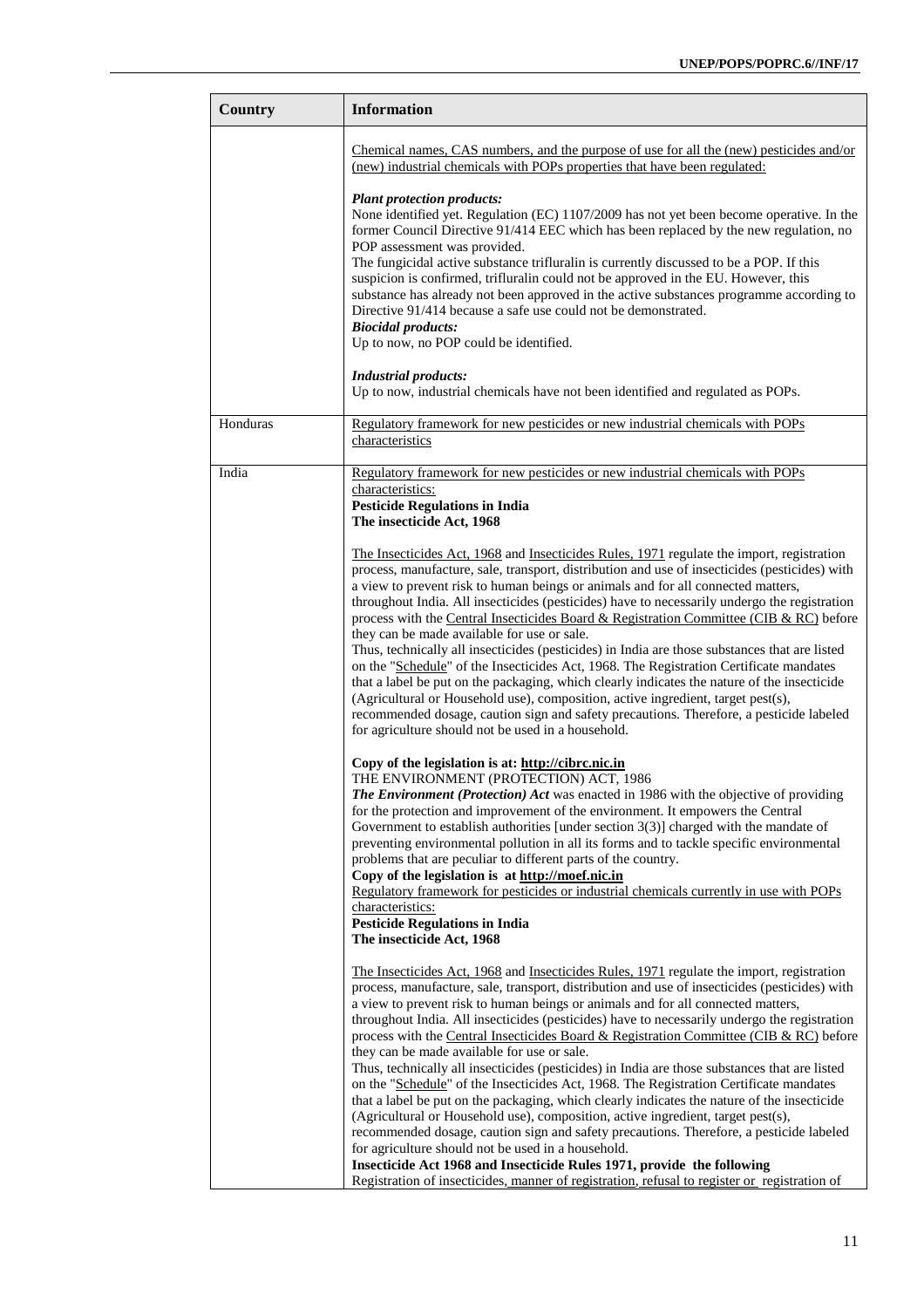| Country | <b>Information</b>                                                                                                                                                                                                                                                                                                                                                                                                                                                                                                                                                                                                                                                                                                                                                                                      |
|---------|---------------------------------------------------------------------------------------------------------------------------------------------------------------------------------------------------------------------------------------------------------------------------------------------------------------------------------------------------------------------------------------------------------------------------------------------------------------------------------------------------------------------------------------------------------------------------------------------------------------------------------------------------------------------------------------------------------------------------------------------------------------------------------------------------------|
|         | insecticides, grant of licenses to manufacture insecticides, License for sale, etc., of<br>insecticides, Segregation and disposal of date expired pesticides, Prohibition against<br>sale or storage of insecticides in certain places, packing and labelling, Prohibition of sale<br>or distribution unless packed and labelled, Packing of insecticides, Leaflet to be<br>contained in a package, Manner of labelling, Prohibition against altering inscriptions,<br>etc., on containers, labels or wrappers of insecticides<br>THE ENVIRONMENT (PROTECTION) ACT, 1986<br><b>The Environment (Protection) Act was enacted in 1986 with the objective of providing</b><br>for the protection and improvement of the environment. It empowers the Central                                               |
|         | Government to establish authorities [under section $3(3)$ ] charged with the mandate of<br>preventing environmental pollution in all its forms and to tackle specific environmental<br>problems that are peculiar to different parts of the country.                                                                                                                                                                                                                                                                                                                                                                                                                                                                                                                                                    |
| Japan   | Regulatory framework for new pesticides (without POPs characteristics) or new industrial                                                                                                                                                                                                                                                                                                                                                                                                                                                                                                                                                                                                                                                                                                                |
|         | chemicals with POPs characteristics:<br>1. The Chemical Substances Control Law<br>a short summary of its content: New industrial chemical substances are prior evaluated                                                                                                                                                                                                                                                                                                                                                                                                                                                                                                                                                                                                                                |
|         | for degradability, accumulation, potential of long-term toxicity on humans and<br>ecotoxicity. If a chemical is found to be highly persistent, and bioaccumulative, the<br>chemical is required to be proven that the chemical does not have long term toxicity on<br>human and predator animals at higher trophic level The evaluation criteria does NOT<br>include potential for long-range environmental transport.                                                                                                                                                                                                                                                                                                                                                                                  |
|         | screening criteria:<br>Chemicals are assessed by the joint Council of three ministries.<br>Biodegradability and Bioaccumulation are assessed principally based on test result using<br>OECD Test Guideline (TG) 301C and TG305. Screening criteria of BCF is 5000. Long-<br>term toxicity for humans is assessed principally based on test results of chronic toxicity<br>study, two-generation reproductive toxicity study, teratogenicity test, mutagenicity test<br>and others. Long-term toxicity for predator animals at higher trophic level is assessed<br>principally based on test results using OECD TG 206 and two-generation reproductive<br>toxicity study. Long term toxicity is judged by the comparison with existing regulated<br>chemicals and the experience of the Council members. |
|         | assessment scheme:<br>See the attached document, "The Chemical Substance Control Law: the whole picture".                                                                                                                                                                                                                                                                                                                                                                                                                                                                                                                                                                                                                                                                                               |
|         | regulatory measure:<br>Those chemicals that are highly persistent, accumulative and long-term toxic to humans or<br>top predators are designated as a Class I specified chemical substance and are thus subject<br>to a permission procedure for production and import. In addition, its use is restricted and<br>subject to a notification procedure. In other words, the production and import of such<br>chemicals is virtually prohibited.<br>Copy of the legislation:                                                                                                                                                                                                                                                                                                                              |
|         | http://www.meti.go.jp/policy/chemical_management/english/cscl.html                                                                                                                                                                                                                                                                                                                                                                                                                                                                                                                                                                                                                                                                                                                                      |
|         | 2. The Pharmaceutical Affairs Law (Item 3, Paragraph 2, Article 14)<br>a short summary of its content:                                                                                                                                                                                                                                                                                                                                                                                                                                                                                                                                                                                                                                                                                                  |
|         | This law is intended to provide regulations required to ensure the quality, efficacy and<br>safety of drugs etc to improve the public health and hygene.                                                                                                                                                                                                                                                                                                                                                                                                                                                                                                                                                                                                                                                |
|         | screening criteria:<br>Item 3, Paragraph 2, Article 14 of the Pharmaceutical Affairs Law (Also note Article 83)<br>stipulates that drugs etc. may be approved for marketing only after evaluation of their<br>name, ingredients, composition, structure, dose, and administration, indications and usage,<br>performance, side-effects etc.,. based on the toxicity, absorption and metabolism of new<br>substances. If they are inadequate for drugs etc., production or sale permission is not<br>issued.                                                                                                                                                                                                                                                                                             |
|         | assessment scheme:<br>A person intending to market drugs etc. need to obtain marketing approval of the Minister<br>for each product, attaching data related to the results of clinical trials or any other<br>pertinent data. From the result of reviewing data, the approval shall not be granted when<br>the drug is found to have no value since it has harmful action outweighing its indications<br>and effects or performance. (See Article 14)<br>regulatory measure:                                                                                                                                                                                                                                                                                                                            |
|         | If it does not meet the abovementioned criteria, the drugs are not allowed to be retailed,<br>handed over, or manufactured, imported and stored. Also, the Minister may issue an order<br>to manufactures etc. of the hazardous drugs to suspend the retail to prevent occurrence<br>and spread of hazards to the public health and hygiene. (See Article 14 and Article 69-3)<br>Copy of the legislation:<br>http://law.e-gov.go.jp/htmldata/S35/S35HO145.html (Only Japanese available)                                                                                                                                                                                                                                                                                                               |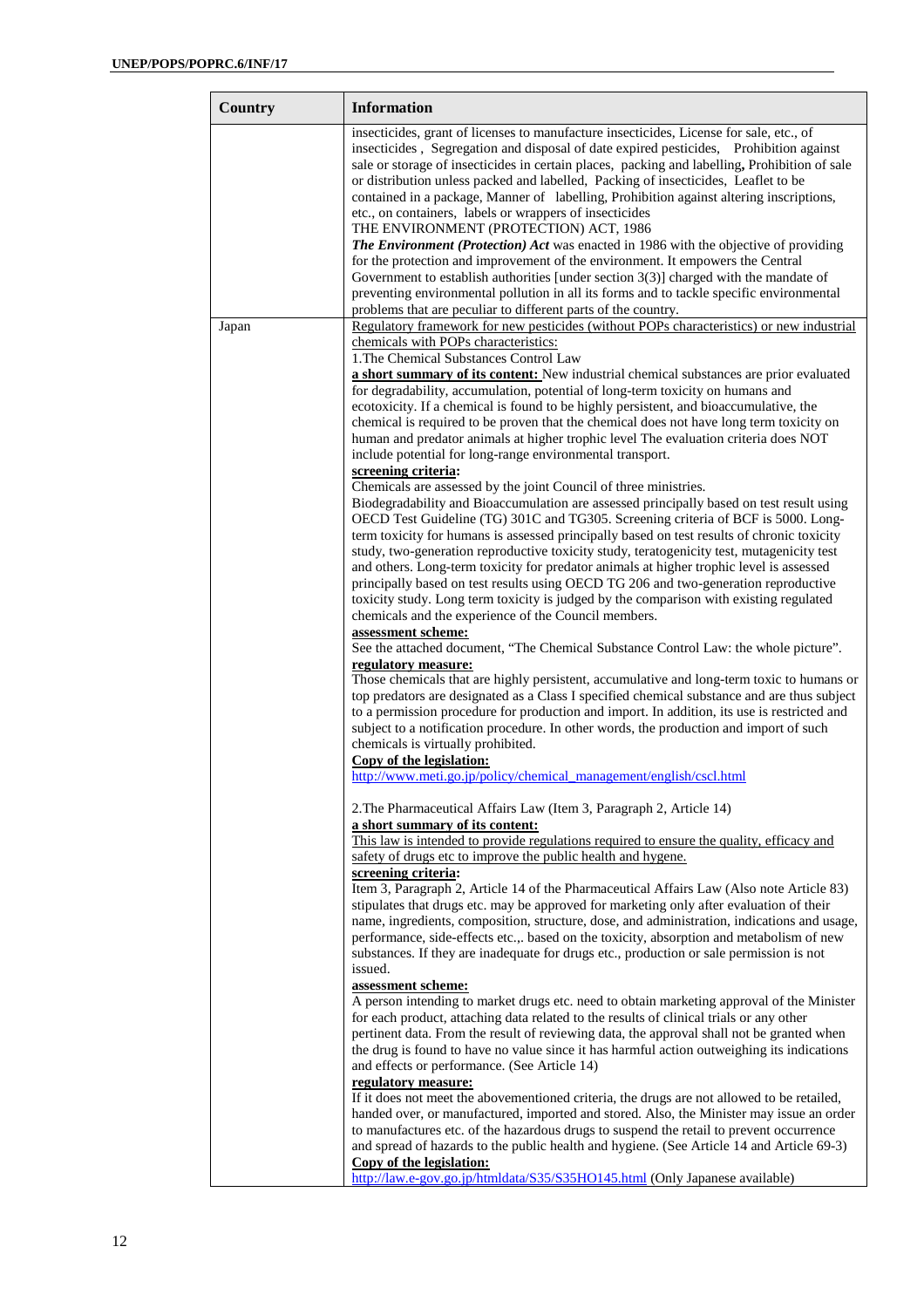| Country | <b>Information</b>                                                                                                                                                                                                                                                                                                                                                                                                 |
|---------|--------------------------------------------------------------------------------------------------------------------------------------------------------------------------------------------------------------------------------------------------------------------------------------------------------------------------------------------------------------------------------------------------------------------|
|         | 3. The Agricultural Chemicals Regulation Law (Law No. 82 of 1948)                                                                                                                                                                                                                                                                                                                                                  |
|         | a short summary of its content:<br>Under the Law, agricultural chemicals are registered and controlled their production,                                                                                                                                                                                                                                                                                           |
|         | import, sale and use.<br>screening criteria:                                                                                                                                                                                                                                                                                                                                                                       |
|         | Public Notice to Provide for criteria pursuant to item(iv) through item(vii) of Article 3,<br>paragraph(1) of Agricultural Chemicals Regulation Law (Public Notice by Ministry of                                                                                                                                                                                                                                  |
|         | Agriculture and Forestry No.346 of 1971, URL:<br>http://www.env.go.jp/hourei/syousai.php?id=06000037 Only Japanese available).                                                                                                                                                                                                                                                                                     |
|         | assessment scheme:<br>When the result of the inspection of agricultural chemical by Food and Agricultural<br>Materials Inspection Center falls under any items of Article3, paragraph(1) of Agricultural<br>Chemicals Regulation Law, Ministry of Agriculture, Forestry, and Fisheries may suspend<br>the registration of the chemical.                                                                            |
|         | The above Public Notice provides that the following case falls under Article 3,<br>$\text{pargraph}(1)$ item (v); there is the evidence that the half-life of the agricultural chemical<br>in soil is greater than 6 months and the use of the agricultural chemical causes                                                                                                                                        |
|         | contamination of the agricultural products.<br>regulatory measure:                                                                                                                                                                                                                                                                                                                                                 |
|         | Under the Agricultural Chemicals Regulation Law, the distribution of the agricultural<br>chemicals which meet the condition in item 2 to 7 of paragraph 1 of Article 3 shall be<br>prohibited to prevent adverse effect on human health and environment under the<br>ministerial ordinance on the basis of the stipulation of Article 9.2. The agricultural                                                        |
|         | chemicals which the distribution is prohibited shall also be prohibited to use by Article 11.<br>Copy of the legislation:                                                                                                                                                                                                                                                                                          |
|         | URL: http://www.acis.famic.go.jp/eng/hourei/regulation_law.htm (provisional translation)                                                                                                                                                                                                                                                                                                                           |
|         | Regulatory framework for pesticides and industrial chemicals currently in use with POPs                                                                                                                                                                                                                                                                                                                            |
|         | characteristics:                                                                                                                                                                                                                                                                                                                                                                                                   |
|         | 1.<br>The Chemical Substances Control Law<br>a short summary of its content:                                                                                                                                                                                                                                                                                                                                       |
|         | The Chemical Substances Control Law addresses chemicals that is highly persistent,<br>accumulative and long-term toxic to humans or predator animals at higher trophic level.<br>The evaluation criteria does NOT inlcude potentail for long-range environmental                                                                                                                                                   |
|         | transport.<br>screening criteria :                                                                                                                                                                                                                                                                                                                                                                                 |
|         | Chemicals are assessed by the joint Council of three ministries.<br>Biodegradability and Bioaccumulation are assessed principally based on test result using<br>OECD TG301C and TG305. Screening criteria of BCF is 5000. Long-term toxicity for<br>humans is assessed principally based on test results of chronic toxicity study, two-                                                                           |
|         | generation reproductive toxicity study, teratogenicity test, mutagenicity test and others.<br>Long-term toxicity for predator animals at higher trophic level is assessed principally<br>based on test results using OECD TG 206 and two-generation reproductive toxicity study.<br>Long term toxicity is judged by the comparison with existing regulated chemicals and the<br>experience of the Council members. |
|         | assessment scheme: See the attached document, "The Chemical Substance Control Law:<br>the whole picture".                                                                                                                                                                                                                                                                                                          |
|         | regulatory measure: Those chemicals that is highly persistent, accumulative and long-<br>term toxic to humans or top predators are designated as a Class I specified chemical<br>substance and are thus subject to a permission procedure for production and import. In<br>addition, its use is restricted and subject to a notification procedure. In other words, the                                            |
|         | production and import of such chemicals is virtually prohibited.                                                                                                                                                                                                                                                                                                                                                   |
|         | Copy of the legislation:<br>http://www.meti.go.jp/policy/chemical_management/english/cscl.html                                                                                                                                                                                                                                                                                                                     |
|         | 2. The Agricultural Chemicals Regulation Law (Law No. 82 of 1948)<br>a short summary of its content:                                                                                                                                                                                                                                                                                                               |
|         | Under the Law, agricultural chemicals are registered and controlled their production,<br>import, sale and use.                                                                                                                                                                                                                                                                                                     |
|         | screening criteria:<br>Public Notice to Provide for criteria pursuant to item(iv) through item(vii) of Article 3,<br>paragraph(1) of Agricultural Chemicals Regulation Law (Public Notice by Ministry of                                                                                                                                                                                                           |
|         | Agriculture and Forestry No.346 of 1971, URL:<br>http://www.env.go.jp/hourei/syousai.php?id=06000037 Only Japanese available).                                                                                                                                                                                                                                                                                     |
|         | assessment scheme:                                                                                                                                                                                                                                                                                                                                                                                                 |

r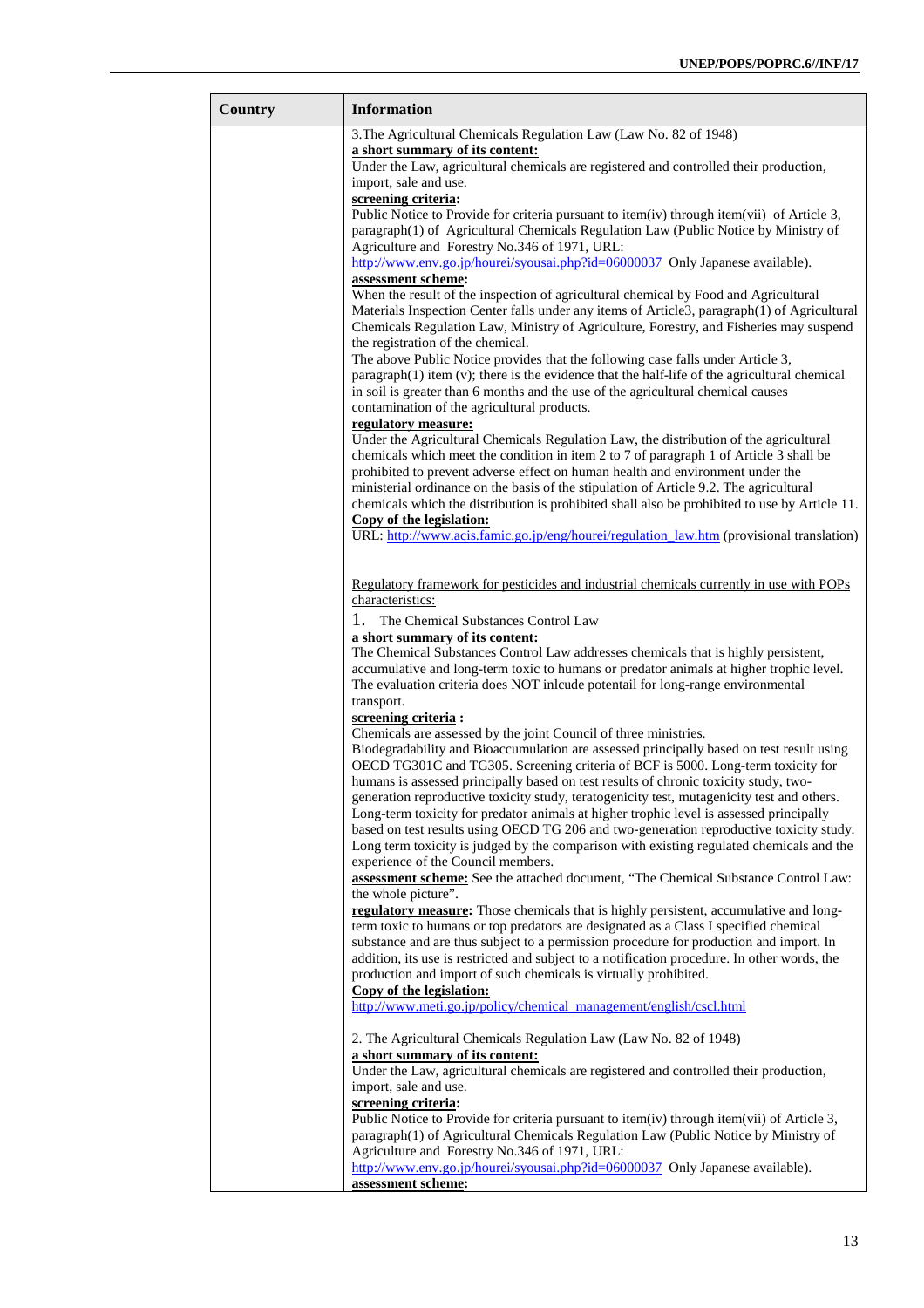| Country | <b>Information</b>                                                                                                                                                                                                                                                                                                                                                                                                                                                                                                                                                                                                                                                                                      |
|---------|---------------------------------------------------------------------------------------------------------------------------------------------------------------------------------------------------------------------------------------------------------------------------------------------------------------------------------------------------------------------------------------------------------------------------------------------------------------------------------------------------------------------------------------------------------------------------------------------------------------------------------------------------------------------------------------------------------|
|         | When the result of the inspection of agricultural chemical by Food and Agricultural<br>Materials Inspection Center falls under any items of Article3, paragraph(1) of Agricultural<br>Chemicals Regulation Law, Ministry of Agriculture, Forestry, and Fisheries may suspend<br>the registration of the chemical.                                                                                                                                                                                                                                                                                                                                                                                       |
|         | The above Public Notice provides that the following case falls under Article 3,<br>$\text{pargraph}(1)$ item (v); there is the evidence that the half-life of the agricultural chemical<br>in soil is greater than 6 months and the use of the agricultural chemical causes<br>contamination of the agricultural products.                                                                                                                                                                                                                                                                                                                                                                              |
|         | regulatory measure:<br>Under the Agricultural Chemicals Regulation Law, the distribution of the agricultural<br>chemicals which meet the condition in item 2 to 7 of paragraph 1 of Article 3 shall be<br>prohibited to prevent adverse effect on human health and environment under the<br>ministerial ordinance on the basis of the stipulation of Article 9.2. The agricultural<br>chemicals which the distribution is prohibited shall also be prohibited to use by Article 11.<br>Copy of the legislation:                                                                                                                                                                                         |
|         | URL: http://www.acis.famic.go.jp/eng/hourei/regulation_law.htm (provisional translation)<br>Chemical names, CAS numbers, and the purpose of use for all the pesticides and/or<br>industrial chemicals currently in use that have been regulated:<br>See the attached document, "Industrial chemicals regulated with the aim of preventing the<br>production and use under CSCL (Excluding chemicals regulated under POPS)"                                                                                                                                                                                                                                                                              |
| Kuweit  | Regulatory framework for new pesticides and new industrial chemicals with POPs<br>characteristics<br>No regulatory frameworks for new pesticides and new industrial chemicals with POPs<br>characteristics.                                                                                                                                                                                                                                                                                                                                                                                                                                                                                             |
| Latvia  | Regulatory framework for new pesticides and new industrial chemicals with POPs<br>characteristics                                                                                                                                                                                                                                                                                                                                                                                                                                                                                                                                                                                                       |
|         | Article 3(3) of Regulation (EC) No 850/2004 of the European Parliament and of the<br>Council<br>of 29 April 2004 on persistent organic pollutants and amending Directive 79/117/EEC<br>repeats the provision of the Stockholm Convention but the practical implementation is left<br>to be done in the framework of the existing Community regulatory and assessment<br>schemes for industrial chemicals and plant protection products.                                                                                                                                                                                                                                                                 |
|         | Provisions to prevent the production, placing on the market and use of new substances<br>exhibiting POP characteristics were incorporated into the new regulatory framework for<br>chemicals and plant protection products.                                                                                                                                                                                                                                                                                                                                                                                                                                                                             |
|         | New industrial chemicals: Pursuant to Regulation (EC) No 1907/2006 of the European<br>Parliament and of the Council of 18 December 2006 concerning the Registration,<br>Evaluation, Authorisation and Restriction of Chemicals (REACH), substances which are<br>persistent, bioaccumulative and toxic (PBTs) or very persistent and very bioaccumulative<br>(vPvBs) can be subject to authorisation. For substances manufactured or imported in<br>quantities of 10 tonnes or more, a chemical safety assessment must be performed which<br>includes assessment of PBT and vPvB properties. In quantities higher than 100 tonnes, the<br>registration requires specific tests for PBT/vPvB assessment.  |
|         | Plant protection products: Pursuant to Regulation (EC) No 1107/2009 of the European<br>Parliament and of the Council of 21 October 2009 concerning the placing of plant<br>protection products on the market and repealing Council Directives 79/117/EEC and<br>91/414/EEC concerning the placing of plant protection products on the market, an active<br>substance, safener or synergist can only be approved if it is not a POP, PBT or vPvB<br>substance. A substance must be seen as a candidate for substitution if it meets two of the<br>PBT criteria. Specific criteria on persistency, bioaccumulation and toxicity are laid down<br>when a substance shall not be considered as of low risk. |
|         | Regulatory framework for pesticides or industrial chemicals currently in use with POPs<br>characteristics:                                                                                                                                                                                                                                                                                                                                                                                                                                                                                                                                                                                              |
|         | Article 3(3) of Regulation (EC) No 850/2004 of the European Parliament and of the<br>Council<br>Of 29 April 2004 on persistent organic pollutants and amending Directive 79/117/EEC<br>repeats the provision of the Stockholm Convention but the practical implementation is left<br>to be done in the framework of the existing Community regulatory and assessment<br>schemes for industrial chemicals and plant protection products.                                                                                                                                                                                                                                                                 |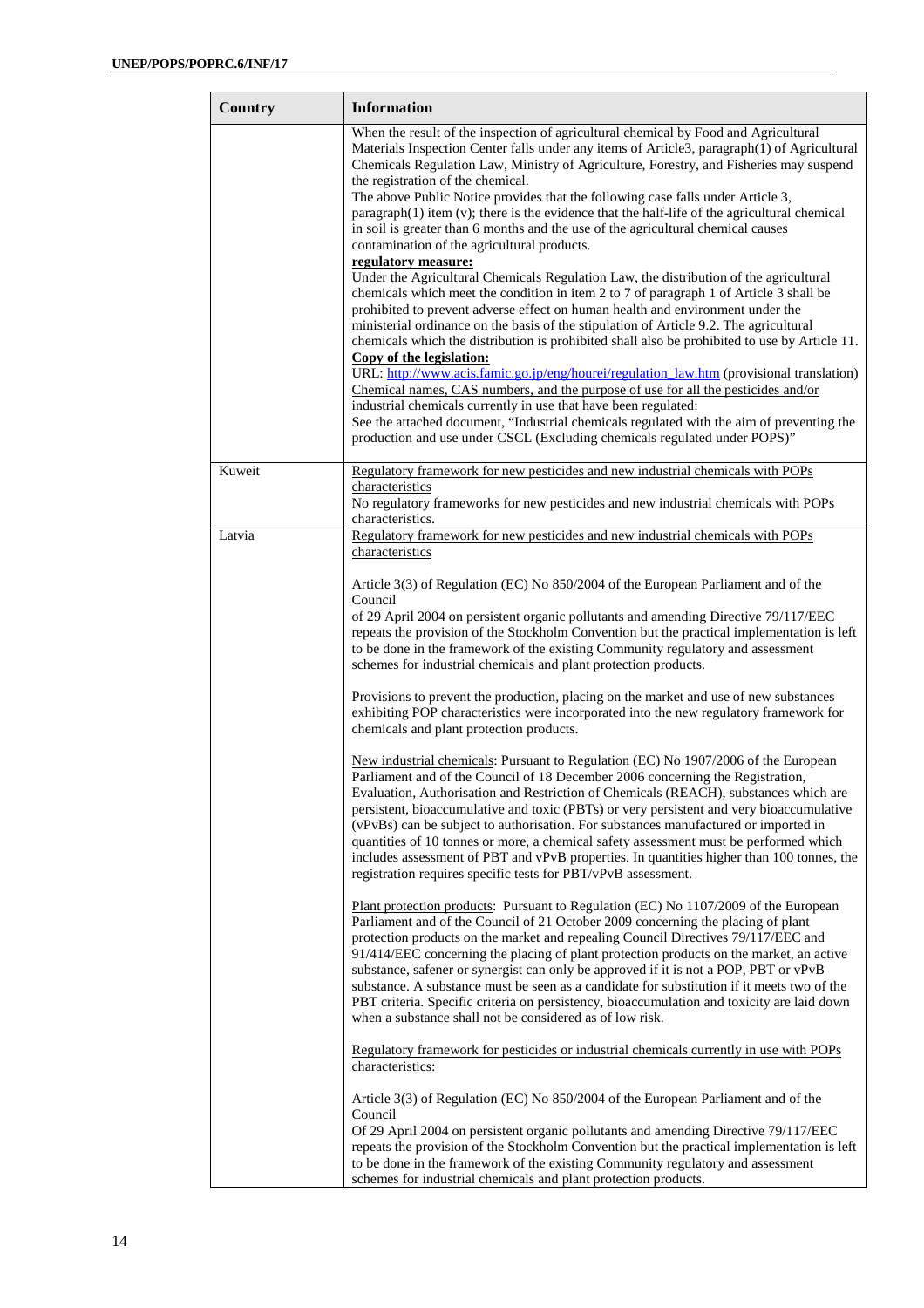| Country       | <b>Information</b>                                                                                                                                                                                                                                                                                                                                                                                                                                                                                                                                                                                                                                                                                                                                                                                                                                                                                                                                                                                                                                                                                                 |
|---------------|--------------------------------------------------------------------------------------------------------------------------------------------------------------------------------------------------------------------------------------------------------------------------------------------------------------------------------------------------------------------------------------------------------------------------------------------------------------------------------------------------------------------------------------------------------------------------------------------------------------------------------------------------------------------------------------------------------------------------------------------------------------------------------------------------------------------------------------------------------------------------------------------------------------------------------------------------------------------------------------------------------------------------------------------------------------------------------------------------------------------|
|               | Provisions to prevent the production, placing on the market and use of chemicals<br>exhibiting POP characteristics were incorporated into the regulatory framework for<br>chemicals and plant protection products.                                                                                                                                                                                                                                                                                                                                                                                                                                                                                                                                                                                                                                                                                                                                                                                                                                                                                                 |
|               | Industrial chemicals: Pursuant to Regulation (EC) No 1907/2006 of the European<br>Parliament and of the Council of 18 December 2006 concerning the Registration,<br>Evaluation, Authorisation and Restriction of Chemicals (REACH), substances which are<br>persistent, bioaccumulative and toxic (PBTs) or very persistent and very bioaccumulative<br>(vPvBs) can be subject to authorisation. For substances manufactured or imported in<br>quantities of 10 tonnes or more, a chemical safety assessment must be performed which<br>includes assessment of PBT and vPvB properties. In quantities higher than 100 tonnes, the<br>registration requires specific tests for PBT/vPvB assessment.                                                                                                                                                                                                                                                                                                                                                                                                                 |
|               | Plant protection products: Pursuant to Regulation (EC) No 1107/2009 of the European<br>Parliament and of the Council of 21 October 2009 concerning the placing of plant<br>protection products on the market and repealing Council Directives 79/117/EEC and<br>91/414/EEC concerning the placing of plant protection products on the market, an active<br>substance, safener or synergist can only be approved if it is not a POP, PBT or vPvB<br>substance. A substance must be seen as a candidate for substitution if it meets two of the<br>PBT criteria. Specific criteria on persistency, bioaccumulation and toxicity are laid down<br>when a substance shall not be considered as of low risk.                                                                                                                                                                                                                                                                                                                                                                                                            |
| Liechtenstein | Regulatory framework for pesticides or industrial chemicals currently in use with POPs<br>characteristics:                                                                                                                                                                                                                                                                                                                                                                                                                                                                                                                                                                                                                                                                                                                                                                                                                                                                                                                                                                                                         |
|               | Due to the Customs Treaty between Liechtenstein and Switzerland the Swiss legislation<br>concerning POPs is applicable in Liechtenstein. The Customs Treaty provides that all<br>Swiss regulations and all other Swiss federal legislation shall apply to Liechtenstein to the<br>extent that their application is necessary for the customs union of the two countries<br>(mainly regulations concerning import, export, transfer). The Customs Treaty is also<br>relevant to environmental law. The bulk of Swiss environmental standards also apply to<br>Liechtenstein.<br>Since 1 May 1995, Liechtenstein has been linked with the European Union (EU) and its<br>member States through an extensive association agreement, the Agreement on the<br>European Economic Area (EEA). This agreement extends the Single Market of the EU by<br>three of the four EFTA States, namely Liechtenstein, Iceland, and Norway. In addition to<br>the legal provisions concerning the Single Market, the EEA Agreement also contains<br>horizontal and flanking policies aimed at strengthening the Single Market. These |
|               | additional areas of cooperation include environmental protection, consumer protection,<br>research and development, education, statistics, company law, and social policy. A large<br>share of EU environmental standards therefore also applies in Liechtenstein.                                                                                                                                                                                                                                                                                                                                                                                                                                                                                                                                                                                                                                                                                                                                                                                                                                                 |
|               | Swiss legislation applicable in Liechtenstein with regard to POPs<br>Ordinance on Chemicals, ChemO (SR 813.11)<br>Ordinance on Risk Reduction related to the Use of certain particularly dangerous<br>Substances, Preparations and Articles, ORRChem (SR 814.81)                                                                                                                                                                                                                                                                                                                                                                                                                                                                                                                                                                                                                                                                                                                                                                                                                                                   |
|               | Ordinance on Biocide Products, OBP (SR 813.12)<br>Ordinance on Plant Protection Products, OPPP (SR 916.161)<br>PIC Ordinance addressing the implementation of the Rotterdam Convention on prior<br>informed consent, ChemPICO (SR 814.82)                                                                                                                                                                                                                                                                                                                                                                                                                                                                                                                                                                                                                                                                                                                                                                                                                                                                          |
|               | EC Regulation applicable in Liechtenstein with regard to POPs<br>EC-Regulation (EC) No 1907/2006 "Registration, Evaluation, Authorisation and<br>restriction of Chemicals (REACH)"                                                                                                                                                                                                                                                                                                                                                                                                                                                                                                                                                                                                                                                                                                                                                                                                                                                                                                                                 |
|               | Chemical names, CAS numbers, and the purpose of use for all the (new) pesticides and/or<br>(new) industrial chemicals with POPs properties that have been regulated:                                                                                                                                                                                                                                                                                                                                                                                                                                                                                                                                                                                                                                                                                                                                                                                                                                                                                                                                               |
|               | Refer to the relevant questionnaires submitted by Switzerland and the EU.                                                                                                                                                                                                                                                                                                                                                                                                                                                                                                                                                                                                                                                                                                                                                                                                                                                                                                                                                                                                                                          |
| Lithuania     | Lithuania has no national regulatory and assessment schemes for pesticides and industrial<br>chemicals which address chemicals that exhibit the characteristics of persistent organic<br>pollutants as defined in paragraph 1 of Annex D of the Stockholm Convention.                                                                                                                                                                                                                                                                                                                                                                                                                                                                                                                                                                                                                                                                                                                                                                                                                                              |
|               | To the extent of available resources Lithuanian competent authorities participate in the                                                                                                                                                                                                                                                                                                                                                                                                                                                                                                                                                                                                                                                                                                                                                                                                                                                                                                                                                                                                                           |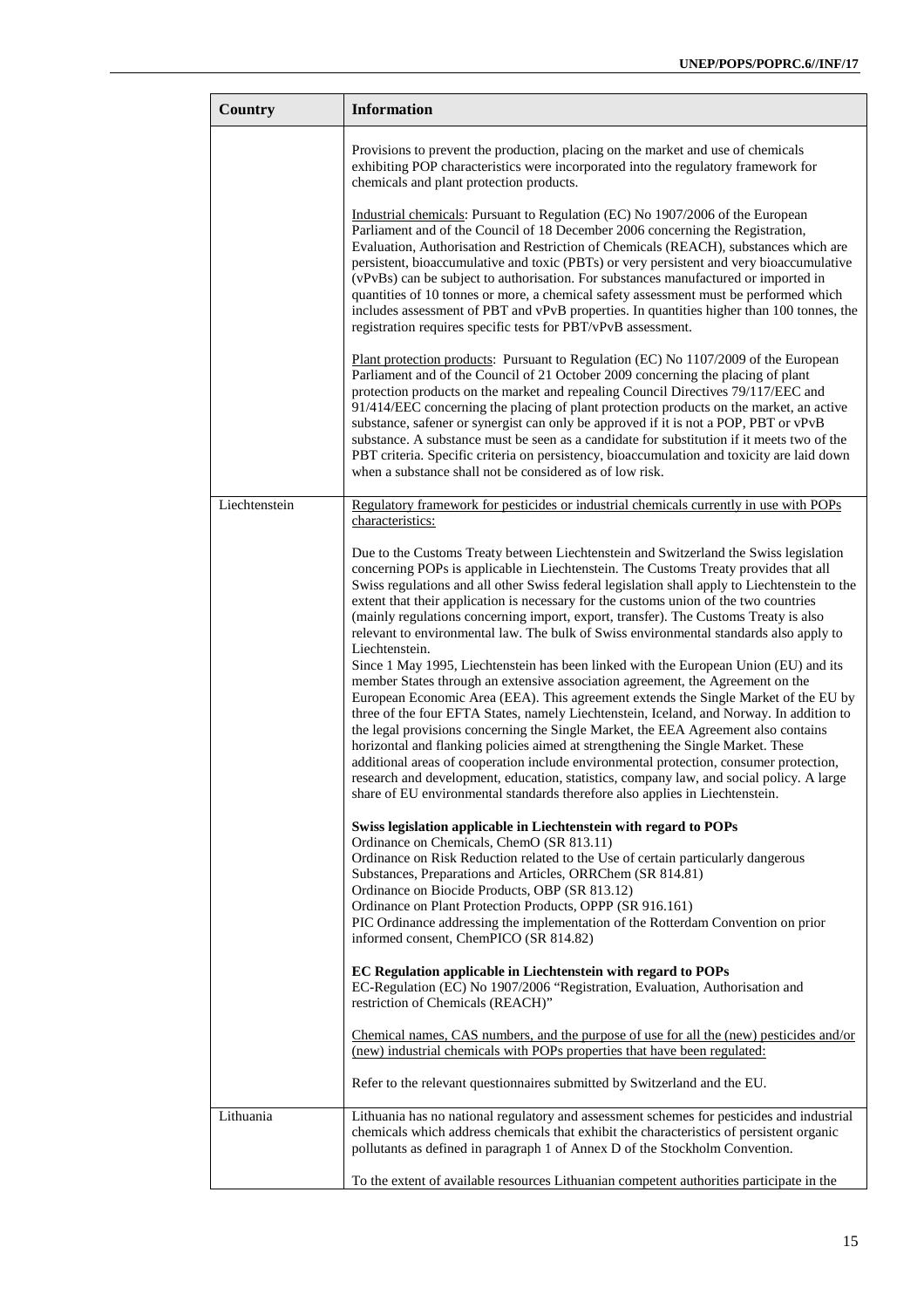| Country    | <b>Information</b>                                                                                                                                                                                                                                                                                                                                                                                                                                                                                                                                                                                                                                                                                                                                                                                                                                                                                                                                                                                                                                                                                                                                                                                                                                                                                                                                                                              |
|------------|-------------------------------------------------------------------------------------------------------------------------------------------------------------------------------------------------------------------------------------------------------------------------------------------------------------------------------------------------------------------------------------------------------------------------------------------------------------------------------------------------------------------------------------------------------------------------------------------------------------------------------------------------------------------------------------------------------------------------------------------------------------------------------------------------------------------------------------------------------------------------------------------------------------------------------------------------------------------------------------------------------------------------------------------------------------------------------------------------------------------------------------------------------------------------------------------------------------------------------------------------------------------------------------------------------------------------------------------------------------------------------------------------|
|            | regulatory and assessment of chemicals in relation to persistent, bioaccumulative and<br>toxic properties or very persistent and very bioaccumulative properties procedures in the<br>frame of the EU REACH* Regulation.                                                                                                                                                                                                                                                                                                                                                                                                                                                                                                                                                                                                                                                                                                                                                                                                                                                                                                                                                                                                                                                                                                                                                                        |
|            | As regards the regulatory and assessment of pesticides, the EU procedures are being<br>implemented also. Therefore the comprehensive relevant information on the essence and<br>functioning of those schemes as asked by the POPs Review Committee could be provided<br>by the corresponding EU institutions                                                                                                                                                                                                                                                                                                                                                                                                                                                                                                                                                                                                                                                                                                                                                                                                                                                                                                                                                                                                                                                                                    |
| Macedonia  | This is to inform you that we assessed all the regulatory and assessment schemes linked<br>with the new POPs pesticides and industrial chemicals. According to the NIP data, nine<br>old POPs pesticides were banned till 1982 in the Republic of Macedonia, which means<br>that the new regulatory and assessment schemes were not applied for their assessment.<br>The industrial chemicals (the old ones) under the Stockholm Convention have never been<br>produced in the Republic of Macedonia, and most of them (expect PCBs and DDT) never<br>used in the country. Therefore there is no data of the past schemes for their assessment.<br>But, according to the new national legislation (harmonized with the EU-directions) there<br>is a possibility for assessment of the pesticides and chemicals (Law on Plant Protection<br>Products, OG of the Republic of Macedonia no. 110/07, and Law on Chemicals, OG of<br>the Republic of Macedonia no. 113/07). Considering the fact that the Ministry of<br>Environment and Physical Planning/POPs Unit is starting the procedure for the NIP up-<br>dating, the new procedures will be considered together with the data (historical and new)<br>for the nine new POPs. We hope that we will be in position to report on the existing<br>regulatory and assessment schemes in the country for the new chemicals in the near<br>future. |
| Madagascar | No framework<br>Regulatory framework for new or currently used pesticides with POPs characteristics and                                                                                                                                                                                                                                                                                                                                                                                                                                                                                                                                                                                                                                                                                                                                                                                                                                                                                                                                                                                                                                                                                                                                                                                                                                                                                         |
| Mali       | no framework for industrial chemicals currently in use:<br>La réglementation commune aux Etats membres du CILSS sur l'homologation des<br>pesticides est le régime d'évaluation pour les nouveaux pesticides et même pour les<br>produits chimiques qui ont les caractéristiques des polluants organiques persistants.<br>Chaque pays membre du CILSS, élabore et adopte des textes législatifs et<br>réglementaires pour appliquer les décisions de cette réglementation commune. C'est ainsi<br>qu'au Mali, les textes suivants ont été élaborés et adoptés :<br>la Loi n°02-014 du 03 juin 2002 instituant l'homologation et le contrôle des<br>$\overline{\phantom{a}}$<br>pesticides;<br>l'Arrêté n°02-2669/MAEP-SG déterminant les conditions de délivrance de<br>l'agrément de revente des pesticides.                                                                                                                                                                                                                                                                                                                                                                                                                                                                                                                                                                                   |
|            | Il faut noter aussi l'Arrêté n°01-2699/MICT-SG fixant la liste des produits prohibés à<br>l'importation et à l'exportation, qui interdit l'utilisation des douze (12) premiers POPs.                                                                                                                                                                                                                                                                                                                                                                                                                                                                                                                                                                                                                                                                                                                                                                                                                                                                                                                                                                                                                                                                                                                                                                                                            |
|            | NB : aucune réglementation spécifique ne concerne d'abord les neuf (09) nouveaux<br><b>POPs</b> au Mali.<br>En dehors de la réglementation commune aux Etats membres du CILSS sur<br>l'homologation des pesticides, le Mali ne dispose d'aucun autre régime d'évaluation<br>pour de nouveaux pesticides ou de nouvelles substances chimiques industrielles qui<br>ont les caractéristiques des POPs.                                                                                                                                                                                                                                                                                                                                                                                                                                                                                                                                                                                                                                                                                                                                                                                                                                                                                                                                                                                            |
|            | Le seul régime d'évaluation pour les pesticides et les produits chimiques qui ont les<br>caractéristiques des POPs reste la réglementation commune aux Etats membres du CILSS<br>sur l'homologation des pesticides. La loi n°02-014 du 03 juin 2002 instituant<br>l'homologation et le contrôle des pesticides et n°02-2669/MAEP-SG déterminant les<br>conditions de délivrance de l'agrément de revente des pesticides sont les textes<br>d'application de cette réglementation au Mali.                                                                                                                                                                                                                                                                                                                                                                                                                                                                                                                                                                                                                                                                                                                                                                                                                                                                                                       |
|            | NB : d'après certaines informations, il semble que le DDT est frauduleusement utilisé<br>par quelques individus, notamment dans:<br>le traitement des animaux ;<br>la pêche ;<br>$\overline{\phantom{0}}$                                                                                                                                                                                                                                                                                                                                                                                                                                                                                                                                                                                                                                                                                                                                                                                                                                                                                                                                                                                                                                                                                                                                                                                       |
| Mexico     | la récolte de miel (le DDT permet de chasser les abeilles dans les ruches)<br>۰.<br>Regulatory framework for new pesticides with POPs characteristics:                                                                                                                                                                                                                                                                                                                                                                                                                                                                                                                                                                                                                                                                                                                                                                                                                                                                                                                                                                                                                                                                                                                                                                                                                                          |
|            | Regulatory and assessment schemes for pesticides:<br>Clordecone: The import, fabrication, formulation, marketing and use have been prohibited<br>in Mexico in accordance with the Official Gazette of the Federation on 3 January 1991.                                                                                                                                                                                                                                                                                                                                                                                                                                                                                                                                                                                                                                                                                                                                                                                                                                                                                                                                                                                                                                                                                                                                                         |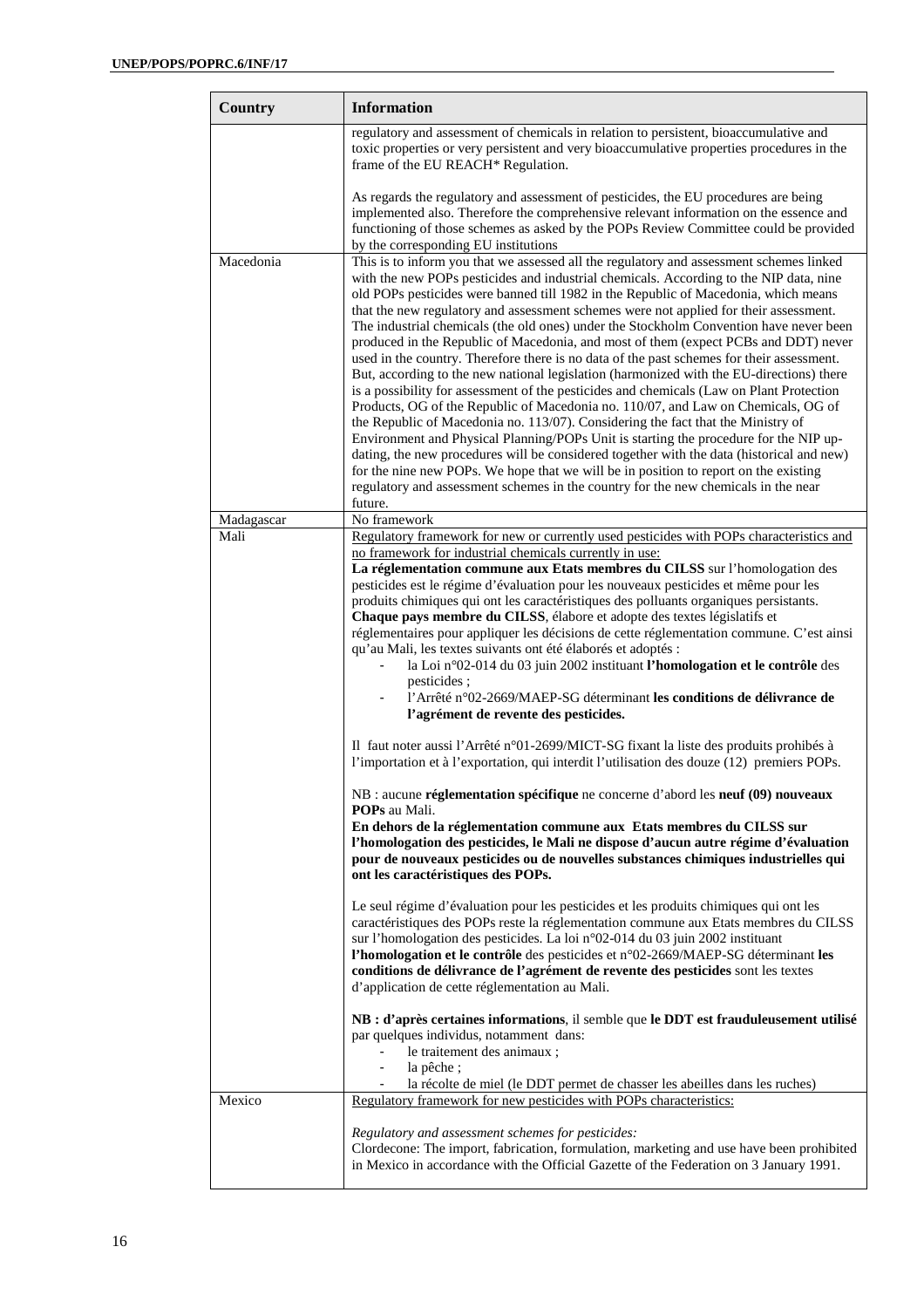| Country | <b>Information</b>                                                                                                                                                                                                                                                                                                                                                                                                                                                                                                                                                                                                                                                                                                                                                                         |
|---------|--------------------------------------------------------------------------------------------------------------------------------------------------------------------------------------------------------------------------------------------------------------------------------------------------------------------------------------------------------------------------------------------------------------------------------------------------------------------------------------------------------------------------------------------------------------------------------------------------------------------------------------------------------------------------------------------------------------------------------------------------------------------------------------------|
|         | Lindane is subject to the regulation concerning the regulation for registration matters,<br>importation and exportation authorizations and exportation certificates of pesticides,<br>vegetable nutrients, dangerous or toxic substances or materials published in the Official<br>Gazette of the Federation on 28 December 2004.                                                                                                                                                                                                                                                                                                                                                                                                                                                          |
|         | Chemical names, CAS numbers, and the purpose of use for all the (new) pesticides and/or<br>(new) industrial chemicals with POPs properties that have been regulated:                                                                                                                                                                                                                                                                                                                                                                                                                                                                                                                                                                                                                       |
|         | (a) New pesticides<br>Name: Gamma Isomer of 1,2,3,4,5,6-hexaclorociclohexane (Lindane)<br>CAS number: 58-89-9                                                                                                                                                                                                                                                                                                                                                                                                                                                                                                                                                                                                                                                                              |
|         | Use(s): agricultural, livestock and industrial. In Mexico, lindane is authorized for<br>agricultural use in the treatment of foliage of ornamental plants and in the treatment of<br>seeds for sowing of oats, barley, maize, sorghum and wheat. In urban use, lindane is<br>restricted to use in public health campaigns. Livestock use is authorized for the control of<br>lice (in cattle, horse and goats), spiders and scorpions in facilities. The industry can use it<br>to manufacture formulations. It is also approved for pharmaceutical use in treating<br>pediculosis (lice) and scabies. The use of products including lindane that have a valid<br>registration is restricted.<br>Regulatory measure: Not prohibited (Restricted use: general ones for handling pesticides) |
|         | Name: Alpha hexachlorocyclohexane                                                                                                                                                                                                                                                                                                                                                                                                                                                                                                                                                                                                                                                                                                                                                          |
|         | CAS number: 319-84-6<br>$Use(s)$ : Not produced in Mexico; has no use                                                                                                                                                                                                                                                                                                                                                                                                                                                                                                                                                                                                                                                                                                                      |
|         | Regulatory measure: No register in Mexico. Not prohibited                                                                                                                                                                                                                                                                                                                                                                                                                                                                                                                                                                                                                                                                                                                                  |
|         | Name: Beta hexachlorocyclohexane<br>CAS number: 319-85-7<br>Use(s): Not produced in Mexico; has no use<br>Regulatory measure: No register in Mexico. Not prohibited                                                                                                                                                                                                                                                                                                                                                                                                                                                                                                                                                                                                                        |
|         | Name: Clordecone (Kepone)<br>CAS number: 143-50-0<br>Use(s):<br>Regulatory measure: The importation, fabrication, marketing and use of chlordecone have<br>been prohibited in Mexico according to the Official Gazette of the Federation on 3<br>January 1991                                                                                                                                                                                                                                                                                                                                                                                                                                                                                                                              |
|         | $(b)$ New industrial chemicals<br>Name: Hexabromobyphenyl<br>CAS number: 36355-01-8                                                                                                                                                                                                                                                                                                                                                                                                                                                                                                                                                                                                                                                                                                        |
|         | $Use(s)$ : There is no national analysis on its uses.<br>Regulatory measure: None.                                                                                                                                                                                                                                                                                                                                                                                                                                                                                                                                                                                                                                                                                                         |
|         | Name: Hexabromodiphenyl ether and heptabromodiphenyl ether<br>CAS number: Each ether has two CAS numbers as follows:<br>Hexabromodiphenyl ether: 68631-49-2<br>207122-15-4<br>Heptabromodiphenyl ether: 446255-22-7 207122-16-5                                                                                                                                                                                                                                                                                                                                                                                                                                                                                                                                                            |
|         | Use(s): A national analysis on the uses of PBDE is currently being developed in<br>collaboration with CCA.<br>Regulatory measure: None.                                                                                                                                                                                                                                                                                                                                                                                                                                                                                                                                                                                                                                                    |
|         | Name: Tetrabromodiphenyl ether and pentabromodiphenyl ether<br>CAS number:<br>Tetrabromodiphenyl ether: 40088-47-9                                                                                                                                                                                                                                                                                                                                                                                                                                                                                                                                                                                                                                                                         |
|         | Pentabromodiphenyl ether: 32534-81-9<br>$Use(s)$ : A national analysis on the uses of PBDE is currently being developed in<br>collaboration with CCA.<br>Regulatory measure: None.                                                                                                                                                                                                                                                                                                                                                                                                                                                                                                                                                                                                         |
|         | Name: Perfluorooctane sulfonic acid, its salts and perfluorooctane sulfonyl fluoride<br>CAS number:<br>$Use(s)$ : There is no national analysis on its uses.<br>Regulatory measure: None.                                                                                                                                                                                                                                                                                                                                                                                                                                                                                                                                                                                                  |
|         | Name: Pentaclorobenzene                                                                                                                                                                                                                                                                                                                                                                                                                                                                                                                                                                                                                                                                                                                                                                    |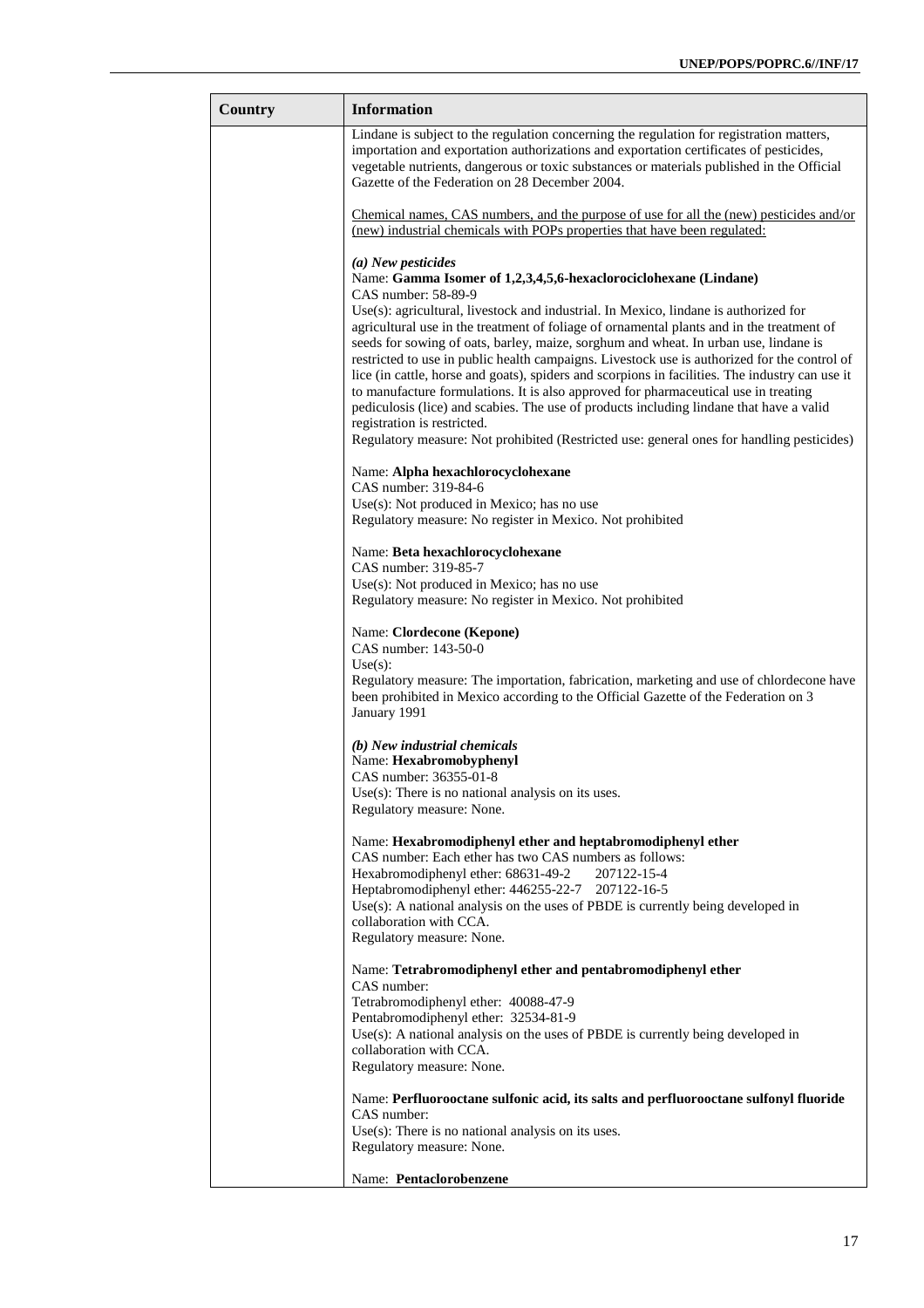| Country           | <b>Information</b>                                                                                                                                                                                                                                                                                                                                                                                                                                                                                                                                                                                                                                                                                                                                                                                                                                            |
|-------------------|---------------------------------------------------------------------------------------------------------------------------------------------------------------------------------------------------------------------------------------------------------------------------------------------------------------------------------------------------------------------------------------------------------------------------------------------------------------------------------------------------------------------------------------------------------------------------------------------------------------------------------------------------------------------------------------------------------------------------------------------------------------------------------------------------------------------------------------------------------------|
|                   | CAS number: 608-93-5<br>$Use(s)$ : There is no national analysis on its uses.<br>Regulatory measure: None.                                                                                                                                                                                                                                                                                                                                                                                                                                                                                                                                                                                                                                                                                                                                                    |
|                   | Regulatory framework for pesticides currently in use without POPs characteristics.                                                                                                                                                                                                                                                                                                                                                                                                                                                                                                                                                                                                                                                                                                                                                                            |
| Monaco<br>Morocco | No framework<br>Regulatory framework for new and currently used pesticides:                                                                                                                                                                                                                                                                                                                                                                                                                                                                                                                                                                                                                                                                                                                                                                                   |
|                   | Decree n°2-99-105 of 18 Muharram 1420 (5 Mai 1999) on the accreditation of pesticides<br>for agricultural use.                                                                                                                                                                                                                                                                                                                                                                                                                                                                                                                                                                                                                                                                                                                                                |
| Mozambique        | Regulatory framework for new pesticides with POPs characteristics and new industrial<br>chemicals:                                                                                                                                                                                                                                                                                                                                                                                                                                                                                                                                                                                                                                                                                                                                                            |
|                   | The pesticide management Regulation – Under this regulation we checked the Chemical<br>identity (physical and chemical proprieties), the Persistence on the soil, water and<br>groundwater, the bio-accumulation of the product, the adverse effects, the toxicity for<br>mammal and for aquatic organisms as well as for the soil organisms.                                                                                                                                                                                                                                                                                                                                                                                                                                                                                                                 |
| Myanmar           | No framework                                                                                                                                                                                                                                                                                                                                                                                                                                                                                                                                                                                                                                                                                                                                                                                                                                                  |
| Norway            | Regulatory framework for new and existing pesticides and industrial chemicals that<br>exhibit the characteristics of POPs ("In our legislation there is no distinction between<br>new and existing pesticides and/ or industrial chemicals"):                                                                                                                                                                                                                                                                                                                                                                                                                                                                                                                                                                                                                 |
|                   | Norway has adopted and implemented the EU directive on authorisation of biocides and<br>biocidal products (Directive 98/8), as well as the EU REACH regulation (Regulation<br>1907/2006) and the EU regulation on persistent organic pollutants (Regulation 850/2004)<br>in their legislation. These regulations regulate existing POPs and help to prevent new<br>substances that exhibit the characteristics of POPs from being placed on the market.                                                                                                                                                                                                                                                                                                                                                                                                       |
|                   | Directive 98/8 governs the authorization and use of new biocidal products. According to<br>this directive authorization shall be granted for a maximum period of 10 years from the<br>date of first or renewed inclusion of the active substance in Annex I or I A for the product<br>type, without exceeding the deadline specified for the active substance in Annex I or I A.<br>As mentioned above, the guidelines for authorisation under Directive 98/8 ensure that the<br>parameters persistence, bioaccumulation and toxicity are taken into account during the<br>authorisation process. These include requirements to evaluate substances against specified<br>criteria relating to persistence, bioaccumulation and toxicity, i.e. PBT criteria. The criteria<br>are based on the screening criteria for POPs set out in the Stockholm Convention. |
|                   | Evaluation of individual substances' PBT and vPvB properties are also included in<br>REACH (Regulation 1907/2006), and the requirements for evaluation against PBT/vPvB<br>criteria will be further developed in an updated version of REACH Annex XIII that is<br>currently being drawn up.                                                                                                                                                                                                                                                                                                                                                                                                                                                                                                                                                                  |
|                   | Marketing and approval of pesticides in Norway is regulated by a specific Norwegian<br>regulation; regulation of the 26 <sup>th</sup> July 2004 no 1138 about plant protection products (FOR-<br>2004-07-26-1138, in Norwegian). This regulation governs the authorisation of new<br>pesticides. In general, all pesticides on the Norwegian market have to be authorized before<br>being marketed and authorization is granted/renewed for five years at a time. An<br>evaluation of PBT-like characteristics is conducted as part of the authorization system.<br>The Ministry of Agriculture and Food has the overall authority and the Norwegian Food<br>Safety Authority is the administrative authority                                                                                                                                                 |
|                   | (http://www.mattilsynet.no/planter/plantvernmidler/) for plant protection products.<br>Norway currently has a non-time limited exemption from the current EU legislation<br>concerning the placing of plant protection products on the market. The position on a<br>further Norwegian exemption from the new EU legislation in this area (Regulation (EC)<br>No 1107/2009), will apply in EU June 2011) has not yet been decided.                                                                                                                                                                                                                                                                                                                                                                                                                             |
|                   | Norway also has action plans for hazardous substances and conducts regular screening<br>and monitoring with the aim to identify hazardous substances of concern (see Report<br>No.14 (2006-2007) to the Storting;<br>http://www.regjeringen.no/nb/dep/md/dok/regpubl/stmeld/2006-2007/Report-No-14-<br>2006-2007-to-the-Storting.html?id=495434)                                                                                                                                                                                                                                                                                                                                                                                                                                                                                                              |
|                   | For prioritized substances see: http://www.miljostatus.no/en/Topics/Hazardous-<br>chemicals/Hazardous-chemical-lists/List-of-Priority-Substances/                                                                                                                                                                                                                                                                                                                                                                                                                                                                                                                                                                                                                                                                                                             |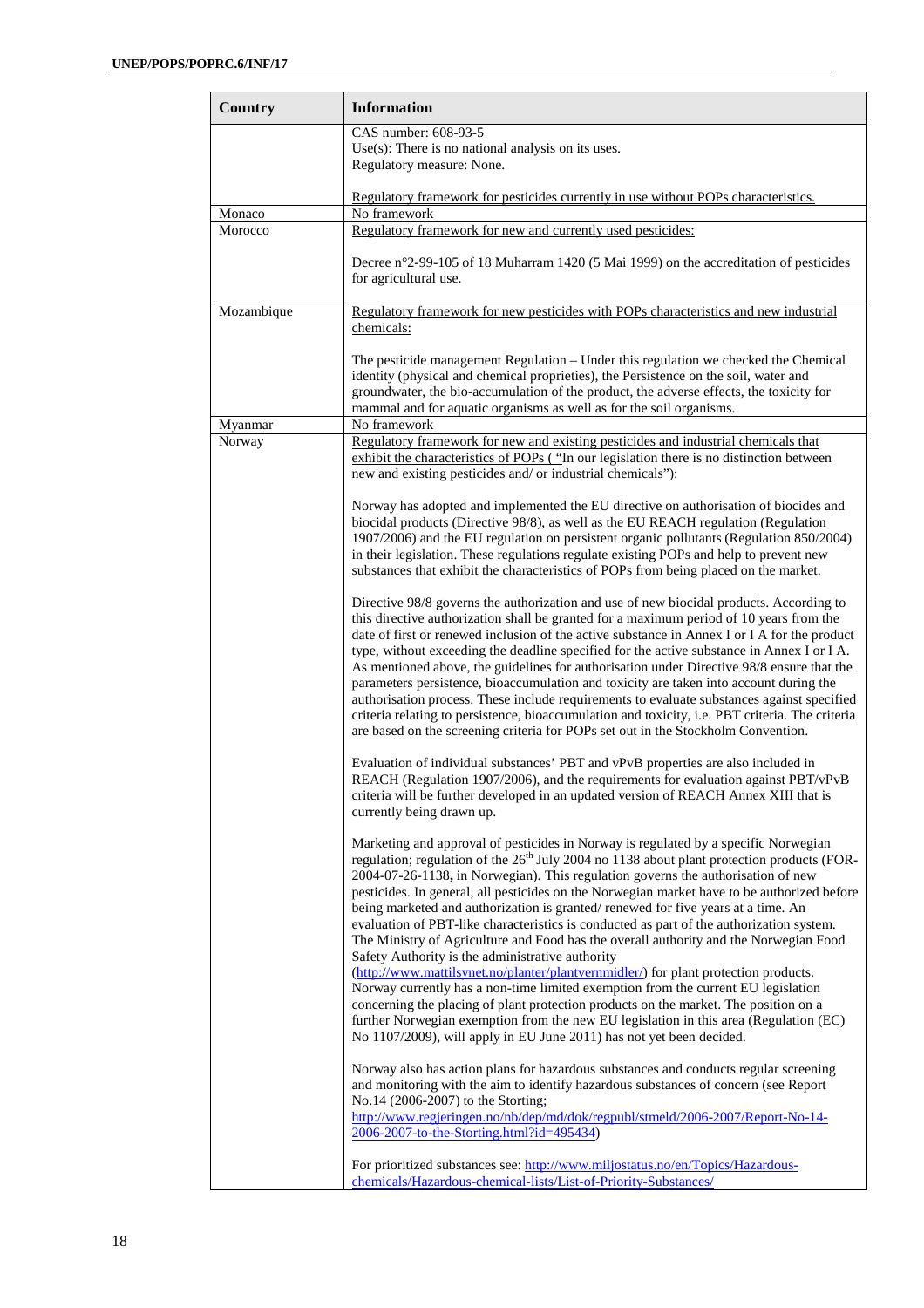| <b>Country</b> | <b>Information</b>                                                                                                                                                                                                                                                                                                                                                                                                                                                                                                                                                                                                                                                                                                                                                                                                                                            |
|----------------|---------------------------------------------------------------------------------------------------------------------------------------------------------------------------------------------------------------------------------------------------------------------------------------------------------------------------------------------------------------------------------------------------------------------------------------------------------------------------------------------------------------------------------------------------------------------------------------------------------------------------------------------------------------------------------------------------------------------------------------------------------------------------------------------------------------------------------------------------------------|
|                | Web links to the above regulations:                                                                                                                                                                                                                                                                                                                                                                                                                                                                                                                                                                                                                                                                                                                                                                                                                           |
|                | EU regulation on POPs:<br>http://www.lovdata.no/cgi-wift/ldles?doc=/sf/sf/sf-20040601-0922.html#2-18<br>(Norwegian, see chapter four)<br>http://eur-lex.europa.eu/Notice.do?val=387315:cs⟨=en&list=493311:cs,487462:cs,<br>456576:cs,446284:cs,443892:cs,431187:cs,387315:cs,&pos=7&page=1&nbl=<br>$7\&pgs=10\&hwords=850/2004\sim$ (EU, English)                                                                                                                                                                                                                                                                                                                                                                                                                                                                                                             |
|                | Directive 98/8 on biocidal products:<br>http://www.lovdata.no/for/sf/md/xd-20031218-1848.html (Norwegian)<br>http://eur-lex.europa.eu/LexUriServ/LexUriServ.do?uri=CELEX:31998L0008:EN:NOT<br>(EU, English)                                                                                                                                                                                                                                                                                                                                                                                                                                                                                                                                                                                                                                                   |
|                | REACH, Regulation 1907/2006:<br>http://www.lovdata.no/cgi-wift/ldles?ltdoc=/for/ff-20080530-0516.html (Norwegian)<br>http://eur-lex.europa.eu/LexUriServ/LexUriServ.do?uri=OJ:L:2006:396:SOM:EN:HTML<br>(EU, English)                                                                                                                                                                                                                                                                                                                                                                                                                                                                                                                                                                                                                                         |
|                | Plant protection products FOR-2004-07-26-1138:<br>http://www.lovdata.no/cgi-wift/wiftldles?doc=/app/gratis/www/docroot/for/sf/ld/ld-<br>20040726-1138.html&emne=*1138*&& (Norwegian)                                                                                                                                                                                                                                                                                                                                                                                                                                                                                                                                                                                                                                                                          |
| Philippines    | Regulatory framework for new pesticides and for new industrial chemicals (with<br>POPs characteristics):                                                                                                                                                                                                                                                                                                                                                                                                                                                                                                                                                                                                                                                                                                                                                      |
|                | A. Industrial Chemicals: Republic Act 6969: Toxic Substances and Hazardous<br>and Nuclear Waste Control Act of 1990<br>RA 6969 mandates control and management of import, manufacture, process, distribution,<br>use, transport, treatment and disposal of toxic substances and hazardous and nuclear<br>wastes in the country. The Act seeks to protect the public health and the environment<br>from unreasonable risks posed by these substances in the Philippines.<br>B. Pesticides: Presidential Decree No. 1144: Creating the Fertilizer and<br><b>Pesticide Authority</b><br>Presidential Decree 1144 empowers the Fertilizer and Pesticides Authority (FPA) to<br>regulate new pesticides to be imported, formulated, distributed and used. These new<br>pesticides are being registered with the FPA to ensure that the following standards are met |
|                | (i.e. prior its use): a) Quality and suitability of the active ingredient; b) Bioefficacy; c)<br>Safety to handlers; d) Safety to consumers or users; e) Safety to the environment; and f)<br>Handling, packaging, labeling and disposal.                                                                                                                                                                                                                                                                                                                                                                                                                                                                                                                                                                                                                     |
|                | Regulatory framework for pesticides and industrial chemicals currently in use (with POPs<br>characteristics):                                                                                                                                                                                                                                                                                                                                                                                                                                                                                                                                                                                                                                                                                                                                                 |
|                | RA6969 and PD 1144 are likewise the Legal bases for those chemicals currently in use<br>which exhibits POPs properties.                                                                                                                                                                                                                                                                                                                                                                                                                                                                                                                                                                                                                                                                                                                                       |
|                | Specifically, for industrial chemicals there is the Chemical Control Order (DENR<br>Administrative Order 2004-01) for Polychlorinated Biphenyls. This policy aims to reduce<br>and eliminate the importation, manufacture, sale, transfer, distribution and use of PCBs. It<br>establishes management responsibility on storage, handling and disposal as well as<br>compliance monitoring program to enforce the provision of this Chemical Control Order.                                                                                                                                                                                                                                                                                                                                                                                                   |
|                | For pesticides, registration is valid for three years and is subject to the conduct of<br>monitoring studies and update of toxicological data if and when the occurrence of the<br>development of resistance, unacceptable levels of residue and other toxicological concerns<br>is warranted.                                                                                                                                                                                                                                                                                                                                                                                                                                                                                                                                                                |
|                | Product Stewardship and Responsible Care is being adopted by companies to address the<br>risk of these pesticides to human health and the environment. In addition, the FPA<br>conducts monitoring activities such as compliance monitoring on product quality, residue<br>on food, environment and pesticide poisoning.                                                                                                                                                                                                                                                                                                                                                                                                                                                                                                                                      |
|                | Chemical names, CAS numbers, and the purpose of use:                                                                                                                                                                                                                                                                                                                                                                                                                                                                                                                                                                                                                                                                                                                                                                                                          |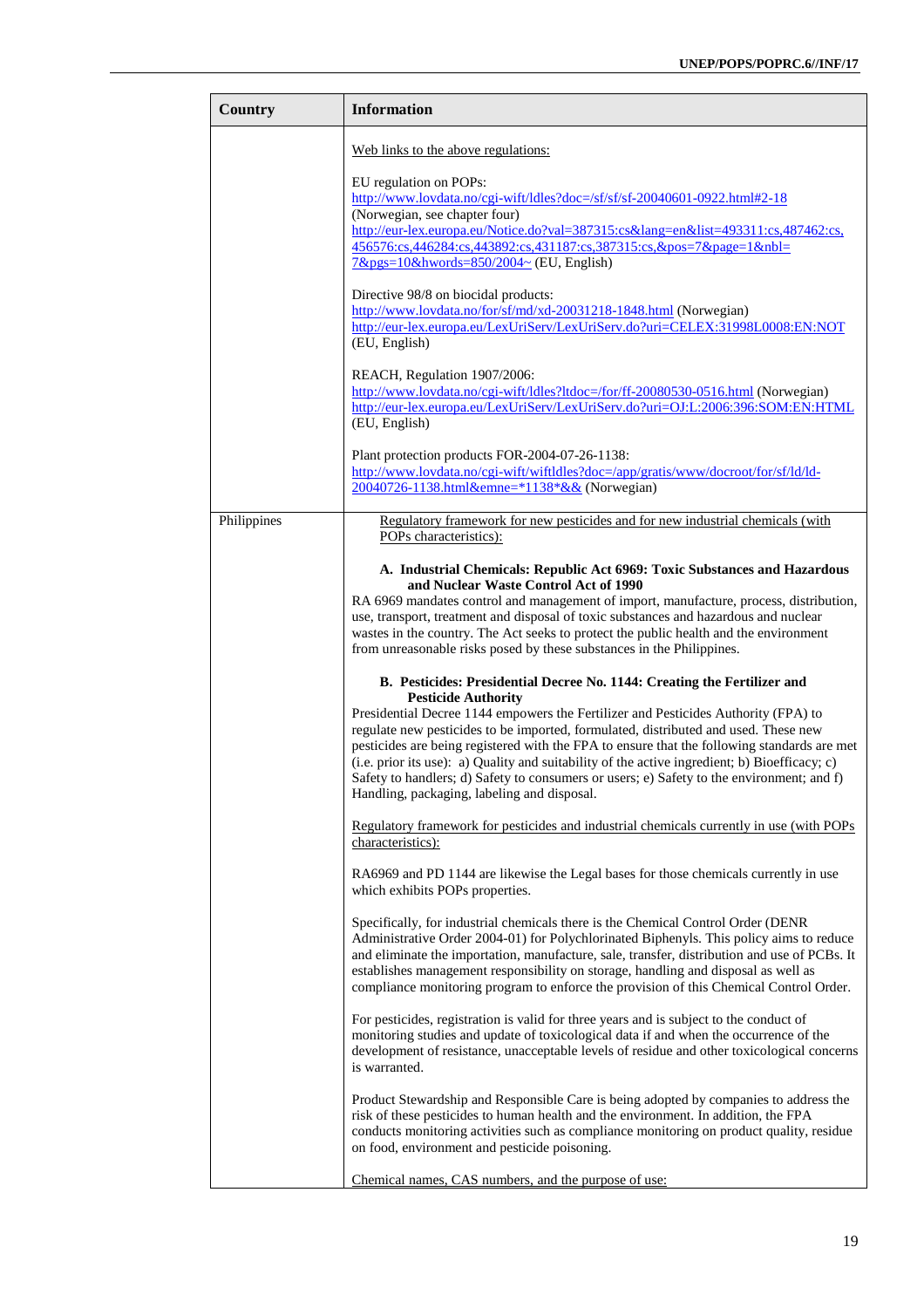| Country | <b>Information</b>                                                                                                                                                                                                                                                                                                                                                                                                                                                                                                                                            |
|---------|---------------------------------------------------------------------------------------------------------------------------------------------------------------------------------------------------------------------------------------------------------------------------------------------------------------------------------------------------------------------------------------------------------------------------------------------------------------------------------------------------------------------------------------------------------------|
|         | Pesticide(s) currently in use: see attachment 1<br>Industrial chemical(s) currently in use:<br><b>Name: Polychlorinated Biphenyl</b><br>CAS number: 1336-36-3<br>Use(s):used in transformers, capacitors, voltage regulators<br>Regulatory measure: DENR Administrative Order 2004-01 (Chemical Control Order<br>for PCBs)                                                                                                                                                                                                                                    |
|         | Name: Perfluorooctane Sulfonate<br>CAS number: 1763-23-1                                                                                                                                                                                                                                                                                                                                                                                                                                                                                                      |
|         | Use(s):used in semiconductor industry<br>Regulatory measure: not a regulated chemical in the Philippines                                                                                                                                                                                                                                                                                                                                                                                                                                                      |
| Poland  | Regulatory and assessment schemes for new pesticides and/or new industrial chemicals                                                                                                                                                                                                                                                                                                                                                                                                                                                                          |
|         | A) European legislation:                                                                                                                                                                                                                                                                                                                                                                                                                                                                                                                                      |
|         | Regulation (EC) No 1907/2006 of the European Parliament and of the Council of<br>18 December 2006 concerning the Registration, Evaluation, Authorisation and Restriction<br>of Chemicals (REACH), establishing a European Chemicals Agency, amending Directive<br>1999/45/EC and repealing Council Regulation (EEC) No 793/93 and Commission<br>Regulation (EC) No 1488/94 as well as Council Directive 76/769/EEC and Commission<br>Directives 91/155/EEC, 93/67/EEC, 93/105/EC and 2000/21/EC (Official Journal of the<br>European Union L136, 29 May 2007) |
|         | <b>B)</b> Polish legislation:                                                                                                                                                                                                                                                                                                                                                                                                                                                                                                                                 |
|         | a) Polish Act of 13 September 2002 on biocidal products [OJ 2009 No 32, item $473$ ] –<br>annex 1.                                                                                                                                                                                                                                                                                                                                                                                                                                                            |
|         | The Act implements the provisions of the Directive 98/8/EC into the Polish law.                                                                                                                                                                                                                                                                                                                                                                                                                                                                               |
|         | The applicant shall submit an application (the application form is attached in a separate<br>Regulation) to the President of the Office for Registration of Medicinal Products, Medical<br>Devices and Biocidal Products (Urząd Rejestracji Produktów Leczniczych, Wyrobów<br>Medycznych i Produktów Biobójczych – URPL) – Art. 7. On the basis of its decision<br>(issued by administrative within 12 months from the date of submission of complete<br>application) the Minister of Health give the authorisation or registration (Art. 10).                |
|         | In transitional period the biocidal products placed on the Polish market are registered in<br>the list of registered biocidal products available on www.urpl.gov.pl. For each biocidal<br>product SDS (physicochemical properties, toxicological and ecotoxicological studies etc.)<br>is required (Art. 8).                                                                                                                                                                                                                                                  |
|         | In case of mutual recognition the biocidal product should be authorised or registered by<br>Polish competent authority within (Art. 10):                                                                                                                                                                                                                                                                                                                                                                                                                      |
|         | 1) 120 days in the case of a authorisation;                                                                                                                                                                                                                                                                                                                                                                                                                                                                                                                   |
|         | 2) 60 days in the case of registration.                                                                                                                                                                                                                                                                                                                                                                                                                                                                                                                       |
|         | Authorisation and registration may be cancelled or modified in certain cases (Art. 11, 12).                                                                                                                                                                                                                                                                                                                                                                                                                                                                   |
|         | b) Polish Act of 18 December 2003 on plant protection [OJ 2007 No 80, item $541$ ] –<br>annex 2                                                                                                                                                                                                                                                                                                                                                                                                                                                               |
|         | The Act implements law the provisions of the Council Directive 91/414/EEC into the<br>Polish.                                                                                                                                                                                                                                                                                                                                                                                                                                                                 |
|         | The Minister of Agriculture and Rural Development is responsible for the authorisation<br>for placing of plant protection product (PPP) on the Polish market (Art. 37) and for the<br>register of authorized plant protection products (Art. 47). Placing of plant protection<br>products containing active substance, which may be harmful to human health or<br>environment on the market is limited (Art. 37).                                                                                                                                             |
|         | Active substances which are prohibited for use in PPP are listed in a separate Regulation<br>(Art. 37).                                                                                                                                                                                                                                                                                                                                                                                                                                                       |
|         | Authorization of plant protection products on the market requires, inter alia (Art. 38):                                                                                                                                                                                                                                                                                                                                                                                                                                                                      |
|         | Inclusion of active substances in Annex I to the Directive 91/414/EEC;                                                                                                                                                                                                                                                                                                                                                                                                                                                                                        |
|         | evidence of the effectiveness of plant protection product;                                                                                                                                                                                                                                                                                                                                                                                                                                                                                                    |
|         | evidence of no adverse effects on plants or plant products;                                                                                                                                                                                                                                                                                                                                                                                                                                                                                                   |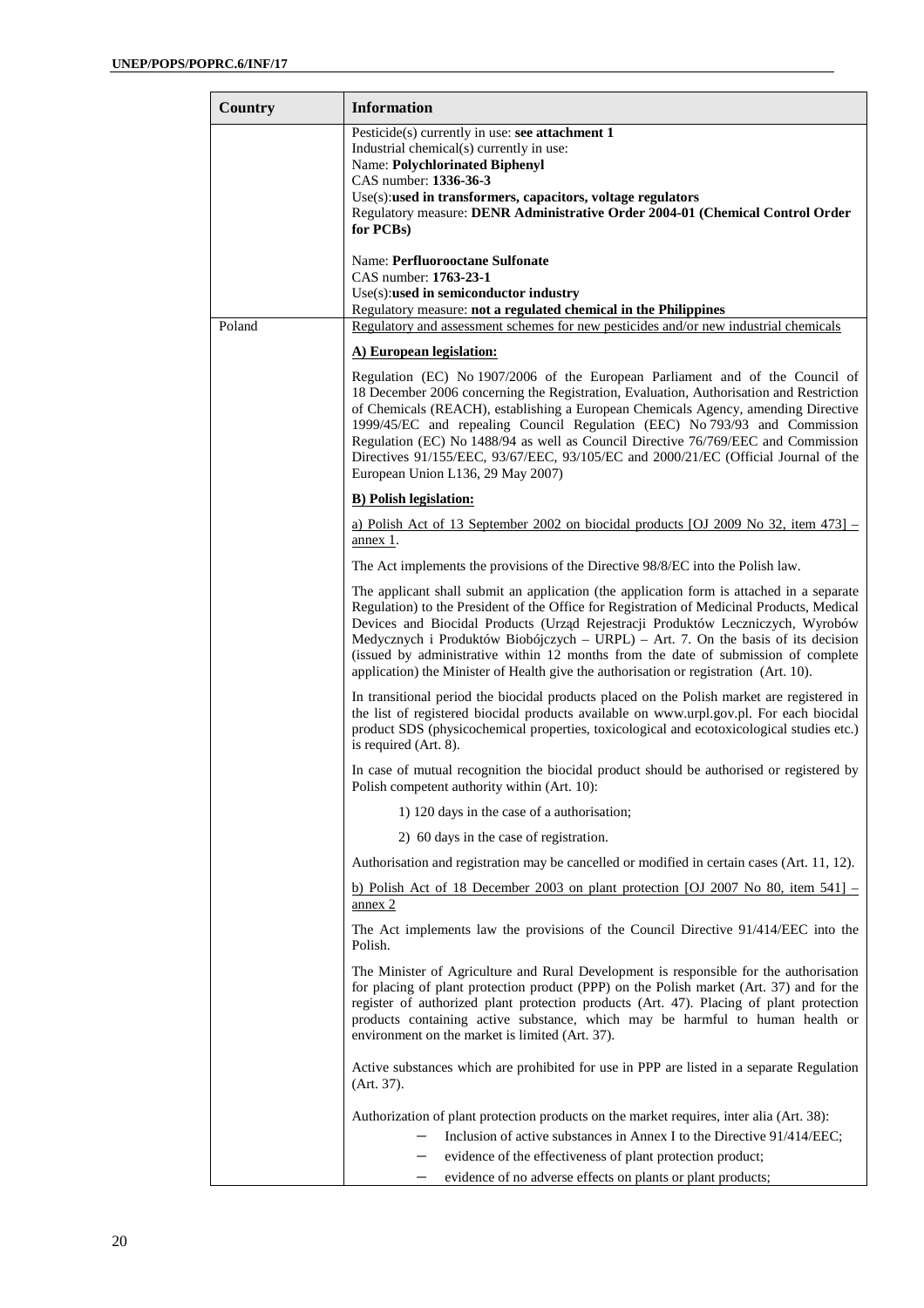| Country | <b>Information</b>                                                                                                                                                                                                                                                                                                                                  |
|---------|-----------------------------------------------------------------------------------------------------------------------------------------------------------------------------------------------------------------------------------------------------------------------------------------------------------------------------------------------------|
|         | evidence of no unnecessary suffering of pests;                                                                                                                                                                                                                                                                                                      |
|         | appropriate classification labelling and packaging.                                                                                                                                                                                                                                                                                                 |
|         | The plant protection product is authorized for no longer than 10 years (3 years if product<br>contains active substance which is under the evaluation by the European Commission) -<br>Art. 46.                                                                                                                                                     |
|         | Regulatory and assessment schemes for the pesticides and/or industrial chemicals<br>currently in use                                                                                                                                                                                                                                                |
|         | Regarding PPP – Regulation (EC) No 1107/2009 of the European Parliament and of the<br>Council of 21 October 2009 concerning the placing of plant protection products on the<br>market and repealing Council Directives 79/117/EEC and 91/414/EEC [OJ L 309,<br>24.11.2009, p. 1–50] concerns screening criteria for an active substance (Annex II). |
|         | Industrial chemical substances and biocidal product are regulated by the REACH<br>Regulation and Polish Act on biocidal products, respectively, and are classified and<br>labelled in accordance with provisions of classification and labelling.                                                                                                   |
|         | Chemical names, CAS numbers, and the purpose of use for all the pesticides and/or<br>industrial chemicals currently in use                                                                                                                                                                                                                          |
|         | a) Pesticides                                                                                                                                                                                                                                                                                                                                       |
|         | Active substances listed in the Polish Regulation of the Minister of Agriculture and Rural<br>Development of 13 May 2004 on the register of active substances, which are prohibited<br>for use in plant protection products [OJ 2008 No 95, item 605] (Annex I):                                                                                    |
|         | Aldrin, Chlordane, DDT (and dicofol), Dieldrin, Endrin, Technical HCH,<br>Hexachlorobenzene (HCB), Heptachlor, Mirex, Pentachlorobenzene (PeCB) and<br>Toxaphene.                                                                                                                                                                                   |
|         | Using of Endosulfan is limited for controlling mites.                                                                                                                                                                                                                                                                                               |
|         | In the Announcement of the Minister of Health of 8 May 2009 on the register of<br>authorised active substances for use in biocidal products and low-risk biocidal products<br>[M.P. 2009 nr 32 poz. 473] there are listed 13 active substances in biocidal products and 1<br>in low-risk biocidal products.                                         |
|         | b) Industrial chemicals                                                                                                                                                                                                                                                                                                                             |
|         | Industrial chemicals currently in use with POPs properties listed in the REACH<br>Regulation (Annex XVII).                                                                                                                                                                                                                                          |
| Qatar   | Regulatory framework for pesticides currently in use and industrial chemicals both<br>currently in use and new                                                                                                                                                                                                                                      |
| Romania | Regulatory framework for new pesticides or industrial chemicals with POPs                                                                                                                                                                                                                                                                           |
|         | characteristics and pesticides or industrial chemicals currently in use with POPs<br>characteristics                                                                                                                                                                                                                                                |
|         | Romania applies regulatory system in line with European regulatory scheme, either for<br>new pesticides<br>or new industrial chemicals, namely:                                                                                                                                                                                                     |
|         | - Regulation (EC) no 850/2004 on persistent organic pollutants;                                                                                                                                                                                                                                                                                     |
|         | - Regulation (EC) no 1907/2006 of the European Parliament and of the Council on the<br>Registration, Evaluation, Authorisation and Restriction of Chemicals (REACH) as regards                                                                                                                                                                      |
|         | Annex XVII amended by Regulation (EC) no 552/2009;                                                                                                                                                                                                                                                                                                  |
|         | - Regulation (EC) no 1107/2009 concerning the placing of plant protection products on                                                                                                                                                                                                                                                               |
|         | the market;<br>- Directive no 91/414 on Plant Protection Products Placing on the Market, as amended;<br>- Regulation (EC) no 689/2008 concerning the export and import of dangerous chemicals                                                                                                                                                       |
|         | <u>Chemical names, CAS numbers, and the purpose of use for all the pesticides and/or</u>                                                                                                                                                                                                                                                            |
|         | industrial chemicals currently in use that have been regulated:                                                                                                                                                                                                                                                                                     |
|         | (a) Pesticide(s) currently in use<br>Currently in Romania POPs pesticides are not produced, imported, exported, placed on<br>the market or used.                                                                                                                                                                                                    |
|         | $(b)$ Industrial chemical $(s)$ currently in use<br>Name: Alkanes, C 10 -C 13, chloro (short-chain chlorinated paraffins - SCCPs                                                                                                                                                                                                                    |
|         |                                                                                                                                                                                                                                                                                                                                                     |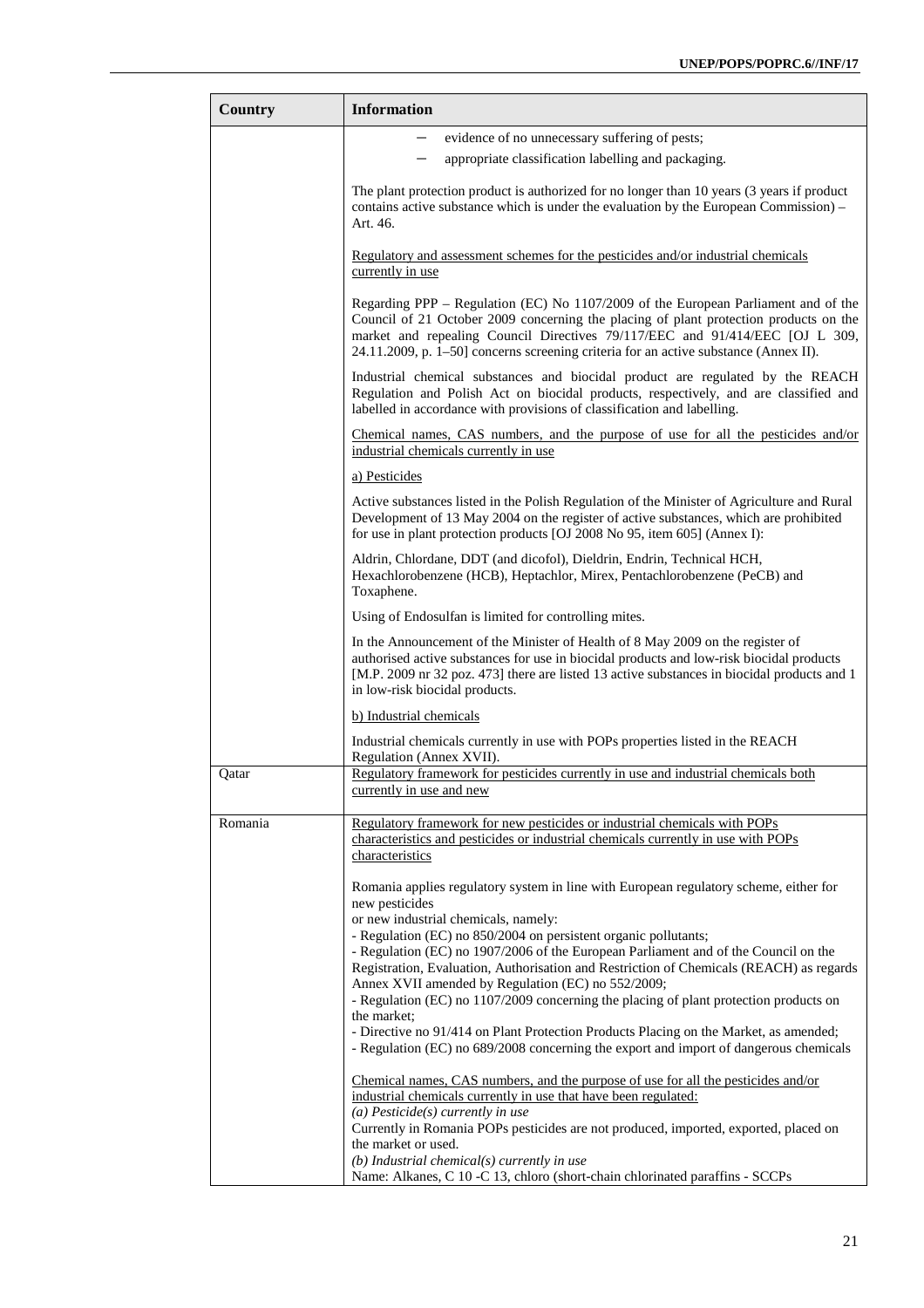| Country     | <b>Information</b>                                                                                                                                                                                                                                                                                                                                                                                                                                                                                                                                                                                                                                                                                                                                                                                                                                                                                                                                                                                                                                                   |
|-------------|----------------------------------------------------------------------------------------------------------------------------------------------------------------------------------------------------------------------------------------------------------------------------------------------------------------------------------------------------------------------------------------------------------------------------------------------------------------------------------------------------------------------------------------------------------------------------------------------------------------------------------------------------------------------------------------------------------------------------------------------------------------------------------------------------------------------------------------------------------------------------------------------------------------------------------------------------------------------------------------------------------------------------------------------------------------------|
|             | CAS number: 85535-84-8<br>Use $(s)$ : plasticizer<br>Regulatory measure: restriction of concentrations greater than 1 % by weight<br>Legislation: Regulation (EC) no 1907/2006 of the European Parliament and of the<br>Council on the Registration, Evaluation, Authorisation and Restriction of Chemicals<br>(REACH) as regards Annex XVII,<br>amended by Regulation (EC) no 552/2009;                                                                                                                                                                                                                                                                                                                                                                                                                                                                                                                                                                                                                                                                             |
| Sri Lanka   | Regulatory framework for pesticides currently in use only                                                                                                                                                                                                                                                                                                                                                                                                                                                                                                                                                                                                                                                                                                                                                                                                                                                                                                                                                                                                            |
| Surinam     | Regulatory framework for new pesticides with POPs characteristics:                                                                                                                                                                                                                                                                                                                                                                                                                                                                                                                                                                                                                                                                                                                                                                                                                                                                                                                                                                                                   |
|             | New POP (Lindane)<br>National Legislation: S.B 2003 no 58.and S.B. 2003 no 74<br>As of 2003 all chemicals (including lindane) which are on the negative list of the FAO are<br>forbidden to be imported and the negative list is given in S.B 2003 no 74.                                                                                                                                                                                                                                                                                                                                                                                                                                                                                                                                                                                                                                                                                                                                                                                                            |
|             | Improved Legislation: S.B. 2005 no 18 and S.B. 2005 no 21<br>As of 2005 all chemicals (including lindane) which are on the negative list of the FAO are<br>forbidden to sell, use and have.                                                                                                                                                                                                                                                                                                                                                                                                                                                                                                                                                                                                                                                                                                                                                                                                                                                                          |
|             | Chemical names, CAS numbers, and the purpose of use for all the new pesticides with<br>POPs properties that have been regulated :                                                                                                                                                                                                                                                                                                                                                                                                                                                                                                                                                                                                                                                                                                                                                                                                                                                                                                                                    |
|             | (a) New pesticides<br>Name: Lindane<br>CAS number: 58-89-9<br>Use(s):<br>Policy: Forbidden to import, sell, use and have                                                                                                                                                                                                                                                                                                                                                                                                                                                                                                                                                                                                                                                                                                                                                                                                                                                                                                                                             |
|             | Regulatory framework for pesticides currently in use with POPs characteristics:<br>GB 1972 no 151;                                                                                                                                                                                                                                                                                                                                                                                                                                                                                                                                                                                                                                                                                                                                                                                                                                                                                                                                                                   |
|             | Pesticide ordinace: Here the rules of handling with pesticides (import, sell,use, storage<br>etc) are given                                                                                                                                                                                                                                                                                                                                                                                                                                                                                                                                                                                                                                                                                                                                                                                                                                                                                                                                                          |
|             | S.B. 2005 no 18 and S.B 2005 no 21; (Improved Pesticide Ordinance regarding import,<br>sell, use and storage)<br>The importer needs permission from the Ministry of agriculture to import pesticides.<br>Pesticides on the FAO negative list and on the list of the Rotterdam Convention are given<br>negative advice to be imported. With the permit, the importer can go to the customs<br>officers to declare their goods.                                                                                                                                                                                                                                                                                                                                                                                                                                                                                                                                                                                                                                        |
|             | Note: Mirex is not being imported, only mirex c, which is not a POPs.                                                                                                                                                                                                                                                                                                                                                                                                                                                                                                                                                                                                                                                                                                                                                                                                                                                                                                                                                                                                |
|             | Chemical names, CAS numbers, and the purpose of use for all pesticides currently in use<br>with POPs properties that have been regulated :<br>$(1)$ Pesticide $(s)$ currently in use                                                                                                                                                                                                                                                                                                                                                                                                                                                                                                                                                                                                                                                                                                                                                                                                                                                                                 |
|             | Name: Endrin<br>CAS number: 72-20-8<br>Use(s):agriculture<br>Policy:                                                                                                                                                                                                                                                                                                                                                                                                                                                                                                                                                                                                                                                                                                                                                                                                                                                                                                                                                                                                 |
| Switzerland | Regulatory framework for new industrial chemicals with POPs characteristics and for new<br>pesticides without POPs characteristics:                                                                                                                                                                                                                                                                                                                                                                                                                                                                                                                                                                                                                                                                                                                                                                                                                                                                                                                                  |
|             | New industrial chemicals:<br>The relevant Ordinance for new industrial chemicals is the Ordinance on Protection<br>against Dangerous Substances and Preparations (1). It does not explicitly mention the<br>criteria of Annex D of the POP Convention, but Art. 6 defines criteria for persistence,<br>bioaccumulation and toxicity (PBT) of chemicals, making reference to Annex XIII of<br>Regulation (EC) no. 1907/2006 of the European Parliament and of the Council of 18<br>December 2006 concerning the Registration, Evaluation, Authorisation and Restriction of<br>Chemicals (REACH Regulation).<br>Art. 16-18 deal with the requirements for the notification of new substances. The<br>notification dossier must contain all available documentation and information on exposure<br>and harmful effects of the sub-stance on human health and the environment and must<br>include information and assessment of PBT or other dangerous properties of chemicals in<br>line with the REACH Regulation. For new substances put on the Swiss or the European |
|             | market in 10 tons or more per year the PBT assessment has to be done in accordance with                                                                                                                                                                                                                                                                                                                                                                                                                                                                                                                                                                                                                                                                                                                                                                                                                                                                                                                                                                              |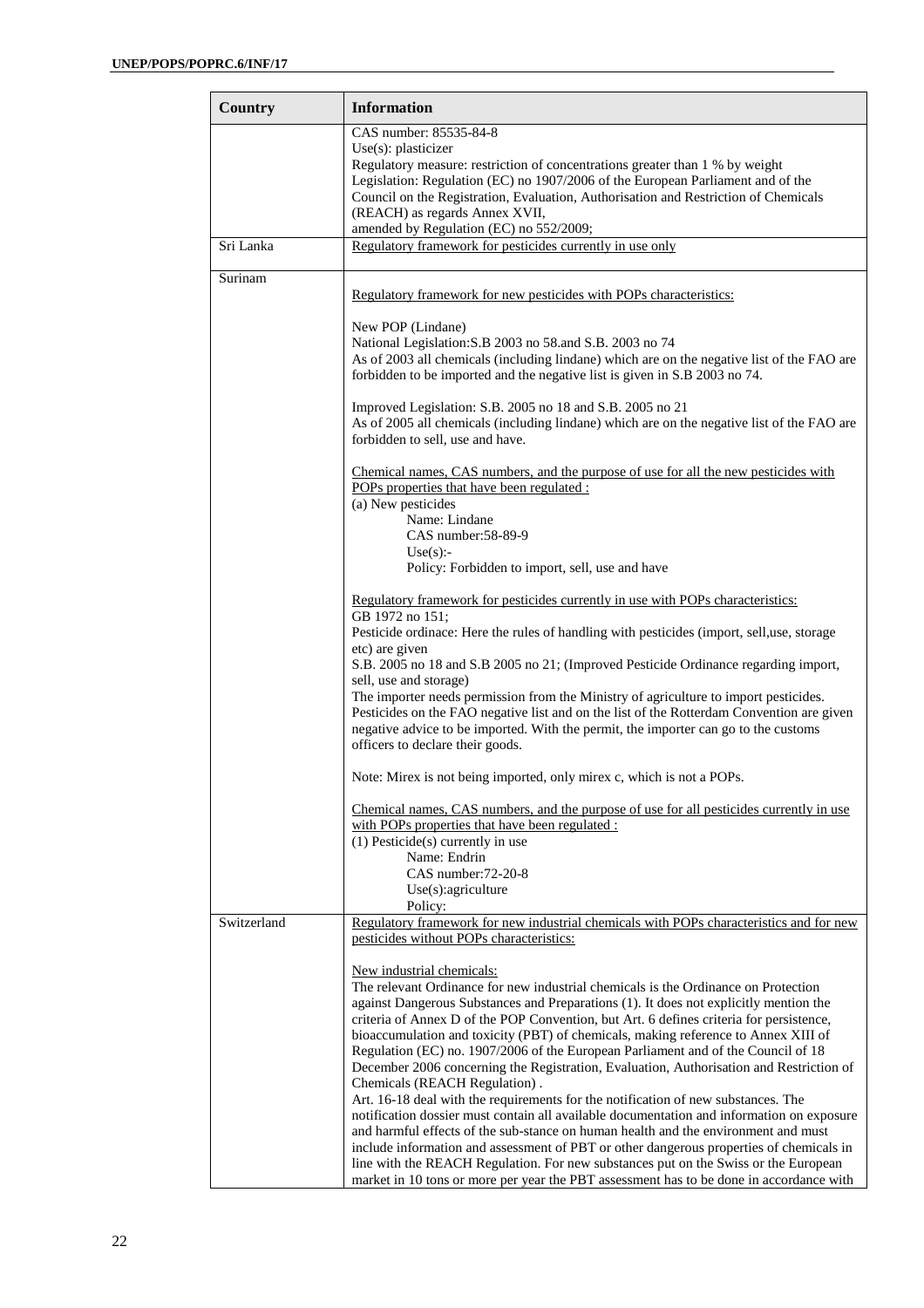| Country          | <b>Information</b>                                                                                                                                                                                                                                                                                                                                                                                                                                                                                                                                                                                                                                                                                                                                                                                                                                                                                                                                                                                                                                                                                                                                                                                                                                                                                                                                                                                                                                                                                                                                                                                                                                                                                            |
|------------------|---------------------------------------------------------------------------------------------------------------------------------------------------------------------------------------------------------------------------------------------------------------------------------------------------------------------------------------------------------------------------------------------------------------------------------------------------------------------------------------------------------------------------------------------------------------------------------------------------------------------------------------------------------------------------------------------------------------------------------------------------------------------------------------------------------------------------------------------------------------------------------------------------------------------------------------------------------------------------------------------------------------------------------------------------------------------------------------------------------------------------------------------------------------------------------------------------------------------------------------------------------------------------------------------------------------------------------------------------------------------------------------------------------------------------------------------------------------------------------------------------------------------------------------------------------------------------------------------------------------------------------------------------------------------------------------------------------------|
|                  | Annex I to Regulation (EC) No. 1907/2006 and a chemical safety report has to be<br>submitted to the authorities as part of the notification dossier. For substances identified as<br>PBT sub-stances a material safety data sheet has to be compiled and the results of the PBT<br>assessment as mentioned in the chemical safety report must be indicated.<br>The Swiss authorities evaluate and prioritize the dossiers of new substances taking into<br>consideration the combination of persistence, (eco)toxicity and bioaccumulation and other<br>hazards, including the cri-teria for persistent organic pollutants as defined in paragraph 1<br>of Annex D of the Stockholm Convention.<br>Chemical substances of concern may be subject to supplementary clarification, data<br>requests or risk management procedures.                                                                                                                                                                                                                                                                                                                                                                                                                                                                                                                                                                                                                                                                                                                                                                                                                                                                              |
|                  | Pesticides:<br>Even though Switzerland at this moment does not have regulatory or assessment schemes<br>in place that address plant protection products exhibiting POPs characteristics as defined<br>in the Stockholm Convention, new legislation entering into force on 1 July 2011, will<br>include the relevant criteria (2). The new Swiss legislation makes reference and includes<br>the criteria for the approval of active substances, safeners or synergists of the EU<br>legislation (EC) No. 1107/2009 concerning the placing of plant protection products on the<br>market. A substance that fulfils all three of the criteria persistence, bioaccumulation,<br>potential for long-range environmental transport is a POP. For further detail on the criteria<br>please consult regulation (EC) No. 1107/2009 (3).                                                                                                                                                                                                                                                                                                                                                                                                                                                                                                                                                                                                                                                                                                                                                                                                                                                                               |
|                  | (1) Swiss Ordinance on Protection against Dangerous Substances and Preparations<br>(Chemicals Ordinance, ChemO, SR Number 813.1):<br>http://www.bag.admin.ch/anmeldestelle/00925/00935/index.html?lang=en,<br>http://www.admin.ch/ch/f/rs/c813_11.html (French)<br>(2) Ordonnance sur les produits phytosanitaires (OPPh), RS 916.161<br>(http://www.admin.ch/ch/f/rs/c916_161.html): available in French<br>(3) REGULATION (EC) No 1107/2009 OF THE EUROPEAN PARLIAMENT AND OF<br>THE COUNCIL concerning the placing of plant protection products on the market (entry<br>into force 14 June 2011). Details can be found here: http://eur-<br>lex.europa.eu/LexUriServ/LexUriServ.do?uri=OJ:L:2009:309:0001:0050:en:PDF in<br>Annex II, Paragraph 3.7.1.                                                                                                                                                                                                                                                                                                                                                                                                                                                                                                                                                                                                                                                                                                                                                                                                                                                                                                                                                     |
|                  | Regulatory framework for pesticides both new and currently in use without POPs<br>characteristics:<br>Industrial chemicals:<br>The relevant Ordinance for existing industrial chemicals is the Ordinance on Protection<br>against Dangerous Substances and Preparations (see footnote 1 above). It does not<br>explicitly mention the POP criteria of Annex D of the POP Convention, but Art. 6 defines<br>criteria for persistence, bioaccumulation and toxicity (PBT) of chemicals making<br>reference to Annex XIII of Regulation (EC) no. 1907/2006 of the European Parliament<br>and of the Council of 18 December 2006 concerning the Registration, Evaluation,<br>Authorisation and Restriction of Chemicals (REACH Regulation).<br>The manufacturer of an existing dangerous or PBT substance that is distributed to third<br>parties in a total quantity of 10 tons per year or more must prepare an exposure scenario<br>for each identified use of the substance, describing the conditions of use and the relevant<br>risk management measures. The exposure scenarios must be prepared in accordance with<br>Annex I number 5 to Regulation (EC) No. 1907/2006. For substances identified as PBT<br>substances a material safety data sheet has to be com-piled.<br>Manufacturers must collect all available data of relevance to the obligations referred to<br>above. They have, however, not to perform additional tests, and PBT substances are not<br>subject to a notification or licensing procedure.<br>The assessment authorities may review the manufacturers self assessment of existing<br>substances. The reviews are done on a case by case basis. Priority is given to substances |
|                  | that represent a particular risk to human health or the environment, and to substances that<br>are included in an international existing substances programme.<br>According to the Chemicals Act4 and to the Environmental Protection Act5 the Federal<br>Council may issue special regulations such as bans and restrictions on the production,<br>marketing and use for sub-stances of very high concern and in particular for substances<br>that accumulate in the environment. Such regulations are laid down in the Ordinance of 18<br>May 2005 on Risk Reduction related to the Use of certain particularly dangerous<br>Substances, Preparations and Articles6. Many substances that are nowadays considered to<br>be POPs and that are listed in Annexes A or B of the Stockholm Convention have been<br>banned long before the entry into force of the Convention.                                                                                                                                                                                                                                                                                                                                                                                                                                                                                                                                                                                                                                                                                                                                                                                                                                   |
| Tanzania, United | Regulatory framework for new pesticides with POPs characteristics:                                                                                                                                                                                                                                                                                                                                                                                                                                                                                                                                                                                                                                                                                                                                                                                                                                                                                                                                                                                                                                                                                                                                                                                                                                                                                                                                                                                                                                                                                                                                                                                                                                            |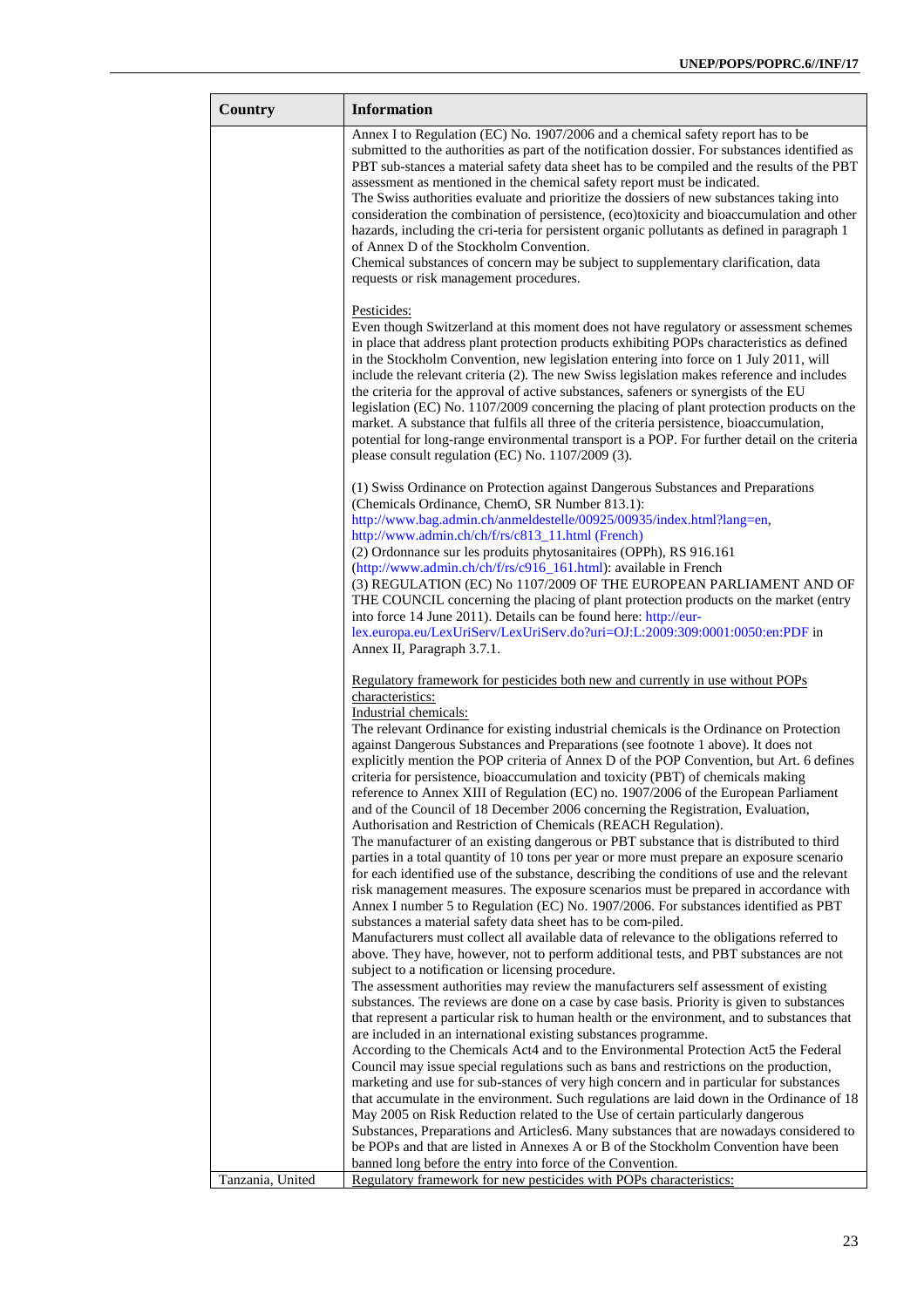| Country     | <b>Information</b>                                                                                                                                                                                                                                                                                                                                                                                                                                                                                                                                                                                                                                                                                                                                                                                                                                                                                                                                                                                                                                                                                                                                                                                                                                                                                                                                                                                                                                                                                                                                                                                                                                                                                                                                                                                                                                                                                                                                            |
|-------------|---------------------------------------------------------------------------------------------------------------------------------------------------------------------------------------------------------------------------------------------------------------------------------------------------------------------------------------------------------------------------------------------------------------------------------------------------------------------------------------------------------------------------------------------------------------------------------------------------------------------------------------------------------------------------------------------------------------------------------------------------------------------------------------------------------------------------------------------------------------------------------------------------------------------------------------------------------------------------------------------------------------------------------------------------------------------------------------------------------------------------------------------------------------------------------------------------------------------------------------------------------------------------------------------------------------------------------------------------------------------------------------------------------------------------------------------------------------------------------------------------------------------------------------------------------------------------------------------------------------------------------------------------------------------------------------------------------------------------------------------------------------------------------------------------------------------------------------------------------------------------------------------------------------------------------------------------------------|
| Republic of | The Plant Protection Act, 1997, in the government gazette of the United Republic of<br>Tanzania no. 27 Vol. 78 dated 4 <sup>th</sup> July 1997 and The Pesticides Control Regulations of<br>1998 (both sent as attachments).<br>According to Para 22 of the Pesticides Control Regulations every pesticide must be tested<br>by a scientist from a public institution for three cropping seasons or three distinct crop<br>cycles after which he/she writes a report and submit it to the Registrar of pesticides. The<br>report and dossier of the pesticide are submitted for scrutiny to the Pesticide Approval and<br>Registration Subcommittee for approval and thereafter to the National Plant Protection<br>Advisory Committee for endorsement. After being cleared by both Committees the<br>pesticide is then registered and published in the government gazette also posted on the<br>ministry website (www.kilimo.go.tz).<br>Technical materials which are used for formulation purposes do not undergo field trials<br>they are registered under the restricted category but the formulated products are tested.<br>Regulatory framework for pesticides currently in use with POPs characteristics:<br>The Plant Protection Act, 1997, in the government gazette of the United Republic of<br>Tanzania no. 27 Vol. 78 dated 4 <sup>th</sup> July 1997 and The Pesticides Control Regulations of<br>1998.                                                                                                                                                                                                                                                                                                                                                                                                                                                                                                                                         |
| Thailand    | Regulatory framework for new pesticides or industrial chemicals with POPs                                                                                                                                                                                                                                                                                                                                                                                                                                                                                                                                                                                                                                                                                                                                                                                                                                                                                                                                                                                                                                                                                                                                                                                                                                                                                                                                                                                                                                                                                                                                                                                                                                                                                                                                                                                                                                                                                     |
|             | characteristics (not exactly characterized as defined in paragraph 1 of Annex D of the<br>Stockholm Convention):<br><b>Chemical and Pesticide Regulation</b><br>Thailand regulates pesticides and industrial chemicals under the Hazardous Substances<br>Act B.E. 2535 (1992) and its amendments, in all activities including the production,<br>import, export, or having in possession. The hazardous substance is classified according to<br>the needs for control as follows:<br><b>Type 1</b> hazardous substance is that of which the production, import, export, or having in<br>possession must comply with the specified criteria and procedures.<br>Type 2 hazardous substance is that of which the production, import, export, or having in<br>possession must first be notified to the authority and must also comply with specified<br>criteria and procedures.<br>Type 3 hazardous substance is that of which the production, import, export, or having in<br>possession must obtain a permit.<br><b>Type 4</b> hazardous substance is that of which the production, import, export or having in<br>possession is prohibited (banned).<br>To determine the Type of a chemical, the regulatory agency shall propose to the Technical<br>Subcommittee on Chemical Hazard under the Hazardous Substances Committee with<br>details of common name, CAS Number, acute toxicity, sub-chronic and chronic toxicity,<br>intended use, type of crop/industry, type of pest and proposed Type of chemical, such as<br>1, 2, 3 or 4. After approved by this Sub-committee, it will be proposed to the Hazardous<br>Substances Committee. If it is approved, announcement shall be made to the public via<br>the Notification of Ministry of Industry entitled "List of Hazardous Substances" which is<br>available on the Department of Industrial Works website. Customs, importers, exporters,<br>producers and traders can refer to this Notification. |
|             | The criteria taken into consideration in both cases include human health and<br>environmental monitoring. Alternatives, costs/benefits and/or supporting information<br>from other reliable sources are taken into consideration when submitted by relevant<br>agencies. However, the levels of risk assessment vary from chemicals to chemicals. The<br>obligations under applicable international conventions and covenants are also considered<br>when classifying the type of hazardous substances. Specifically for pesticides, the Sub-<br>committee for Consideration of Pesticide Registration, under the Hazardous Substances<br>Committee has set the criteria** for banning pesticides, which are<br>(1) Having chronic toxicity to human and animals, e.g., carcinogenicity, teratogenicity,<br>mutagenicity, adverse effect on reproduction, etc.<br>(2) Having high acute toxicity<br>(3) Residues often found on crops which might affect human health<br>(4) Bioaccumulation and transferable through food chain<br>(5) Persistent in the environment<br>(6) Toxic to beneficial insects, fish and other aquatic organisms<br>(7) Having toxic impurity(ies)<br>(8) Have been banned in developed countries<br>(9) Existent of other safer pesticide or technology for alternative(s)                                                                                                                                                                                                                                                                                                                                                                                                                                                                                                                                                                                                                                                         |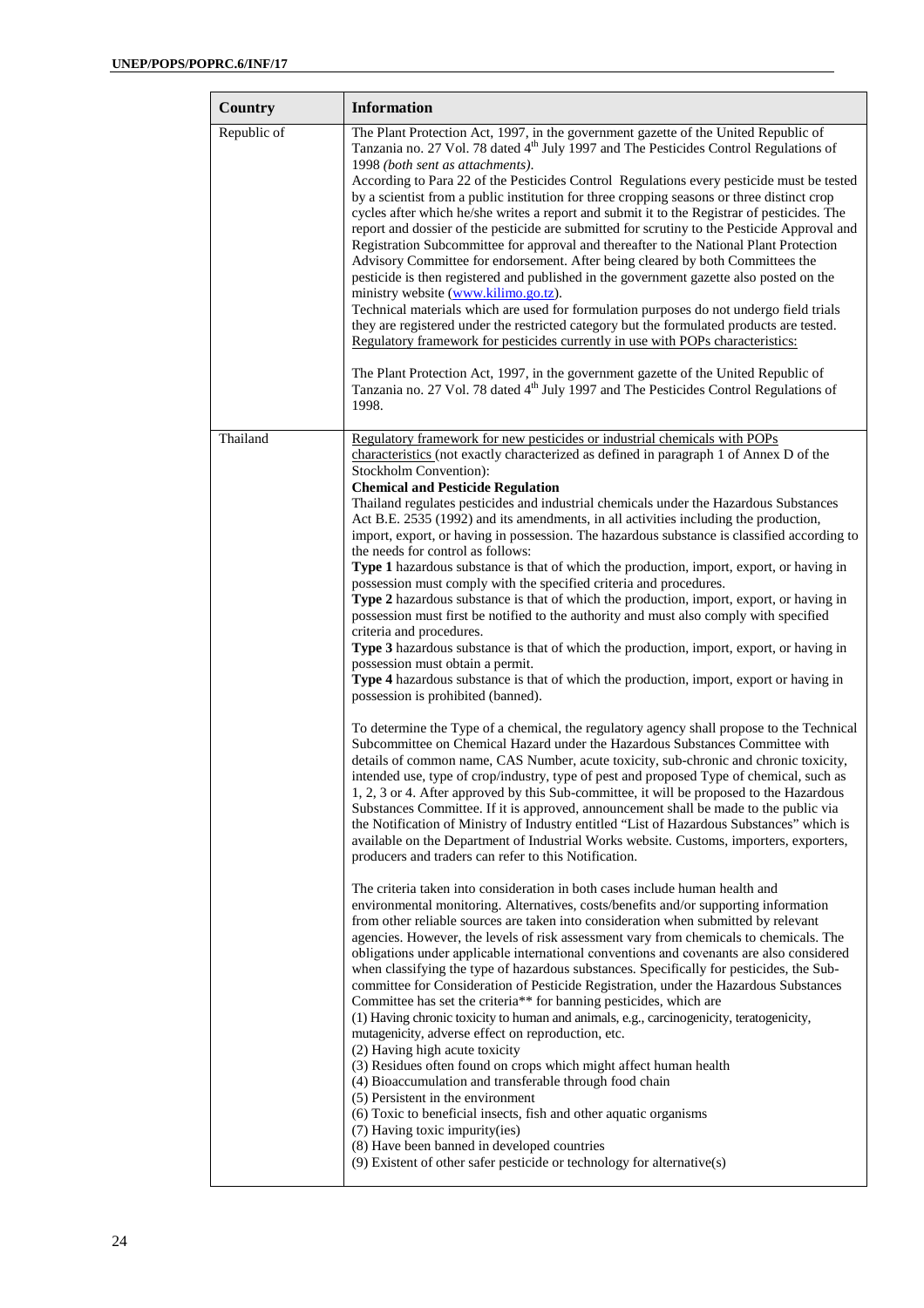| Country    | <b>Information</b>                                                                                                                                                                                                                                                                                                                                                                                                                                                                                                |
|------------|-------------------------------------------------------------------------------------------------------------------------------------------------------------------------------------------------------------------------------------------------------------------------------------------------------------------------------------------------------------------------------------------------------------------------------------------------------------------------------------------------------------------|
|            | ** Note: The criteria of bioaccumulation, persistence and long-range transport are not<br>exactly the same as specified in paragraph 1 of Annex D of the Stockholm Convention.                                                                                                                                                                                                                                                                                                                                    |
|            | Regulatory framework for pesticides or industrial chemicals currently in use with POPs<br>characteristics (not exactly characterized as defined in paragraph 1 of Annex D of the<br>Stockholm Convention):                                                                                                                                                                                                                                                                                                        |
|            | The regulatory and assessment schemes for pesticides and industrial chemicals currently<br>in use are the same as regulatory and assessment schemes for new pesticides and new<br>industrial chemicals, as outlined in Question 1.                                                                                                                                                                                                                                                                                |
|            | Particularly for pesticides, the Sub-Committee for Consideration of Pesticide Registration<br>appointed the Working Group (WG) for Pesticide Surveillance to observe pesticides<br>registered for use, using the above 9 criteria including pesticide that cause pest<br>resurgence, namely:                                                                                                                                                                                                                      |
|            | (1) Having chronic toxicity to human and animals e.g. carcinogenicity, teratogenicity,<br>mutagenicity, adverse effect on reproduction, etc.<br>(2) Having high acute toxicity                                                                                                                                                                                                                                                                                                                                    |
|            | (3) Residues often found on crops which might affect human health<br>(4) Bioaccumulation and transferable through food chain (not the same as specified in<br>paragraph 1 of Annex D of the Stockholm Convention)                                                                                                                                                                                                                                                                                                 |
|            | (5) Persistent in the environment (not the same as specified in paragraph 1 of Annex<br>D of the Stockholm Convention<br>(6) Toxic to beneficial insects, fish and other aquatic organisms                                                                                                                                                                                                                                                                                                                        |
|            | (7) Having toxic impurity(ies)<br>(8) Have been banned in developed countries                                                                                                                                                                                                                                                                                                                                                                                                                                     |
|            | (9) Existent of other safer pesticide or technology for alternative(s)                                                                                                                                                                                                                                                                                                                                                                                                                                            |
|            | The WG assesses these pesticides every 3 years. To gather information, the WG invited<br>importers/producers to provide information required for assessment. In case the WG<br>concludes that risk is greater than benefit, such pesticide will be proposed to The Sub-<br>Committee for Consideration of Pesticide Registration for approval and then the<br>Department of Agriculture will propose to the Hazardous Substances Committee to ban or<br>restrict. The information to be submitted are as follows: |
|            | (1) Common name of pesticide<br>$(2)$ Kind(s) of crop and pest(s) to be used                                                                                                                                                                                                                                                                                                                                                                                                                                      |
|            | (3) Import data of the past 3 years                                                                                                                                                                                                                                                                                                                                                                                                                                                                               |
|            | $(4)$ Kind(s) of alternatives and cost per specific area (Rai)                                                                                                                                                                                                                                                                                                                                                                                                                                                    |
|            | (5) Toxicity of the pesticide and alternative(s)<br>(6) Effects on health or environment                                                                                                                                                                                                                                                                                                                                                                                                                          |
|            | (7) Information on residue(s)                                                                                                                                                                                                                                                                                                                                                                                                                                                                                     |
|            | (8) Information on exposure<br>(9) Developed countries control action                                                                                                                                                                                                                                                                                                                                                                                                                                             |
|            | (10) Other information, i.e., is it a chemical under any international convention, etc.                                                                                                                                                                                                                                                                                                                                                                                                                           |
|            | The Hazardous Substances Committee makes decision to ban or restrict a pesticide and<br>subsequently published in the royal gazette.                                                                                                                                                                                                                                                                                                                                                                              |
|            | Currently, there is one pesticide under surveillance scheme, namely endosulfan (CS<br>formulation). It is classified under the Hazardous Substances Act B.E. 2535 (1992) as Type<br>3 hazardous substances, of which the production, import, export, or having in possession<br>must obtain a permit.                                                                                                                                                                                                             |
|            | <u>Chemical names, CAS numbers, and the purpose of use for all the pesticides and/or</u><br>industrial chemicals currently in use that have been regulated:                                                                                                                                                                                                                                                                                                                                                       |
|            | To date, no pesticide or industrial chemical has been identified to have POPs properties.                                                                                                                                                                                                                                                                                                                                                                                                                         |
| Togo       | Regulatory framework for pesticides currently in use but without POPs characteristics                                                                                                                                                                                                                                                                                                                                                                                                                             |
| <b>USA</b> | Regulatory framework for new industrial chemicals with POPs characteristics                                                                                                                                                                                                                                                                                                                                                                                                                                       |
|            | (a) Pesticides:<br>The US EPA's Office of Pesticide Programs (OPP) considers the persistent,                                                                                                                                                                                                                                                                                                                                                                                                                      |
|            |                                                                                                                                                                                                                                                                                                                                                                                                                                                                                                                   |